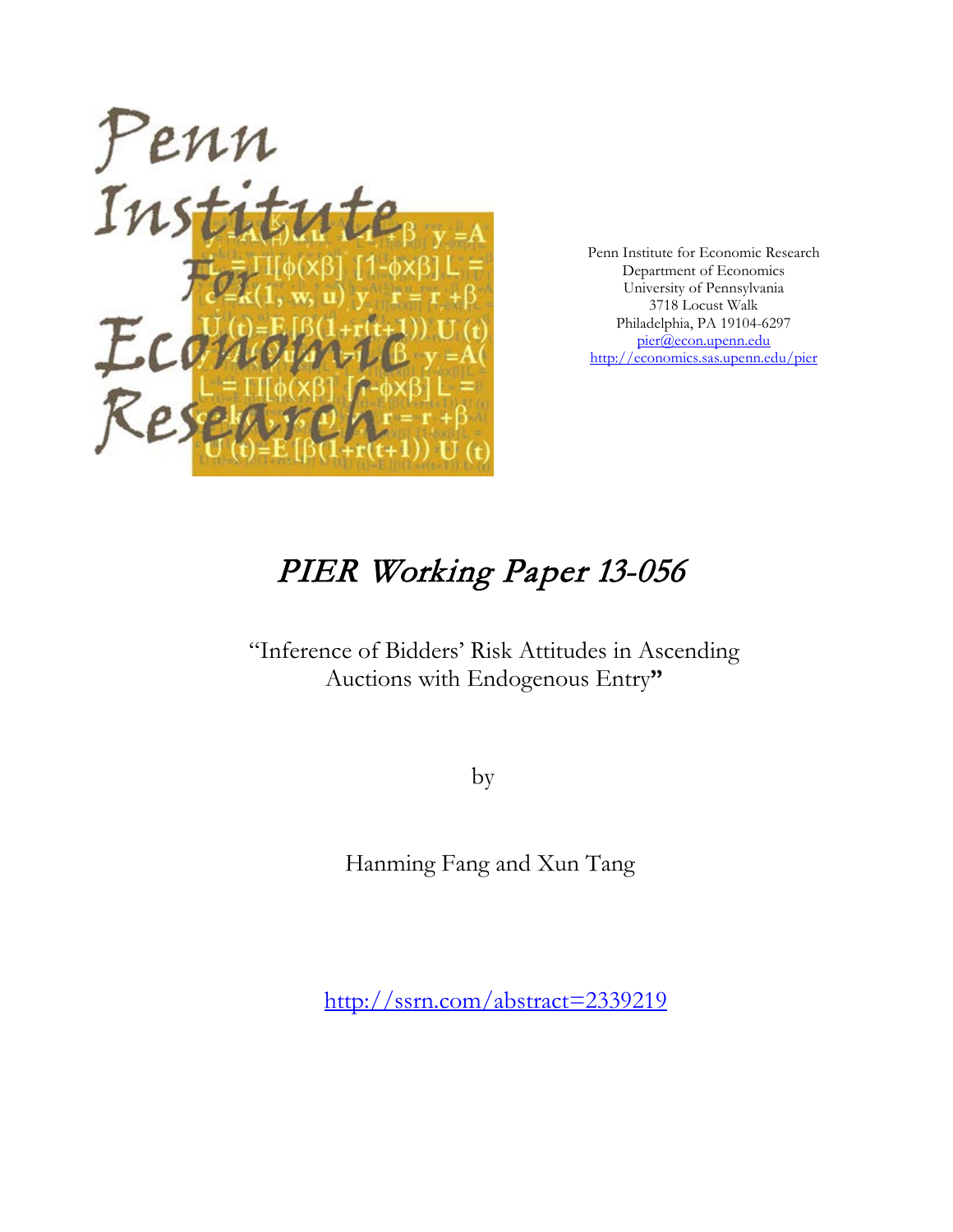# Inference of Bidders' Risk Attitudes in Ascending Auctions with Endogenous Entry

Hanming Fang<sup>†</sup> Xun Tang<sup>‡</sup>

September 9, 2013

#### Abstract

Bidders' risk attitudes have key implications for choices of revenue-maximizing auction formats. In ascending auctions, bid distributions do not provide information about risk preference. We infer risk attitudes using distributions of transaction prices and participation decisions in ascending auctions with entry costs. Nonparametric tests are proposed for two distinct scenarios: first, the expected entry cost can be consistently estimated from data; second, the data does not report entry costs but contains exogenous variations of potential competition and auction characteristics. In the first scenario, we exploit the fact that the risk premium required for entry  $-$  the difference between  $ex$  ante expected profits from entry and the certainty equivalent  $-$  is strictly positive if and only if bidders are risk averse. Our test is based on identification of bidders' ex ante profits. In the second scenario, our test builds on the fact that risk attitudes affect how equilibrium entry probabilities vary with observed auction characteristics and potential competition. We also show identification of risk attitudes in a more general model of ascending auctions with selective entry, where bidders receive entry-stage signals that are correlated with private values.

Keywords: Ascending auctions, Risk attitudes, Endogenous entry, Tests

JEL Classification Codes: D44, C12, C14

We are grateful to the associate editor and three anonymous referees whose constructive comments substantially improved the paper. We also thank Dan Ackerberg, Federico Bugni, Xu Cheng, Flavio Cunha, Ken Hendricks, Tong Li, Isabelle Perrigne, Frank Schorfheide, Steven Stern, Petra Todd, Quang Vuong and seminar/conference participants at UC Berkeley, Michigan, Northwestern, Pennsylvania, Toronto, Virginia, Wharton, North American Econometric Society Summer Meetings (St. Louis 2011) and Society of Economic Dynamics Annual Meetings (Ghent 2011) for helpful comments and suggestions. All remaining errors are our own.

<sup>†</sup>Department of Economics, University of Pennsylvania, 3718 Locust Walk, Philadelphia, PA 19104; and the NBER. Email: [hanming.fang@econ.upenn.edu](mailto:hanming.fang@econ.upenn.edu)

<sup>‡</sup>Department of Economics, University of Pennsylvania, 3718 Locust Walk, Philadelphia, PA 19104. Email: [xuntang@econ.upenn.edu](mailto:xuntang@econ.upenn.edu)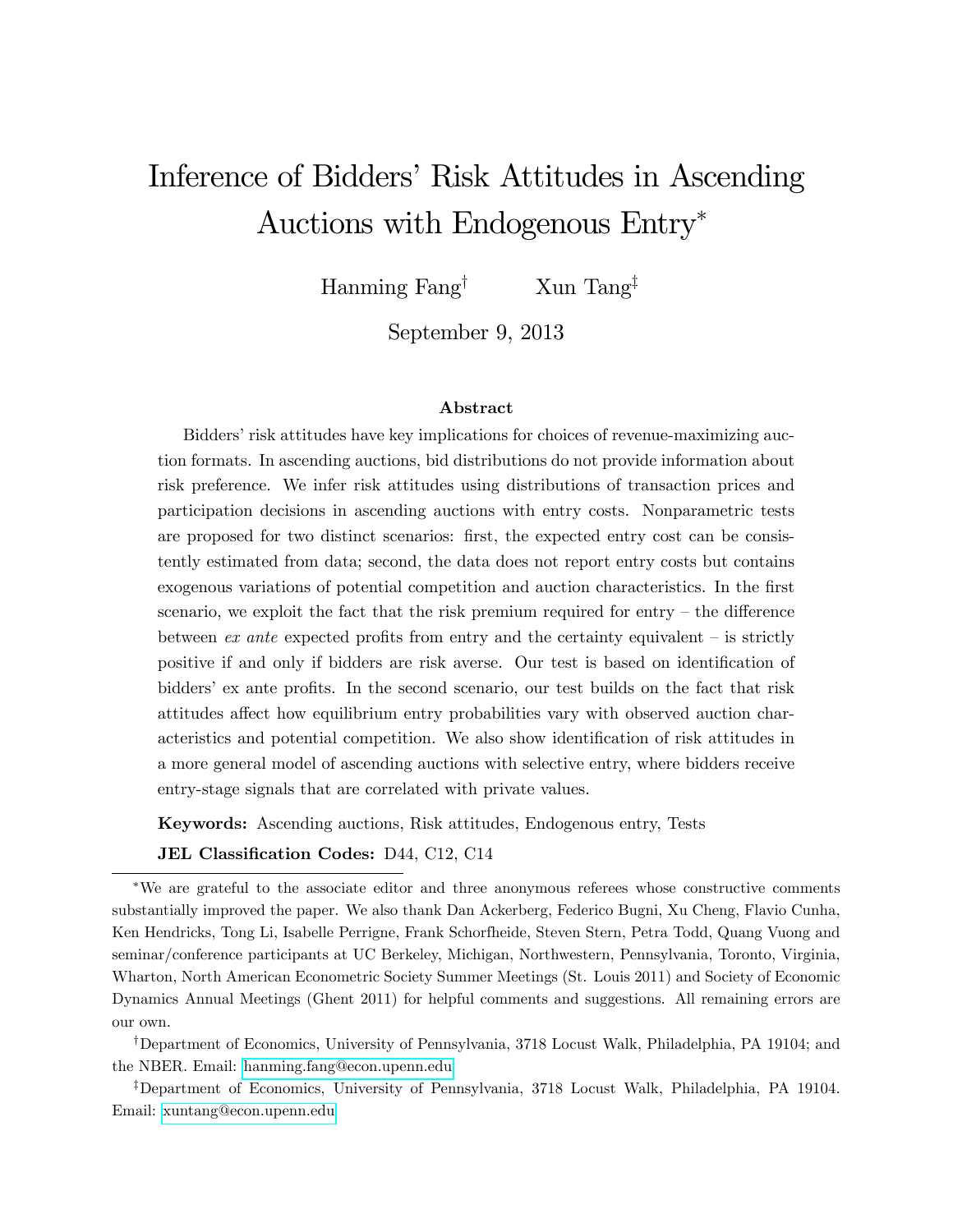## 1 Introduction

We propose nonparametric tests to infer bidders' risk attitudes in ascending (or open out-cry) auctions with endogenous entry. In these auctions, potential bidders observe some entry costs, e.g., bid preparation/submission costs and/or information acquisition costs, that they need to incur before learning private values, and decide whether to pay the costs to be active in the bidding stage. Bidders make rational entry decisions by comparing expected utility from entry with that from staying out, based on their knowledge of entry costs or preliminary signals of private values to be realized in the subsequent bidding stage.

Inference of bidders' risk attitudes have important implications for sellers' choices of revenue-maximizing auction format. When participation of bidders is exogenously given and fixed, the Revenue Equivalence Theorem states that expected revenues from first-price and ascending auctions are the same if bidders are risk-neutral in symmetric independent private values (IPV) environments. If bidders are risk-averse, however, Matthews (1987) showed that in such environments first-price auctions yield higher expected revenues than ascending auctions. Bidders' risk attitudes also affect revenue rankings among symmetric IPV auctions when participation decisions are endogenous. For risk-neutral bidders, Levin and Smith (1994) showed that any given entry cost induces the same entry probabilities in first-price auctions (with entrants observing the number of other entrants) and in ascending auctions. Thus the Revenue Equivalence Theorem implies expected revenues must be the same from both first-price and ascending formats under endogenous entry. On the other hand, Smith and Levin (1996) established the revenue ranking of first-price over ascending auctions under endogenous entry for risk-averse bidders, except for the case with decreasing absolute risk aversions (DARA).[1](#page-2-0)

While some earlier papers had studied the identification and estimation of bidders' risk attitudes in *first-price* auctions (e.g. Bajari and Hortascu (2005), Campo, Guerre, Perrigne and Vuong (2011) and Guerre, Perrigne and Vuong (2009)), inference of risk attitudes in ascending auctions remains an open question. Athey and Haile (2007) pointed out that bidders' risk attitudes cannot be identified from bids *alone* in ascending auctions where participation is given exogenously. This is because bidding one's true value is a weakly dominant strategy in ascending auctions, *regardless of bidders' risk attitudes*. Thus, bidders with various risk attitudes could generate the same distribution of bids in Bayesian Nash

<span id="page-2-0"></span><sup>&</sup>lt;sup>1</sup>Even in the case with DARA, first-price auctions yield higher expected revenues than ascending auctions when entry costs are low enough. To see this, consider a simple case where entry costs are low enough so that the difference between entry probabilities in first-price and ascending auctions are sufficiently small. In such a case, these two probabilities are both close to 1 and only differ by some small  $\varepsilon > 0$ . By Matthews (1987), conditioning on any given number of entrants, ascending auctions have smaller expected revenues than first-price auctions. With difference between the two entry probabilities  $\varepsilon$  small enough, such a revenue ranking result will be preserved.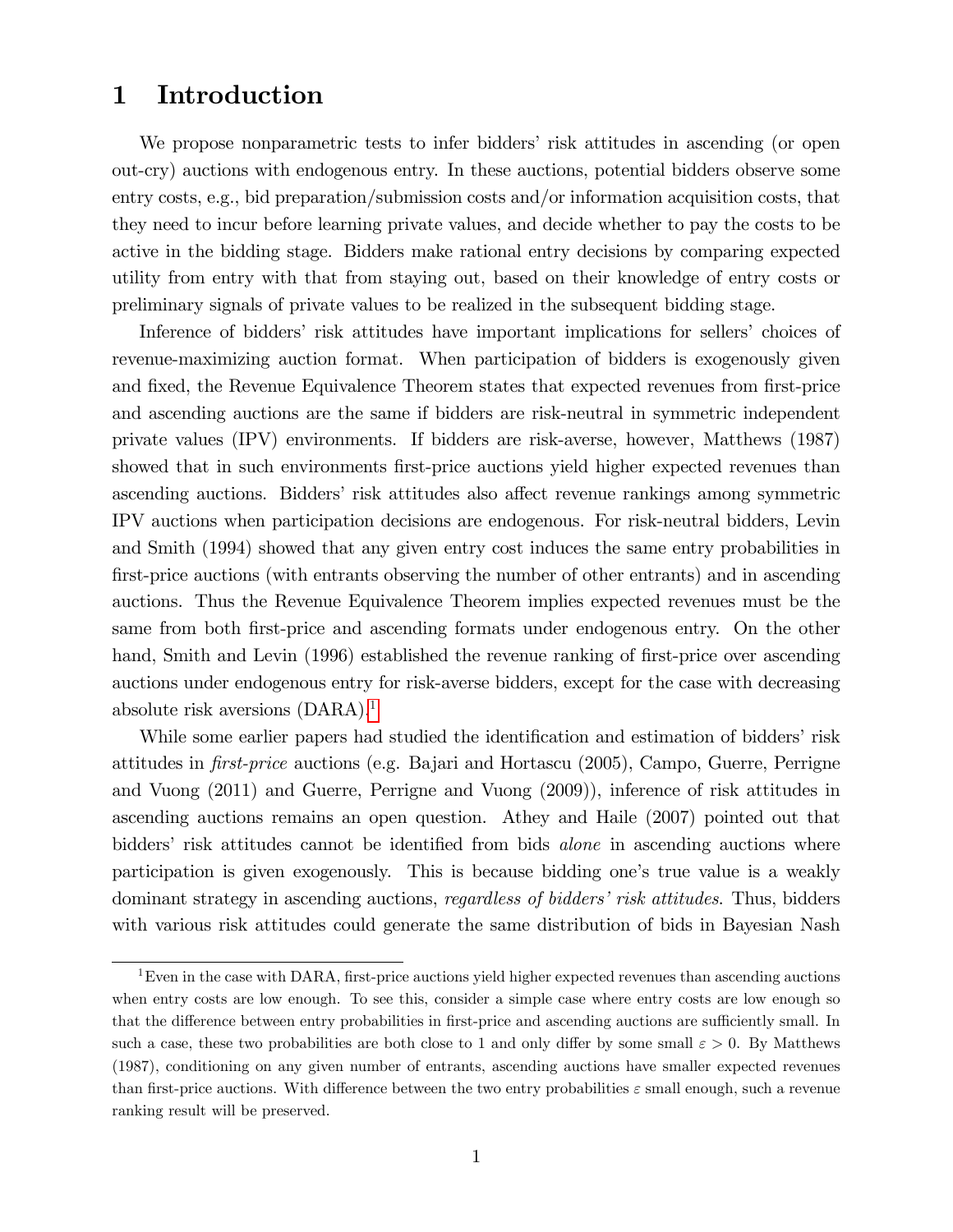equilibria. The distribution of bids from entrants alone is therefore not sufficient for inferring bidders' risk attitudes.

In this paper, we propose tests for bidders' risk-attitudes based on transaction prices and entry decisions under two empirically relevant data scenarios. In the first scenario, we assume that the data has information that allows researchers to consistently estimate the expectation of entry costs; and in the second scenario, we assume that the data does not provide any information about the level of entry costs, but does contain variations in the number of potential bidders and some auction-level heterogeneities. In both cases, we show how to relate the distribution of transaction prices and entry decisions to the underlying risk attitudes nonparametrically.

In the first scenario, considered in Section [4,](#page-8-0) we require that the data contains some noisy measures of entry costs so that the mean of entry costs in the data-generating process can be consistently estimated. This is motivated by the fact that entry costs are often measurable (at least up to some noises) in applications. Examples of entry costs include bid preparation costs (e.g., mailing costs), admission fees or other information acquisition expenses, which are often reported in data with noises.

The main insight for our test in this scenario can be illustrated using the mixed-strategy entry model (which is analogous to that considered in Levin and Smith (1994) for first-price auctions). In the entry stage, all potential bidders observe some common entry cost and decide whether to pay the cost and enter an ascending auction in the bidding stage. In a mixed strategy Nash equilibrium in the entry stage, potential bidders' participation in the auction will be in mixed strategies with the mixing probability determined to ensure that a bidder's expected *utility* from entry equals that from staying out. Hence bidders' risk attitudes can be identified by comparing the expected *profits* from entry and its certainty equivalent. As long as the expectation of entry costs can be identified from data, the distribution of transaction prices and entry decisions alone can be used to make such a comparison.

We apply the analog principle to construct a non-parametric test statistic, using data on transaction prices and entry decisions as well as estimates of the mean of entry costs. We characterize the limiting distribution of this statistic, and propose a bootstrap test that attains correct asymptotic level and is consistent under any Öxed alternative of risk-aversion or risk-loving. We provide evidence for its Önite sample performance through Monte Carlo simulations.

In the second scenario, considered in Section [5,](#page-22-0) we assume that the data does not provide information about the level of entry costs, but does contain some auction-level heterogeneities (such as feature of the auctioned object) and variations in the numbers of potential bidders. We propose a nonparametric test for risk-aversion for this case, under the assumption that variations in potential competition are exogenous (in the sense that it does not alter the marginal distribution of private values once conditional on the observed auction features).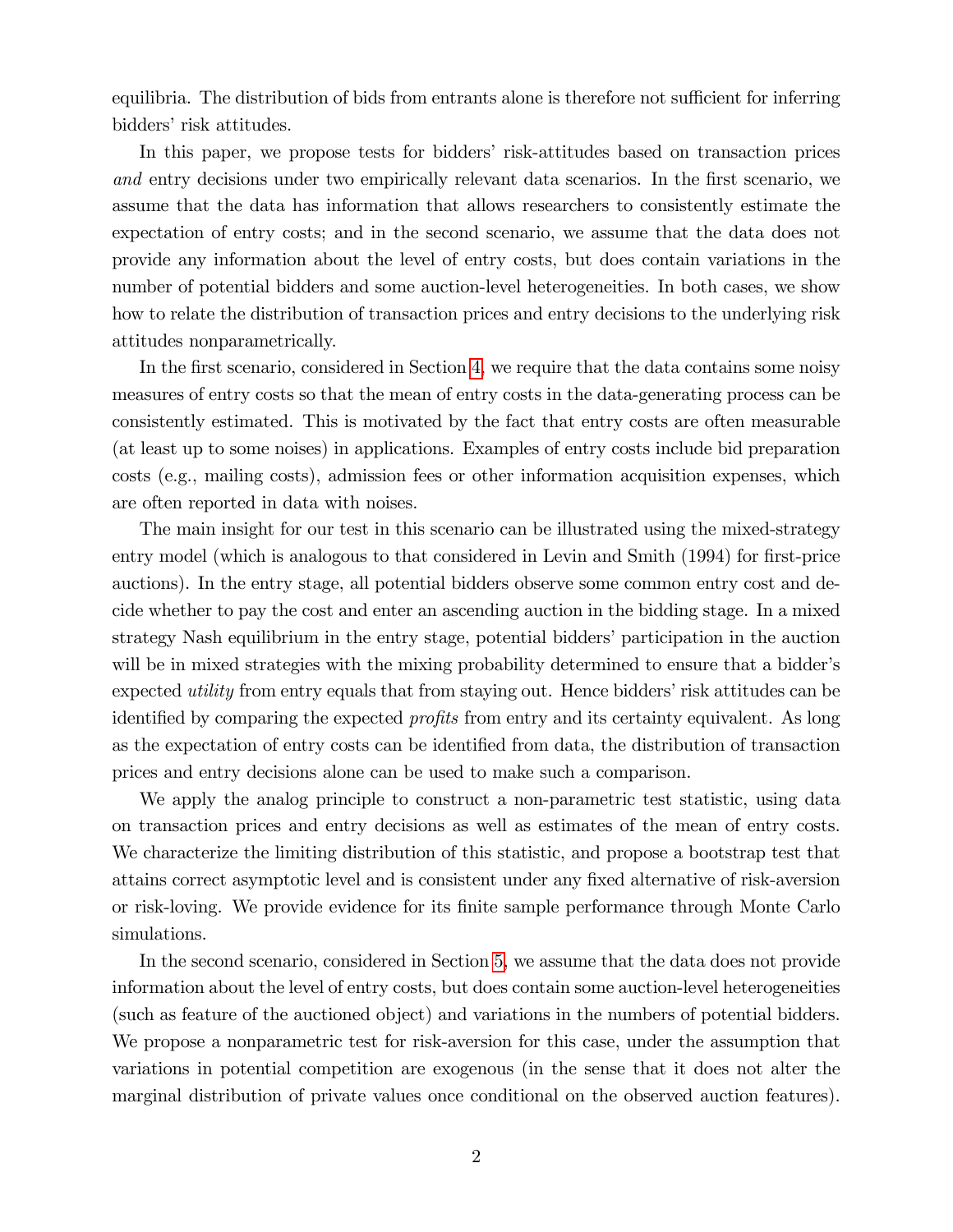Refraining from parametric restrictions on how observed auction features change the distribution of private values, we formalize how risk attitudes determine entry probabilities under various auction features and potential competition. Our test is based on the idea that the curvature of utility functions affects how the ratios between the changes in bidders' interim utilities compare with the ratios between the changes in expected private values, under different pairs of observed auction features. The main finding is that, even if entry costs are unreported in data, we could relate these two ratios to the observed distributions of transaction prices and entry decisions, by exploiting the variations in auction features and potential number of entrants.

In Section [6,](#page-32-0) we discuss possible extensions of our tests by removing two of the key assumptions. First, we show that when bidders' values are affiliated, it is possible to derive testable implications for risk attitudes using existing results on sharp bounds for the surplus of risk-neutral bidders in ascending auctions (Aradillas-Lopez, Gandhi and Quint (2012)). Second, we show that if entry becomes selective (e.g., due to the presence of preliminary signals correlated with private values to be drawn in the bidding stage), then the idea of testing risk attitudes through identification of risk-premium applies, provided the data contains continuous variations in observed entry costs.

It is worth noting that by "inference of risk attitudes" we mean to make a data-supported conclusion about whether bidders' utility functions are concave, linear or convex. We do not deal with the recovery of the full utility functions per se, which is a question left for future research.

The remainder of the paper is structured as follows. In Section [2](#page-4-0) we discuss the related literature; in Section [3](#page-6-0) we present the model of ascending auction with endogenous entry; in Sections [4](#page-8-0) and [5](#page-22-0) we describe the theoretical results for our tests under two data scenarios, and discuss inference using proposed test statistics; in Section [6](#page-32-0) we discuss how to extend our test to auctions with selective entry or affiliated private values; and in Section [7](#page-37-0) we conclude. Proofs are collected in the appendices.

## <span id="page-4-0"></span>2 Related Literature

This paper contributes to two branches of the literature on structural analyses of auction data. The first branch includes papers that analyze the equilibrium and its empirical implications in auctions with endogenous entry and risk-neutral bidders. These include Levin and Smith (1994), Li (2005), Ye (2007) and Li and Zheng (2009). Marmer, Shneyerov and Xu  $(2011)$  studies a model of first-price auctions with risk-neutral bidders and selective entry, and discusses testable implications of various nested entry models. Roberts and Sweeting (2010) estimates a model of ascending auctions with selective entry and risk-neutral bidders. Gentry and Li (2013) provides partial identification results for ascending auctions with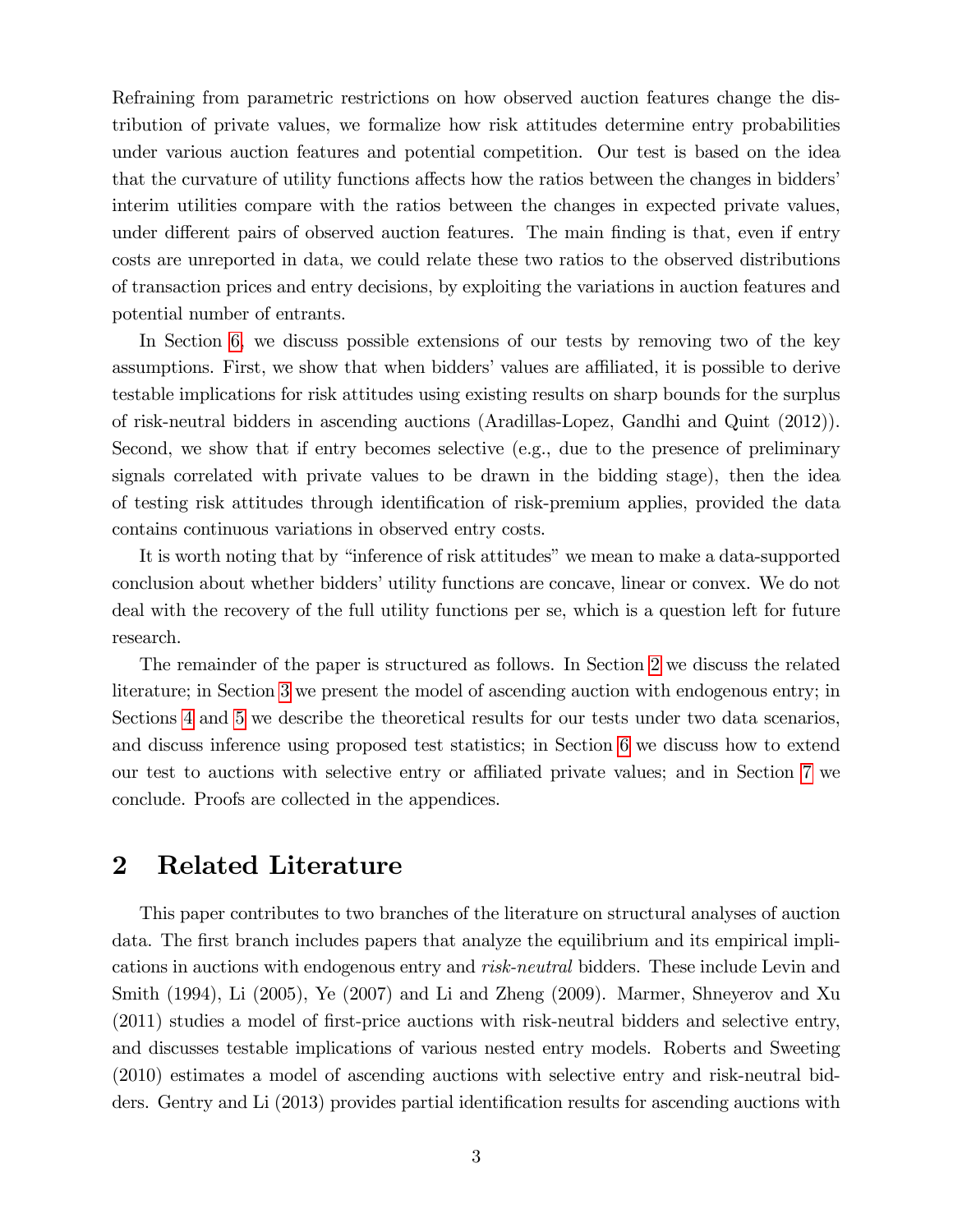risk-neutral bidders when entry is selective (as potential bidders observe preliminary signals that are affiliated with their private values). They derive sharp bounds on the distribution of private values conditional on signals, using variations in factors that affect bidders' entry behaviors (such as the number of potential bidders and entry costs). They also apply these results to bound counterfactual seller revenues under alternative auction rules. Aradillas-Lopez, Gandhi and Quint (2012) provides partial identification results for ascending auctions where bidders' private values are affiliated, exploiting exogenous variations in the number of entrants, or active bidders.

The second branch includes papers that study the identification and estimation of bidders' utility functions and the distribution of private values in first-price auctions without endogenous entry. Campo, Guerre, Perrigne and Vuong (2011) shows how to estimate a semiparametric model of first-price auctions with risk-averse bidders when the identification of a parametric utility function is assumed. Bajari and Hortascu (2005) uses exogenous variations in the number of bidders in first-price auctions to semi-parametrically estimate the utility function while leaving the distribution of bidders' private values unrestricted. Guerre, Perrigne and Vuong (2009) uses exogenous variations in the number of potential bidders to non-parametrically identify bidders' utility functions along with the distribution of private values in Örst-price auctions. Lu and Perrigne (2008) considers a context where data contain bids from both first-price and ascending auctions that involve bidders with the same utility function and the same distribution of private values. They first use bids from ascending auctions to recover the distribution of private values, and then use bids from first-price auctions to recover the utility function.

Our work in this paper contributes to these two branches of empirical auction literature by studying a model which endogenizes bidders' entry decisions and relaxes the risk-neutrality assumption at the same time. To the best of our knowledge, our paper marks the first effort to non-parametrically infer biddersí risk attitudes in ascending auctions with endogenous entry. Smith and Levin (1996) presents some results on the revenue ranking of auction formats in terms of seller revenues when auctions are known to involve risk-averse bidders who make endogenous entry decisions. Their focus is not on the identification of bidders' risk attitudes.

Ackerberg, Hirano and Shahriar (2011) studies a class of e-Bay auctions where a typical online ascending auction is combined with an option of paying the buy-out price posted by the seller in order to immediately purchase the object. They show how to identify the bidders' utility functions and the distribution of private values using exogenous variations in the buy-out prices and other auction characteristics. The format of auctions they consider is qualitatively different from the one we consider in this paper, which is a standard ascending format with endogenous entry. We do not embark on a full identification of the utility function in this paper, and therefore require fewer sources of exogenous variations to perform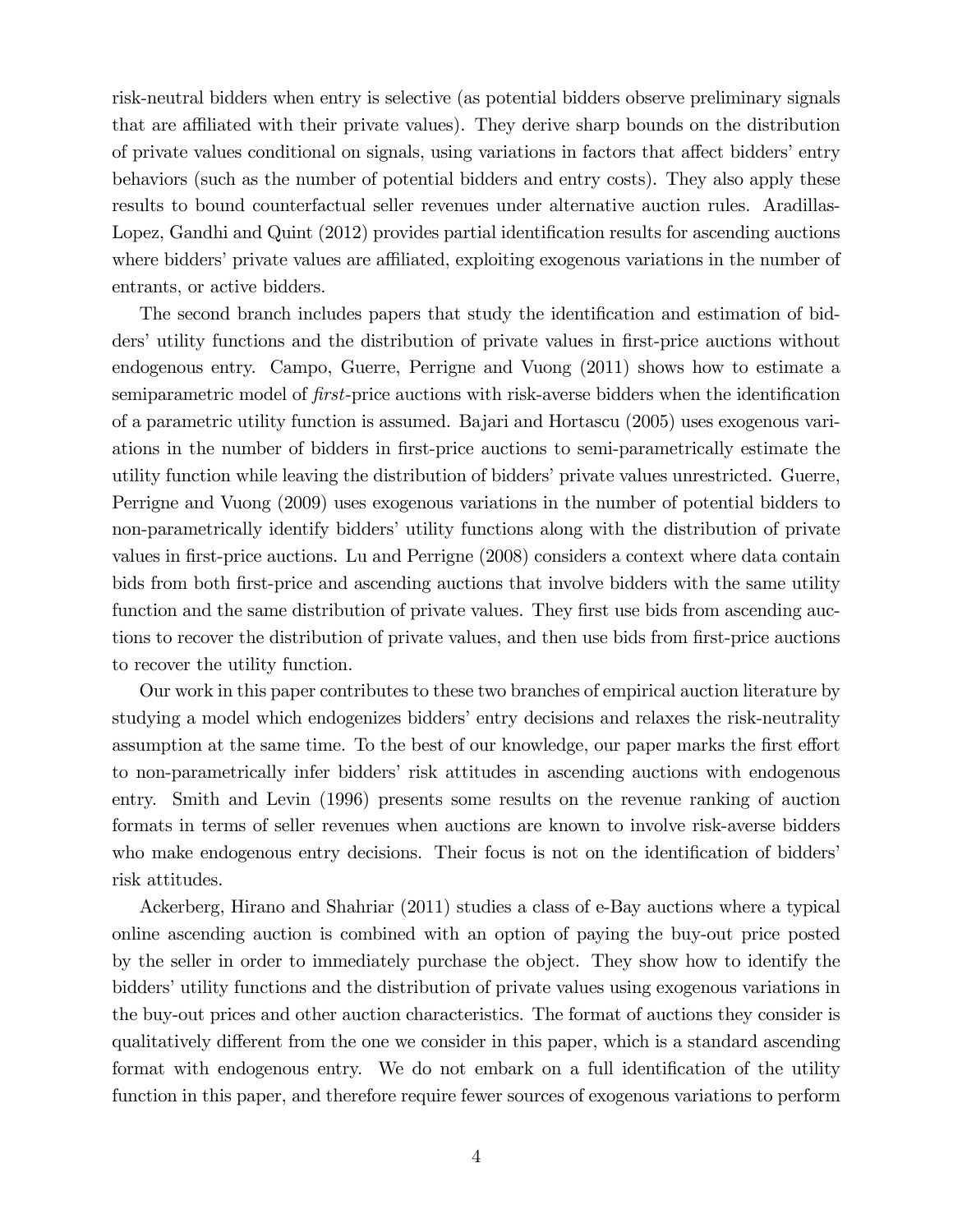the test. (With observed and exogenous variations in entry costs, identification of the utility function may be possible in our model as well.) Our approach does not rely on variations in entry costs, thus our test can be performed for any given level of entry costs. Moreover, we go beyond identification and propose a method of robust inference.

Our paper also Öts in a category of empirical auction literature on nonparametric tests of the empirical implications/predictions of auction theory. Earlier works in this category include tests of bidders' rationality in first-price auctions with common values in Hendricks, Pinkse and Porter (2003), assessment of winner's curse in first-price auctions with common values in Hong and Shum (2002), tests for presence of interdependent values in Haile, Hong and Shum (2004), and test for affiliations between bidders' private values in Li and Zhang  $(2010)$  $(2010)$  $(2010)$  and Jun, Pinkse and Wan  $(2010).<sup>2</sup>$  The test proposed by Li and Zhang  $(2010)$  uses bidders' entry decisions for testing affiliations between bidders' private values.

Li, Lu and Zhao (2012) studies first-price and ascending auctions with risk-averse bidders and selective entry (due to bidders' observation of preliminary signals that are affiliated with private values in the bidding stage). They find the ranking between bidders' expected utility under these two auction formats depend on the specific form of risk-aversion (DARA, CARA) or IARA). Consequently, the ranking of entry probabilities across these two auction formats must also depend on the form of risk-aversions. Based on these observations, they propose an original test for inferring the form of bidders' risk-aversions using entry behaviors, using data from both first-price and ascending auctions at the same time. Our research focus in this paper differs from theirs in that we study the inference of risk attitudes (with hypotheses being risk-neutral, risk-taking or risk-aversion). Since we do not aim at inferring the form of risk-aversion, our test does not require observation of data from competing auction formats.

## <span id="page-6-0"></span>3 Ascending Auctions with Endogenous Entry

Consider an empirical context where researchers observe data from a large number of independent single-unit ascending auctions. Each of these auctions involve N potential bidders who have symmetric independent private values and make endogenous entry decisions. The entry model we consider here is similar to those used for first-price auctions with risk-neutral bidders in Levin and Smith (1994), Li and Zheng (2009) and Marmer, Shneyerov and Xu  $(2011)$ . In the entry stage, each potential bidder decides whether to incur an entry cost K to become active in the bidding stage. The entry cost is common knowledge among all potential bidders. There is a binding reserve price  $r$  in the auction and it is observed by all potential bidders in the entry stage. Following their entry, each entrant  $i$  draws a private value  $V_i$ , and competes in ascending auctions in the bidding stage. Across auctions, private values and entry costs are independent draws from distributions  $F_{V_1, \ldots, V_N|K}$  and  $F_K$  respectively, which

<span id="page-6-1"></span> $2$ See Athey and Haile (2007) and Hendricks and Porter (2007) for recent surveys.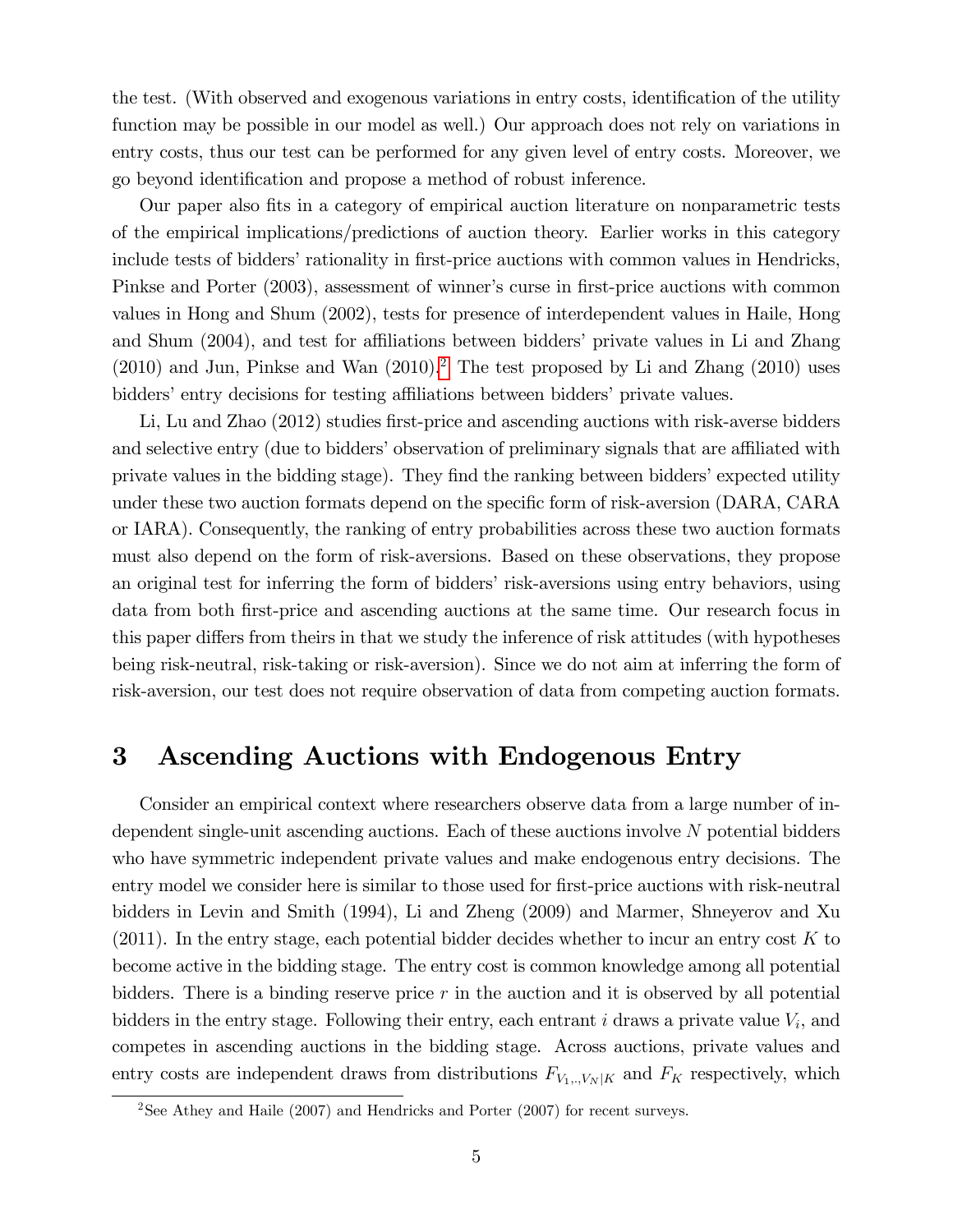are common knowledge among all potential bidders prior to entry decisions. Upon entry, each entrant may or may not be aware of the total number of entrants (which we denote by A). All bidders in the data share the same bounded von Neumann-Morgenstein utility function  $u : \mathbb{R}_+ \to \mathbb{R}$  with  $u' > 0$  and the sign of  $u''$  does not change over  $\mathbb{R}_+$ . A winner who has a private value  $V_i$  and pays a price  $P_i$  receives a utility of  $u(V_i - P_i - K)$ .

With a slight abuse of notation, we use N and A to denote the number as well as the set of potential bidders and entrants respectively. Let  $F_{\xi_1,\xi_2}$ ,  $F_{\xi_2|\xi_1}$  denote respectively the joint and conditional distributions of generic random vectors  $(\xi_1, \xi_2)$ . We use upper cases to denote random variables and lower cases to denote their realizations. We take N as given and fixed in this section and, to simplify exposition, we drop  $N$  in notations when there is no ambiguity.

**Assumption 1** Given K, private values  $V_i$  are i.i.d. draws from the same continuous distribution  $F_{V|K}$  that has positive densities almost everywhere on the support  $[\underline{v}, \overline{v}]$ . Entry costs across auctions are i.i.d. draws from the same distribution  $F_K$  with support  $[\underline{k}, \overline{k}]$ .

This assumption states that bidders have symmetric, independent private values in the sense that  $Pr(V_1 \le v_1,., V_N \le v_N | K = k) = \prod_{i \in N} F_{V|k}(v_i)$  for all k and  $(v_1,., v_N)$ . Each entrant  $i$  in a bidding stage follows the weakly dominant equilibrium strategy to drop out at his true value  $V_i$  if  $A \geq 2$ . When  $A = 1$  in the bidding stage, the lone entrant wins and pays the reserve price r.

Let  $A_{-i}$  denote the set (and the number) of entrants that i competes with if he enters. Let the reserve price be binding (i.e.  $r > \underline{v}$ ). If  $A_{-i} \neq \emptyset$ , define  $P_i \equiv \max_{j \in A_{-i}} \{V_j, r\}$  as i's payment if he enters and wins while all competitors in  $A_{-i}$  follow their weakly dominant bidding strategies; if  $A_{-i} = \emptyset$ , define  $P_i \equiv r$ . Then is (random) profit in the weakly dominant strategy equilibrium is  $(V_i-P_i)_+ - K$ , where  $(\cdot)_+ \equiv \max\{\cdot, 0\}$ . Let  $\omega(k; \lambda_{-i})$  denote expected utility for bidder  $i$  conditional on paying entry cost  $k$  and potential competitors entering with probabilities  $\boldsymbol{\lambda}_{-i} = (\lambda_j)_{j \in N \setminus \{i\}} \equiv (\lambda_1,., \lambda_{i-1}, \lambda_{i+1},., \lambda_N)$ . Under Assumption 1,

<span id="page-7-1"></span>
$$
\omega(k; \lambda_{-i}) \equiv u(-k) F_{V|k}(r) + \int_r^{\overline{v}} h(v, k; \lambda_{-i}) dF_{V|k}(v), \qquad (1)
$$

where for all  $v > r$ ,

$$
h(v,k; \boldsymbol{\lambda}_{-i}) \equiv u(v-r-k)F_{P_i}(r|k, \boldsymbol{\lambda}_{-i}) + \int_r^v u(v-p-k)dF_{P_i}(p|k, \boldsymbol{\lambda}_{-i})
$$
  
+u(-k)[1 - F\_{P\_i}(v|k, \boldsymbol{\lambda}\_{-i})] (2)

<span id="page-7-0"></span>with  $F_{P_i}(\cdot|k,\lambda_{-i})$  being the distribution of  $P_i$  when  $K = k$ , and i's potential competitors enter with probabilities  $\lambda_{-i}$ . Due to symmetry in private value distributions across bidders,  $F_{P_i}(.|k,\lambda_{-i})$  does not change with the bidder identity i, and therefore  $\omega$  does not depend on the bidder identity  $i$ . The following lemma characterizes the symmetric mixed strategy equilibrium in the entry stage: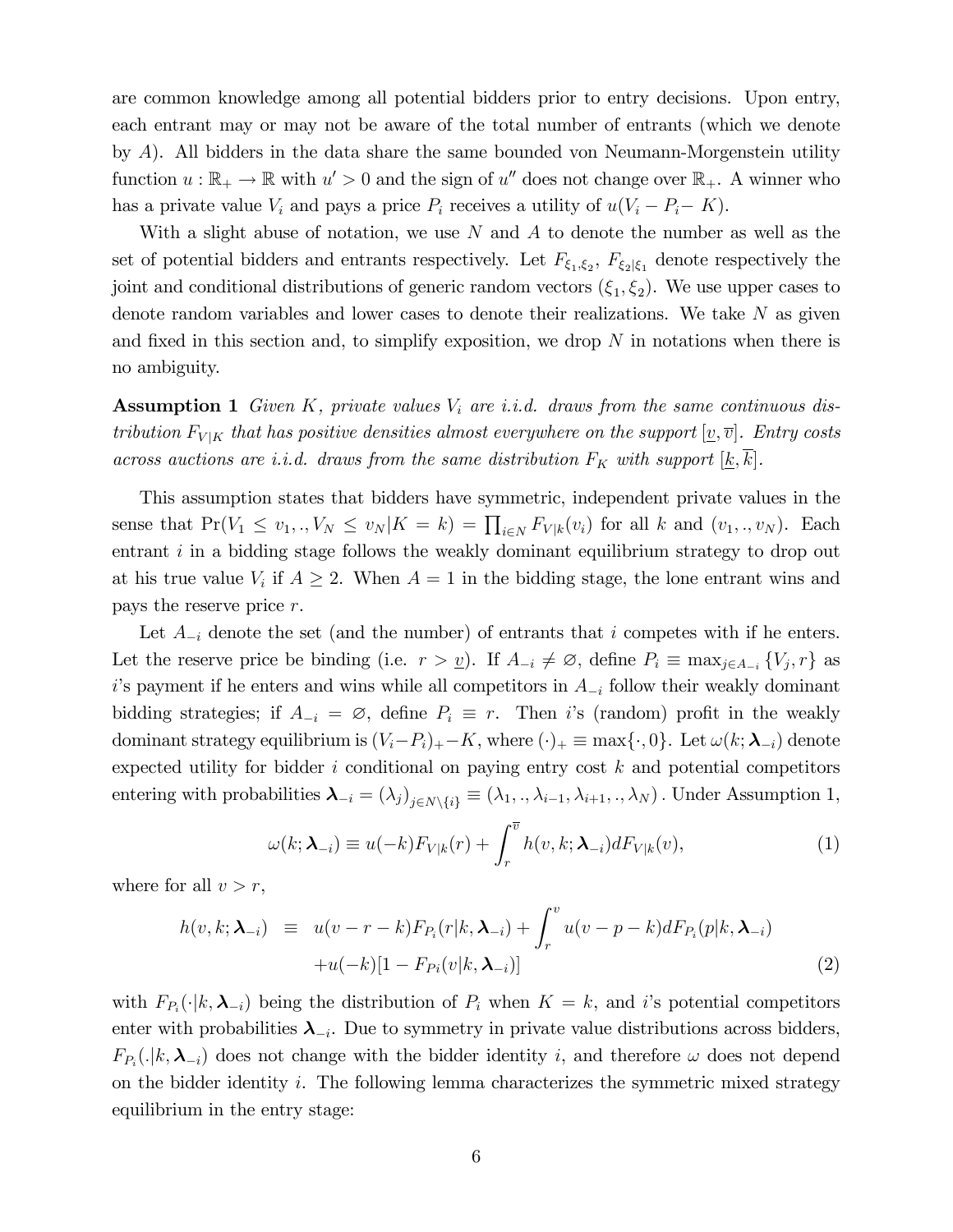**Lemma 1** Suppose Assumption 1 holds. For any entry cost k with  $\omega(k; (1, ., 1)) < u(0)$  $\omega(k; (0, \cdot, 0))$ , there exists a unique symmetric mixed strategy equilibrium in which all bidders enter with probability  $\lambda_k^*$ , where  $\lambda_k^*$  solves  $\omega(k; (\lambda_k^*, \lambda_k^*)) = u(0)$ .

Whenever  $\omega(k; (0, ., 0)) \leq u(0)$  (respectively,  $\omega(k; (1, ., 1)) \geq u(0)$ ), the equilibrium entry probabilities are degenerate at 0 (respectively, 1). Thus the condition that  $\omega(k; (1, ., 1))$  $u(0) < \omega(k; (0, ., 0))$  can be tested, as long as entry decisions are reported in data. The equilibrium entry process is non-selective, as potential bidders' entry decisions are not based on any information correlated with private values to be drawn in the bidding stage.

It is worth noting that we can generalize the model to incorporate auction heterogeneities Z that are known to all potential bidders and reported in data. To do this, we need to condition private value distributions on  $Z$  as well. The characterization of entry and bidding strategies in equilibrium can be derived using arguments similar to Lemma 1, for any given z. In fact, auction heterogeneities reported in data provide additional identifying power for inferring bidders' risk attitudes when entry costs are not reported in data. (See Section [5.](#page-22-0))

We assume researchers know the number of potential bidders in auctions. This means either the data reports the number of potential bidders directly, or researchers can construct a measure of  $N$  from the data based on institutional details in the specific environments. Such an assumption holds in a variety of applications considered in the literature. For example, Li and Zheng (2009) considers highway mowing auctions by Texas Department of Transportation. In that case, the number of potential bidders for each auction is reported as the observed number of contractors who have requested the official bidding proposal for the project. Similarly, in Krasnokutskaya and Seim (2011), potential bidders in highway procurement auctions in California are defined as companies that have purchased the detailed project plan from California Department of Transportation. Such purchases are recorded for all projects in data. Athey, Levin and Seira (2011) studies US Forest Service (USFS) timber auctions. They measure the number of loggers potentially interested in an auction by the number of logging companies that had entered auctions in the same geographic area in the prior year. Such a proxy is constructed by combining data from timber auctions with the US Census data.

## <span id="page-8-0"></span>4 Inference of Risk Attitudes Using Entry Costs

We now introduce a test for bidders' risk attitudes when the data allows researchers to construct a consistent estimator for the expectation of entry costs in the data-generating process. In some contexts, a Öxed amount of entry costs, sometimes also known as admission fees, is charged to all entrants and recorded in data. Such admission fees occur in contexts such as: auctions of used or new cars in the U.S. and U.K.; auctions of vintage wines in the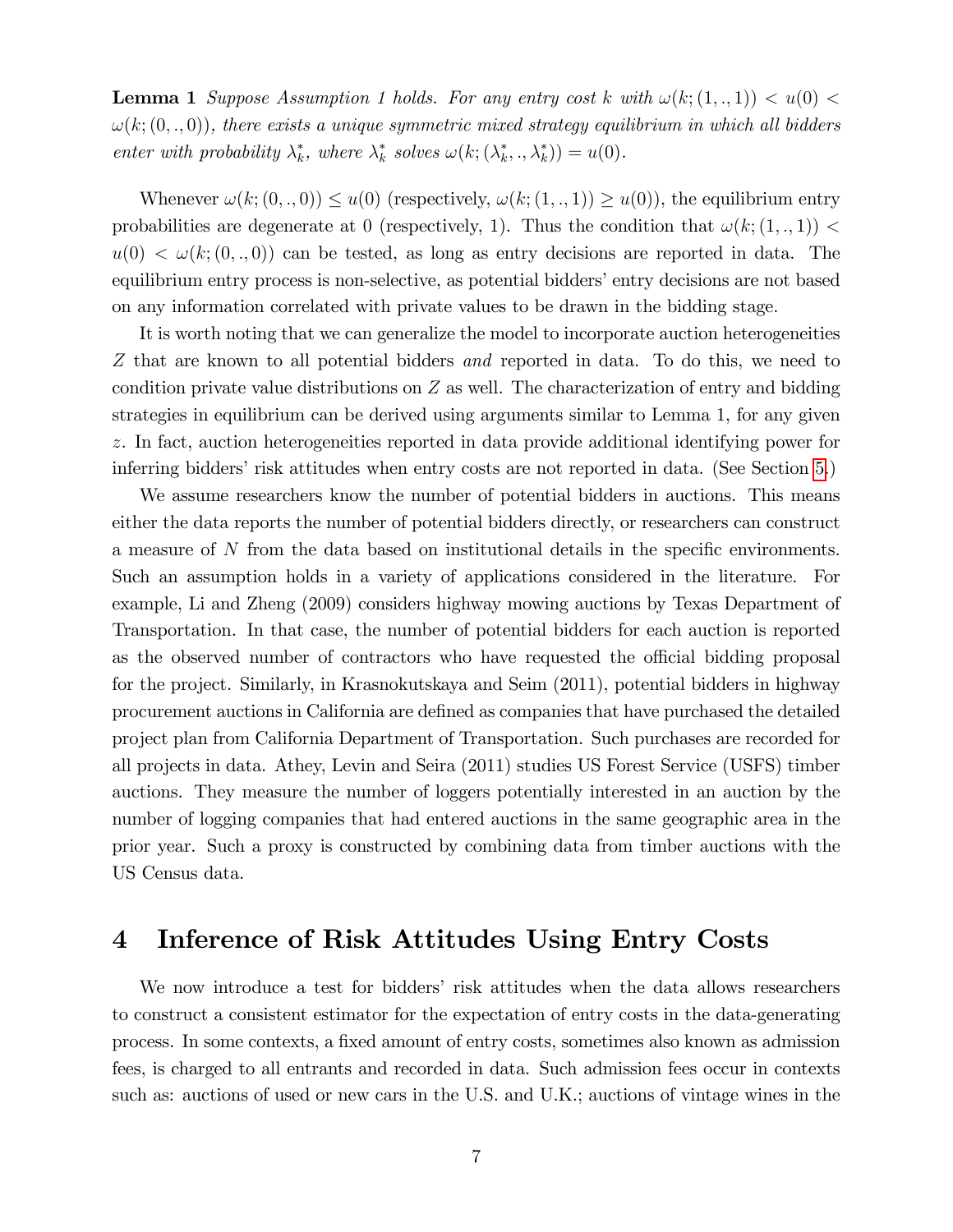U.S.; and auctions of art items, etc. In other applications, entry costs are not admission fees but nevertheless are measurable, at least up to random noises through additional surveys.<sup>[3](#page-9-0)</sup> That said, it is also likely that these noisy measures may systematically underestimate true costs, and taking the average of these noisy measures would lead to a biased estimator for the actual mean. Thus the test based on the sign of risk-premia would be biased towards the direction of risk-averse alternatives. We provide some simulation exercises about the impact of such bias in Section [4.4](#page-18-0) below.

In addition to its empirical relevance, there is also a theoretical motivation for this assumption: without variations in potential competition or information about entry costs, bidders' risk attitudes can not be inferred from entry decisions and transaction prices alone without imposing additional parametric assumptions on the structure. To fix ideas, consider a simplified model where all auctions in data share the same fixed entry cost  $k$  that is not reported in data. The private value distribution is identified from the distributions of transaction prices and the number of entrants using standard arguments using order statistics; and the equilibrium entry probability is directly recovered from entry decisions. Nonetheless,  $u(\cdot)$  and the unknown entry cost k cannot be jointly identified in this case.

To see this, suppose bidders are risk-neutral with a continuous utility function  $u(\cdot)$ , entry cost k, and entry probability  $\lambda^* \in (0, 1)$ . Fix a continuous private value distribution and let it be independent from entry costs. Now consider a slightly concave utility  $\tilde{u}(\cdot) \neq u(\cdot)$  so that  $E[\tilde{u}((V_i - P_i)_+ - k)|\lambda^*] > \tilde{u}(0)$ . Because the left-hand side is continuous and strictly monotone in k, we can increase k to  $\tilde{k} > k$  so that the indifference condition is restored for  $(\tilde{u}(\cdot), \tilde{k}) \neq (u(\cdot), k)$ . That is, the equilibrium entry probability observed,  $\lambda^*$ , can be rationalized by more than one data-degenerating processes. Thus, without variations in potential competition or auction heterogeneity, inference of risk attitudes from in English auctions with endogenous entry must utilize at least some partial knowledge of entry costs.

All in all, we acknowledge that the assumption of observable entry costs used in the current section is strong. In addition to empirical and theoretical motivations above, we also hope to motivate the test under such an assumption as a useful benchmark that shows how

<span id="page-9-0"></span><sup>3</sup>For example, in USFS timber auctions considered in Athey, Levin and Seira (2011), entry costs for potential bidders (i.e., millers and loggers located in nearby geographic region) consist largely of information acquisition costs. These costs are incurred while performing "cruises" over the auctioned tracts to learn the distribution of diameters and heights of trees, etc. Such private cruises are standard practices institutionalized in the industry, and their costs vary little across millers and loggers. Thus cruise costs can be treated as practically identical for all potential bidders. Besides, it is plausible that researchers can construct a consistent estimator of average costs for cruising tracts with given characteristics, because cruise costs are likely to be measured up to random errors through additional field work of data collection (such as surveys or industry interviews). As cruise costs are orthogonal to bidders' private values (or realized profitability) upon entry, one could reasonably expect there to be no incentive to systematically under- or over-state cruise costs in surveys. In this case, survey data, if collected, could well be expected to provide a consistent estimator for expected entry costs.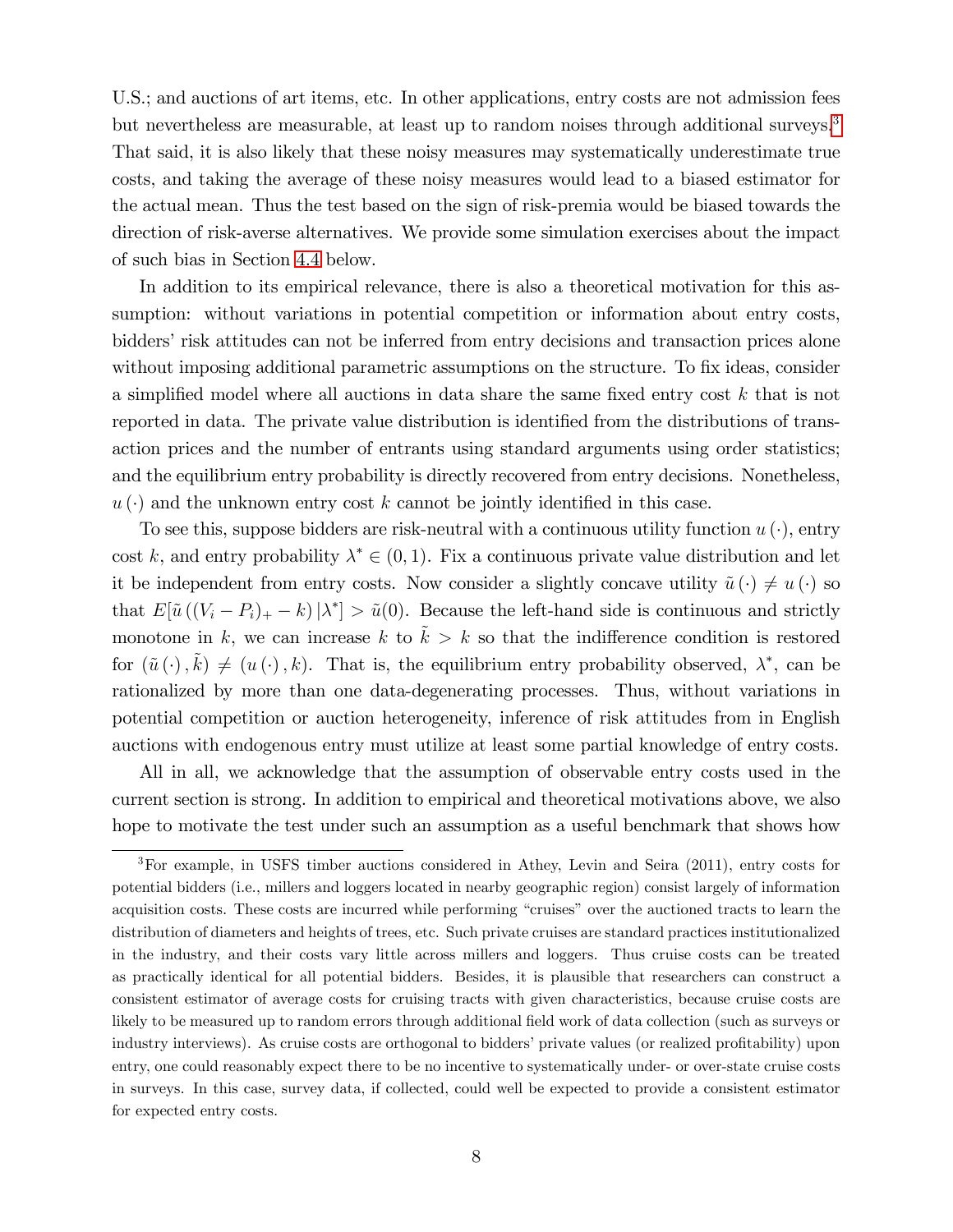entry behaviors can be informative about bidders' risk premia, which in turn is useful for inferring their risk attitudes.

#### <span id="page-10-2"></span>4.1 Identifying Bidders' Risk Attitudes

Assume that the number of potential bidders is fixed and known to researchers. Our test for risk attitudes in this subsection builds on the simple intuition that the certainty equivalent for *risk-averse* bidders is strictly less than ex ante expected profits from entry. To fix ideas, we first show the difference between these two quantities can be recovered from observed distributions of entry decisions and transaction prices when entry costs are Öxed and reported in data. Later in this subsection, we show how to extend this approach under a more practical scenario where data does not report perfectly the realizations of entry costs, but allows researchers to construct a consistent estimator for its mean.

First, we show that bidders' *ex ante* expected profits are identified. Let  $\lambda_k^*$  denote entry probabilities in the symmetric BNE when the common entry cost is k. Let  $\pi(k)$  denote the ex ante profit for a bidder  $i$  if he enters, conditional on entry cost  $k$  and that each of his potential competitors enters with probability  $\lambda_k^*$ . That is,  $\pi(k) \equiv E[(V_i - P_i)_+ - K | K = k]$ . (Strictly speaking, the definition of  $\pi(k)$  is conditional on the event that  $\alpha \lambda_j = \lambda_k^* \ \forall j \neq i$ . We suppress this from the notation to simplify notations.) Note  $\pi(\cdot)$  is independent from bidder identities due to the symmetry in private value distributions. For all  $s \leq m$ , let  $V^{(s:m)}$ denote the s-th smallest among m independent draws of private values from some parent distribution  $F_{V|k}$ . Let  $F_{V^{(s:m)}|k}$  denote the distribution of this order statistic given entry cost k.

<span id="page-10-0"></span>**Proposition 1** Suppose Assumption 1 holds and entry costs are reported in data. For any k with  $0 < \lambda^*_{k} < 1$ ,  $\pi(k)$  is identified from bidders' entry decisions and the distribution of transaction prices.

Proof of Proposition [1](#page-10-0) is included in Appendix A. The intuition builds on two simple observations: First, Assumption 1 guarantees  $F_{V|k}$  can be recovered from the distribution of transaction prices under cost k. This is because, with the number of entrants  $A$  reported in data, the distribution of prices is a distribution of the second-largest order statistics out of a known number of i.i.d. draws from  $F_{V|k}$ . Second, once  $F_{V|k}$  is recovered,  $\pi(k)$  can be calculated as a known functional of the distribution of private values. It is worth noting that identification of ex ante surplus  $E[(V_i - P_i)_+|k]$  per se does not rely on assumed knowledge of entry costs from data. Rather, it could be recovered for an unknown entry costs  $k$ , as long as researchers are aware of which auctions in data share this particular level of entry cost k.

<span id="page-10-1"></span>**Proposition 2** Suppose Assumption 1 holds. For any k such that  $0 < \lambda_k^* < 1$ ,  $\pi(k) = 0$ if and only if bidders are risk-neutral, and  $\pi(k) > 0$  (or  $< 0$ ) if and only if bidders are risk-averse (or risk-loving).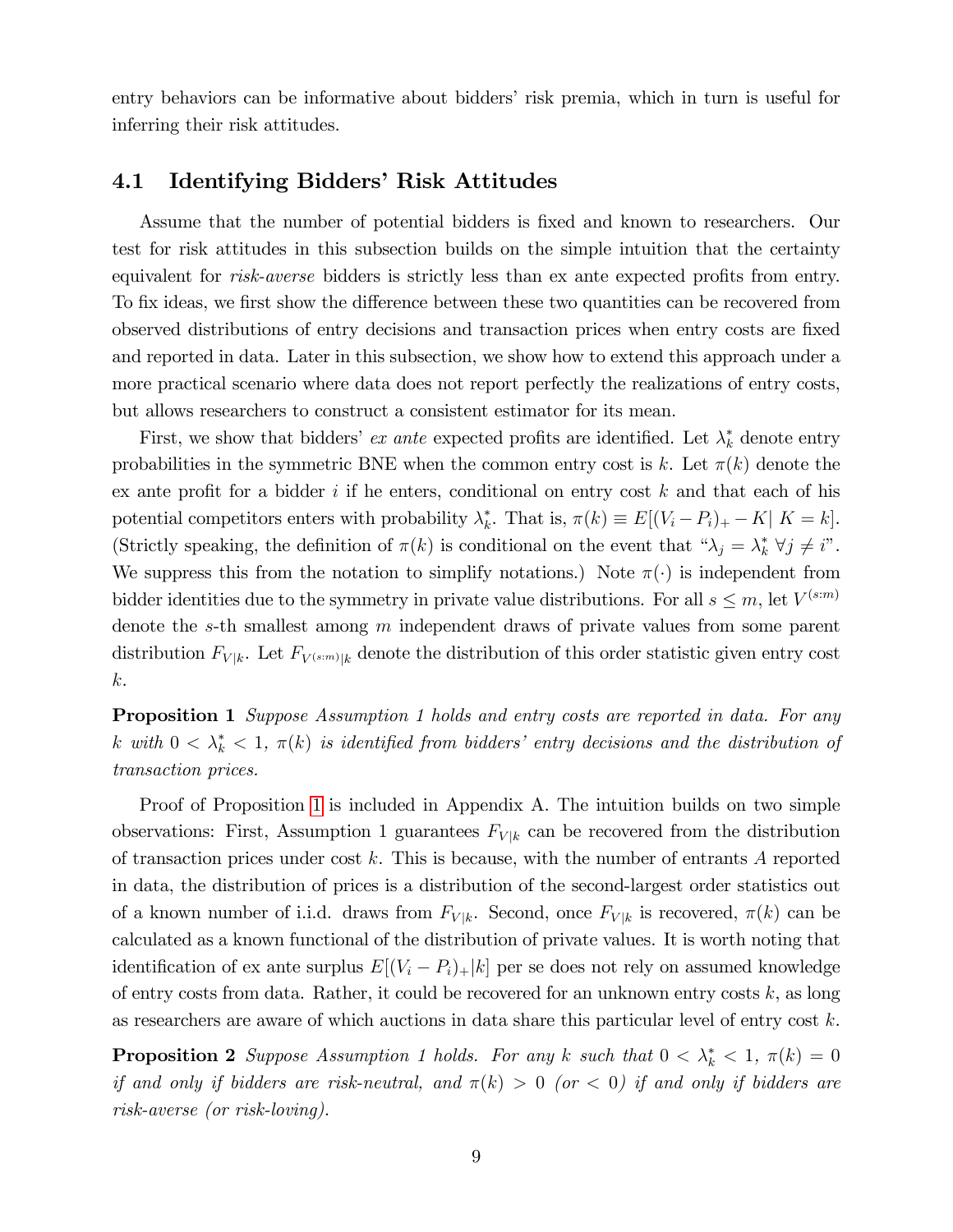*Proof.* Lemma [1](#page-7-0) showed that for any such  $k$  and in a symmetric BNE, bidders enter with probability  $\lambda_k^*$ , where  $\omega(k; \lambda_k^*) \equiv E[u((V_i - P_i)_+ - k)|k, " \lambda_j = \lambda_k^* \ \forall j \neq i"] = u(0)$ . Thus, zero is the certainty equivalent associated with  $u(\cdot)$  and the distribution of  $(V_i - P_i)_{+}$  given an entry cost k and the value distribution  $F_{V|k}$ . It then follows that  $\pi(k) > 0$  if  $u'' < 0$  (bidders are risk-averse). Likewise,  $\pi(k) = 0$  (or  $\pi(k) < 0$ ) if bidders are risk-neutral (or risk-loving).  $\Box$ 

If the exit prices by all losing bidders are reported in data, the distribution of other order statistics  $V^{(\tilde{m}:m)}$  with  $\tilde{m} \leq m-2$  provides a source of over-identification of  $\pi(k)$ . This is because the one-to-one mappings between  $F_{V|k}$  and  $F_{V(\tilde{m}:m)|k}$  exists for  $\tilde{m} \leq m-2$  as well. Such over-identification should be exploited to improve efficiency in the estimation.

We now turn to the more practical scenario where data provide enough information to identify the expectation of entry costs, but do not report realized entry costs in each auction. Such a scenario is relevant, for example, where data does not report  $K$  but provides noisy measures of costs  $\tilde{K} = K + \epsilon$  with  $E(\epsilon) = 0$ . In such cases,  $\mu_K \equiv E(K) = E(\tilde{K})$  is directly identifiable.

<span id="page-11-0"></span>**Corollary 1 (of Proposition [2.](#page-10-1))** Suppose Assumptions 1 hold. (a) If  $0 < \lambda_k^* < 1$  for all  $k \in [\underline{k}, \overline{k}]$ , then  $E[\pi(K)] = 0$  when bidders are risk-neutral, and  $E[\pi(K)] > 0$  (or < 0) when bidders are risk-averse (or risk-loving); (b) If K is independent from  $(V_i)_{i\in N}$  and  $E(K)$  is known to the researcher, then  $E[\pi(K)]$  is identified from entry decisions and the distribution of transaction prices.

Proof of Corollary [1](#page-11-0) is included in the appendix. The key idea underlying this result is that, with the sign of  $u''(.)$  assumed fixed over its domain, the testable implications in Proposition [2](#page-10-1) are preserved after integrating out entry costs under conditions for Corollary [1.](#page-11-0) Thus, with the expectation of entry costs assumed known in Corollary [1,](#page-11-0) the test only requires researchers to recover  $E[\pi(K)]$  (i.e., ex ante profits after K is integrated out). The latter is achieved by exploiting two facts. First, once conditioning on the number of entrants, bidders' expectation of their surplus  $(V_i - P_i)_+$  is independent from entry costs. This is because of the orthogonality condition between private values and the entry costs assumed in Part (b) of Corollary [1.](#page-11-0) Thus the expectation of  $(V_i - P_i)$  given the number of competing entrants  $A_{-i}$  can be recovered from the data as in Proposition [2.](#page-10-1) Second, the properties of the (binomial) distribution of the number of entrants can be used to relate the unconditional distribution of the number of competitors for  $i$  in the bidding stage to observed distributions.

Our approach here can be extended to allow for observed auction-level heterogeneities in data. To do so, we need to modify Proposition [1](#page-10-0) and [2](#page-10-1) and Corollary [1](#page-11-0) by conditioning the assumptions and results therein on observable realizations of auction-level heterogeneities.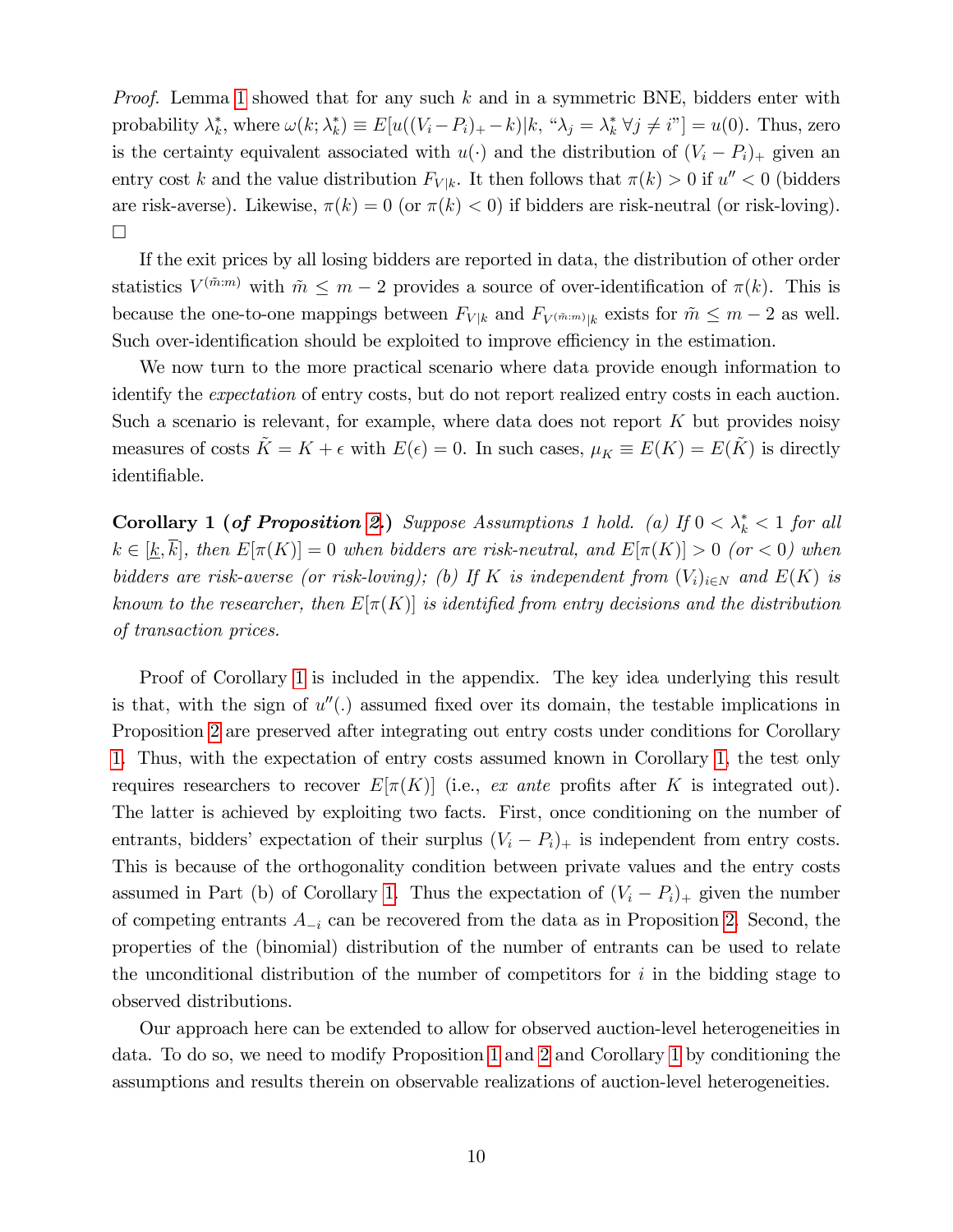The main limitation of the approach in this subsection is of course its reliance on the existence of a consistent estimator for the mean of entry costs. This assumption does not hold when the noisy measures of entry costs in data are subject to systematic omissions or overstatement. In those cases, the average of these noisy measures yields a biased estimator for expected entry costs.<sup>[4](#page-12-0)</sup> In Section [5](#page-22-0) we propose an alternative test that does not require knowledge of entry costs and thus is not subject to this limitation. This is done by exploiting exogenous variations in potential competition and auction heterogeneities reported in data.

#### <span id="page-12-1"></span>4.2 Test Statistic and Bootstrap Inference

We propose a statistic for testing bidders' risk attitudes under the conditions of Corollary [1.](#page-11-0) To reiterate, the entry costs K vary across auctions independently from  $(V_i)_{i\in N}$ , and for each auction the researcher only observes a noisy measure of the entry cost  $\tilde{K} = K + \epsilon$ , where  $\epsilon$  has zero mean and is independent from K and  $(V_i)_{i\in N}$ . To rule out uninteresting cases with degenerate entry behavior, we maintain that  $0 < \lambda_k^* < 1$  for all  $k \in [\underline{k}, k]$  throughout. To simplify exposition, we fix  $N$  and suppress it from notations throughout the section and in Appendix B. The following conditions are maintained in our derivation of the limiting distribution of the test statistic.

**Assumption R.** (i) Across all auctions, the  $(N + 2)$ -vector  $((V_i)_{i \in N}, K, \epsilon)$  are i.i.d. draws from the same joint distribution. (ii) All coordinates in  $(V_i)_{i\in N}$ , K and  $\epsilon$  are mutually independent with finite second moments and  $E(\epsilon) = 0$ . (iii) Within each auction, the private values  $V_i$  are independent draws from the same continuous marginal distribution  $F_V$ , which has positive densities over  $(v,\bar{v})$ , and has a probability mass at  $\bar{v}$ . (iv) The reserve price r is fixed and binding  $(r > v)$  throughout the data.

That  $V_i$  is independent from K is required for identifying the ex ante risk premium  $E[\pi(K)]$ , as shown in Corollary 1. That  $\epsilon$  has a zero mean ensures the sample mean of  $\tilde{K}$ in data is an unbiased and consistent estimator for  $E(K)$ . Finite second moments of  $(K, \epsilon)$ are needed for applying a multivariate central limit theorem while deriving the limiting distribution of our test statistic. That  $F_V$  has a probability mass at the upper bound  $\bar{v}$  is a technical condition that simplifies the proof for weak convergence of our estimator for  $F_V$ below. It is not needed in our argument above for recovering bidders' risk attitudes. In what follows, we let  $\int_r^{\bar{v}} \zeta(s)ds$  be a shorthand for the improper integral  $\lim_{v \uparrow \bar{v}} \int_r^v \zeta(s)ds$ , where  $\zeta$  is a generic integrable function, for the rest of this section and in Appendix B. While correlation between noises  $\epsilon$  and entry costs K is allowed in Corollary [1,](#page-11-0) the orthogonality in

<span id="page-12-0"></span><sup>&</sup>lt;sup>4</sup>If the direction of bias is known to be upward then averaging these noisy measures gives a consistent estimator for some upper bound on expected entry costs. One can still test the null that ex ante surplus  $E[(V_i - P_i)_+|k]$  does not exceed the upper bound of expected entry costs. If the null is rejected then we can conclude bidders are risk averse. Nonetheless such a test has limited value in practice, for it is inconclusive about risk attitudes when the null is not rejected.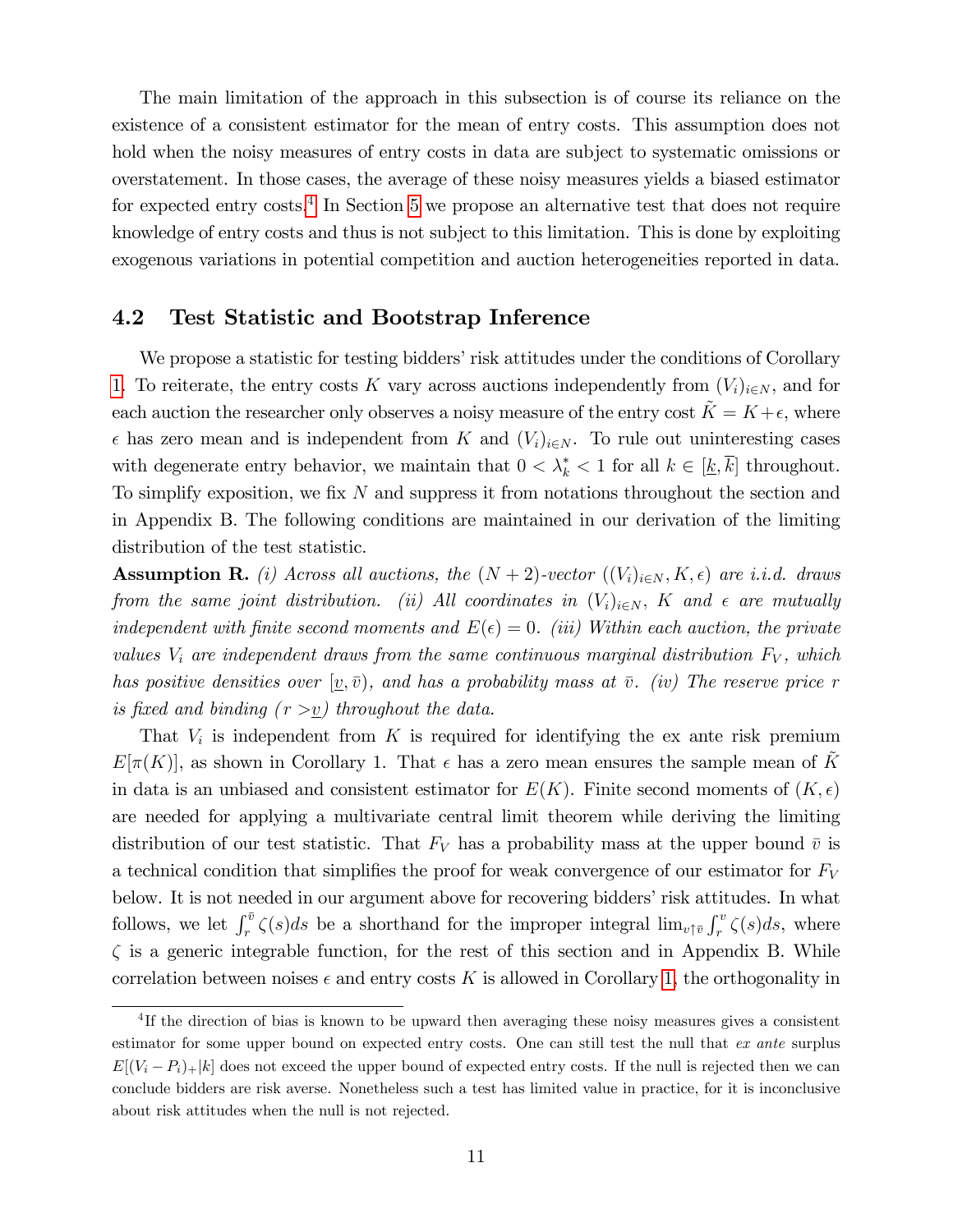Assumption R-(ii) helps simplify derivations of the asymptotic property of the test statistic. That the reserve price is binding means  $F_V(r) > 0$ , which is empirically relevant in lots of contexts.

Our goal is to infer which of the three hypotheses below is best supported by data:

$$
H_0: \tau_0 = 0
$$
 (risk-neutral);  

$$
H_A: \tau_0 > 0
$$
 (risk-averse); and  $H_L: \tau_0 < 0$  (risk-loving).

where  $\tau_0 \equiv E[\pi(K)]$ . The data contain T independent auctions, each of which is indexed by t and involves N potential bidders. Let  $A_t$  denote the number of entrants in auction t. Let  $W_t$ define the transaction price in auction t. If the object is sold, then  $W_t = \max\{r, V^{(A_t-1:A_t)}\}$ when  $A_t \geq 2$  and  $W_t = r$  when  $A_t = 1$ . If the object is not sold, then define  $W_t < r$ .

Our test statistic  $\hat{\tau}_T$  is a multi-step estimator for the unconditional expectation of a bidder's profit  $E[\pi(K)]$  based on the sample analog principle. First, for  $m \geq 2$ , estimate the distribution of transaction prices:

$$
\hat{F}_{W|m,T}(s) \equiv \frac{1}{T} \sum_{t \leq T} 1\{W_t \leq s, A_t = m\}/\frac{1}{T} \sum_{t \leq T} 1\{A_t = m\}
$$

for any  $r \leq s < \bar{v}$ . Then for any  $m \geq 2$ , estimate the private value distribution by:

<span id="page-13-1"></span>
$$
\hat{F}_{V,T}(s) \equiv \frac{1}{N-1} \sum_{m=2}^{N} \phi_m^{-1}(\hat{F}_{W|m,T}(s)) \text{ for } s \ge r,
$$
\n(3)

where  $\phi_m(t) \equiv t^m + mt^{m-1}(1-t)$ . Next, define  $\varphi_a \equiv E[(V_i - P_i)_+|A_{-i} = a]$  for  $0 \le a \le N-1$ . Estimate  $\varphi_a$  using the sample analog principle:<sup>[5](#page-13-0)</sup>

<span id="page-13-2"></span>
$$
\hat{\varphi}_{T,a} \equiv \int_r^{\bar{v}} \left[ \hat{F}_{V,T}(s) \right]^a \left[ 1 - \hat{F}_{V,T}(s) \right] ds,
$$
\n(4)

where the integral can be calculated using mid-point approximations. Estimate the distribution of  $A_{-i}$  by the column vector  $\rho_T \equiv [\hat{\rho}_{T,0}, \hat{\rho}_{T,1}, \dots, \hat{\rho}_{T,N-1}]'$  where:

$$
\hat{\rho}_{T,a} \equiv \frac{1}{T} \sum_{t \le T} \left[ \frac{N-a}{N} 1\{A_t = a\} + \frac{a+1}{N} 1\{A_t = a+1\} \right]
$$

for  $0 \le a \le N - 1$ . (See equation [\(A5\)](#page-39-0) in Appendix A for details.) Finally, calculate the test statistic by:

$$
\hat{\tau}_T \equiv \sum_{a=0}^{N-1} \hat{\varphi}_{T,a} \hat{\rho}_{T,a} - \frac{1}{T} \sum_{t \leq T} \tilde{K}_t.
$$

We now derive the limiting distribution of  $\sqrt{G}(\hat{\tau}_T - \tau_0)$ . Let " $\rightsquigarrow$ " denote weak convergence of stochastic processes in a normed space. Let  $F_{\tilde{V}}$  denote  $\{F_V(t): t \in [r, \bar{v}\}\$  and  $\hat{F}_{\tilde{V},T}$  denote  $\{\hat{F}_{V,T}(t) : t \in [r,\bar{v}]\}\$ . Denote the limiting distribution of  $\sqrt{T}(\hat{\rho}_T - \rho)'$  and  $\sqrt{T}[\frac{1}{\tau}]$  $\frac{1}{T} \sum_{t \leq T} \tilde{K}_t - \mu_K$  by  $\mathcal{N}'_\rho$  and  $\mathcal{N}_\mu$  respectively. We characterize the covariance between

<span id="page-13-0"></span><sup>5</sup>See Appendix B for a proof that, under Assumption R,  $\varphi(a) = \int_r^{\bar{v}} [F_V(s)]^a [1 - F_V(s)] ds$  for each  $a \ge 0$ .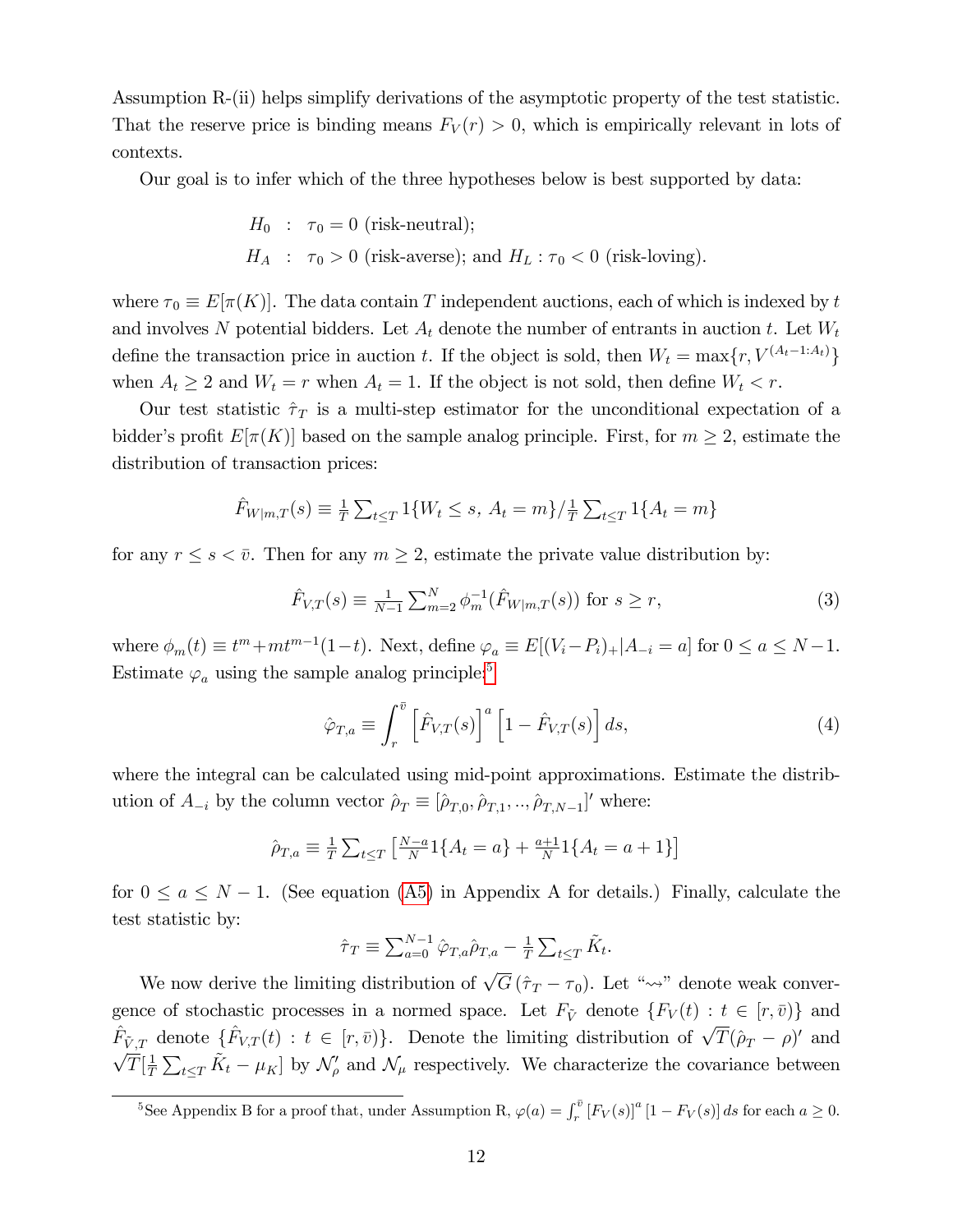$\mathcal{N}'_{\rho}$  and  $\mathcal{N}_{\mu}$  in Lemma [B5](#page-46-0) in Appendix B. In Lemma [B6](#page-47-0) of Appendix B, we show under the mild conditions in Assumption R,  $\sqrt{T} \left( \hat{F}_{\tilde{V},T} - F_{\tilde{V}} \right) \rightsquigarrow \mathbb{G}_V$  where  $\mathbb{G}_V$  is a zero-mean Gaussian process, and characterize covariance kernel of  $\mathbb{G}_V$  as well as its covariance with  $[\mathcal{N}'_{\rho}, \mathcal{N}_{\mu}].$ 

Let  $\mathcal{S}_{[r,\bar{v})}$  denote the set of positive, bounded and integrable Cadlag functions over  $[r,\bar{v})$ .<sup>[6](#page-14-0)</sup> For any  $F \in \mathcal{S}_{[r,\bar{v})}$ , define  $\varphi(F) \equiv (\varphi_a(F))_{a=0}^{N-1}$ , where  $\varphi_a(F) \equiv \int_r^{\bar{v}} [F(s)^a - F(s)^{a+1}] ds$  for all  $a \geq 0$ . By definition,  $\varphi(\hat{F}_{\tilde{V},T}) = (\hat{\varphi}_{T,a})_{a=0}^{N-1} \equiv \hat{\varphi}_T$ . It follows from van der Vaart (1998) (Lemma 20.10 on page 298) that  $\varphi$  is Hadamard differentiable at  $F_{\tilde{V}}$ , tangentially to  $\mathcal{S}_{[r,\bar{v})}$ . The Hadamard derivative is given by :

$$
D_{\varphi, F_{\tilde{V}}}(h)(a) \equiv \int_r^{\bar{v}} \left[ a F_{\tilde{V}}(s)^{a-1} - (a+1) F_{\tilde{V}}(s)^a \right] h(s) ds \text{ for } 0 \le a \le N - 1
$$

<span id="page-14-2"></span>for any  $h \in \mathcal{S}_{[r,\bar{v})}$ .

**Proposition 3** Suppose Assumption R holds with  $0 < \lambda_k^* < 1$  for all  $k \in [\underline{k}, k]$ . Then

$$
\sqrt{T}(\hat{\tau}_T-\tau_0)\leadsto\mathcal{N}_{\tau}
$$

where  $\mathcal{N}_{\tau} \equiv \rho' D_{\varphi, F_{\tilde{V}}}(\mathbb{G}_V) + \varphi' \mathcal{N}_{\rho} - \mathcal{N}_{\mu}$  is a univariate normal distribution with zero mean.

For a given level  $\alpha$ , let  $\hat{c}_{1-\alpha/2,T}$  denote an estimator for the 100  $\cdot$  (1 –  $\alpha/2$ )-percentile of the limiting distribution of  $\sqrt{T}(\hat{\tau}_T - \tau_0)$  using bootstrap procedures. (See Appendix C for the definition of  $\hat{c}_{1-\alpha/2,T}$ .) The decision rule for the test is to reject  $H_0$  in favor of  $H_A$ (or  $H_L$ ) if  $\sqrt{T}\hat{\tau}_T > \hat{c}_{1-\alpha/2,T}$  (or if  $\sqrt{T}\hat{\tau}_T < -\hat{c}_{1-\alpha/2,T}$ ); and do not reject  $H_0$  if  $-\hat{c}_{1-\alpha/2,T} \leq$  $\sqrt{T}\hat{\tau}_T \leq \hat{c}_{1-\alpha/2,T}$ .

The next proposition shows the test is consistent against fixed alternatives, and attains the correct asymptotic level. Let  $Pr(\hat{\tau}_T \leq \cdot | \tau_0 = \tau_0^*)$  denote the distribution of  $\hat{\tau}_T$  conditioning on the true value for  $\tau_0$  in data-generating process being  $\tau_0^*$ .

<span id="page-14-3"></span>**Proposition 4** Suppose Assumption R holds with  $0 < \lambda_k^* < 1$  for all  $k \in [\underline{k}, k]$ . Then

$$
\lim_{T \to +\infty} \Pr\left(\sqrt{T}\hat{\tau}_T > \hat{c}_{1-\alpha/2,T} | \tau_0 = \tau_0^* \right) = 1 \,\forall \tau_0^* > 0; \tag{5}
$$

$$
\lim_{T \to +\infty} \Pr\left(\sqrt{T}\hat{\tau}_T < -\hat{c}_{1-\alpha/2,T}|\tau_0 = \tau_0^*\right) = 1 \,\forall \tau_0^* < 0;\tag{6}
$$

$$
\lim_{T \to +\infty} \Pr\left(\sqrt{T}\hat{\tau}_T > \hat{c}_{1-\alpha/2,T} \text{ or } \sqrt{T}\hat{\tau}_T < -\hat{c}_{1-\alpha/2,T}|\tau_0 = 0\right) = \alpha. \tag{7}
$$

Two facts are used for showing these results. First, the empirical distribution of  $\sqrt{T} (\hat{\tau}_{T,b} - \hat{\tau}_T)$ provides a consistent estimator for the finite sample distribution of  $\sqrt{T} (\hat{\tau}_T - \tau_0)$  under the stated conditions, which is verified in Appendix C by using results from Beran and Ducharme (1991). Second,  $\sqrt{T}\tau_0$  is zero under the null but diverges to positive (or negative) infinity under the alternative.[7](#page-14-1)

<span id="page-14-0"></span> ${}^{6}$ A Cadlag function is right-continuous with left limits.

<span id="page-14-1"></span><sup>&</sup>lt;sup>7</sup>Our bootstrap inference uses an asymptotically non-pivotal statistic  $\sqrt{T}(\hat{\tau}_T - \tau_0)$ . One could construct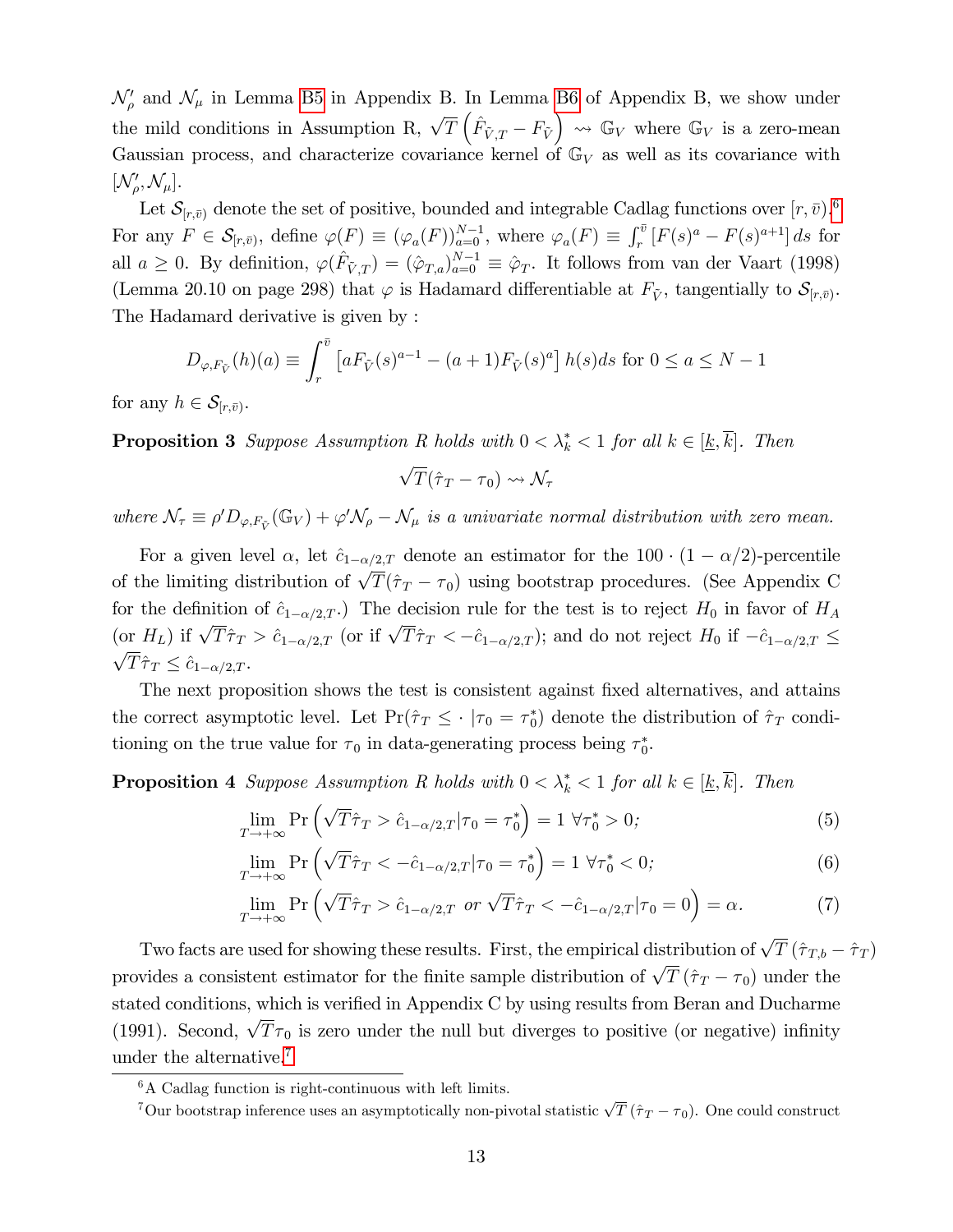#### <span id="page-15-0"></span>4.3 Monte Carlo Simulations

In this section we present Monte Carlo evidence for the performance of our test in finite samples. We consider the following data-generating process (DGP). Each auction involves N potential bidders who face a common entry cost  $K$ . Upon entry, bidders draw private values from the support  $[v,\overline{v}] = [0,10]$ . There is a probability mass of 2\% at  $\overline{v}$  and the rest of the probability mass is uniformly spread over the half-open interval  $[v, \bar{v})$ . The reserve price is set at  $r = 3$ . The data set contains prices paid by the winners and the number of entrants in each auction. In the rare case where the reserve price screens out all entrants (i.e. realized privates values for all entrants are lower than  $r$ ), transaction prices are defined to be an arbitrary number smaller than  $r$ . The entry cost in each auction is drawn from a multinomial distribution over the support  $\{0.7, 0.8, 0.9\}$  with identical probability masses. The data reports noisy measures of entry costs  $K = K + \epsilon$  but not K, where  $\epsilon$  is drawn from a uniform distribution  $[-0.5, 0.5]$ . Bidders' von-Neumann-Morgenstern utility is specified as  $u(c) \equiv \left(\frac{c+5}{10}\right)^{\gamma}$ , so that they are risk-neutral (or respectively, risk-averse or risk-loving) if  $\gamma = 1$  (or  $\gamma < 1$  or  $\gamma > 1$ ). We experiment with the number of potential bidders  $N = 4$  or  $N = 5$ , and sample sizes  $T = 1,500$  or  $T = 3,000$ .

To improve the test performance in small samples, we modify our estimator for riskpremium  $\hat{\tau}_T$  slightly by replacing the averaged estimators for the value distribution  $F_V$  in [\(3\)](#page-13-1) with inverse-variance-weighted average estimators. That is, while constructing  $\hat{\tau}_T$ , we replace  $\hat{F}_{V,T}(s)$  in [\(4\)](#page-13-2) by  $\tilde{F}_{V,T}(s) \equiv \frac{1}{N-1}$  $N-1$  $\sum_{m=2}^{N} \hat{\beta}_m(s) \phi_m^{-1}(\hat{F}_{W|m,T}(s))$  for  $s \ge r$ , with  $\hat{\beta}_m(s) \equiv$  $\left(\hat{\sigma}_{m,T}^2(s)\right)^{-1}/\sum_{m'=2}^N\left(\hat{\sigma}_{m'}^2\right)$  $\left( \frac{2}{m',T}(s) \right)^{-1}$  and  $\hat{\sigma}^2_{m,T}$  being the standard errors for the estimator of  $F_V$ using observations with m entrants. The test statistic then uses the weighted version  $\tilde{F}_{V,T}$  in subsequent steps. As the test statistic remains a smooth function of sample averages, we use bootstrap estimates for critical values in its sampling distribution (as explained in Section [4.2\)](#page-12-1) in our inference procedures below.

#### [Insert Figure 1 (a), (b), (c), (d) here.]

Panels in Figure 1 report test performance under various DGP and sample sizes T. For each grid point of  $\gamma$  between 0.75 and 1.25 (with grid width 0.05), we calculate an integrated measure of relative risk-aversion  $\theta(\gamma)$ , defined as integral of  $-cu''(c)/u'(c)$  over the support of  $c = (V_i - P_i)_+ - K$ . (Thus positive values for  $\theta(\gamma)$  correspond to risk-averse and negative values to risk-loving bidders.) For each  $\gamma$  and sample size  $T = 1,500$  or 3,000, we simulate  $S = 250$  samples.

asymptotically pivotal statistics using the pre-pivoting approach. This would help attain asymptotic refinements in the approximation of test statistic distribution relative to first-order asymptotic approximation or bootstrap using asymptotically non-pivotal statistics. This is computationally intensive due to bootstrap iterations and therefore we do not pursue this approach here.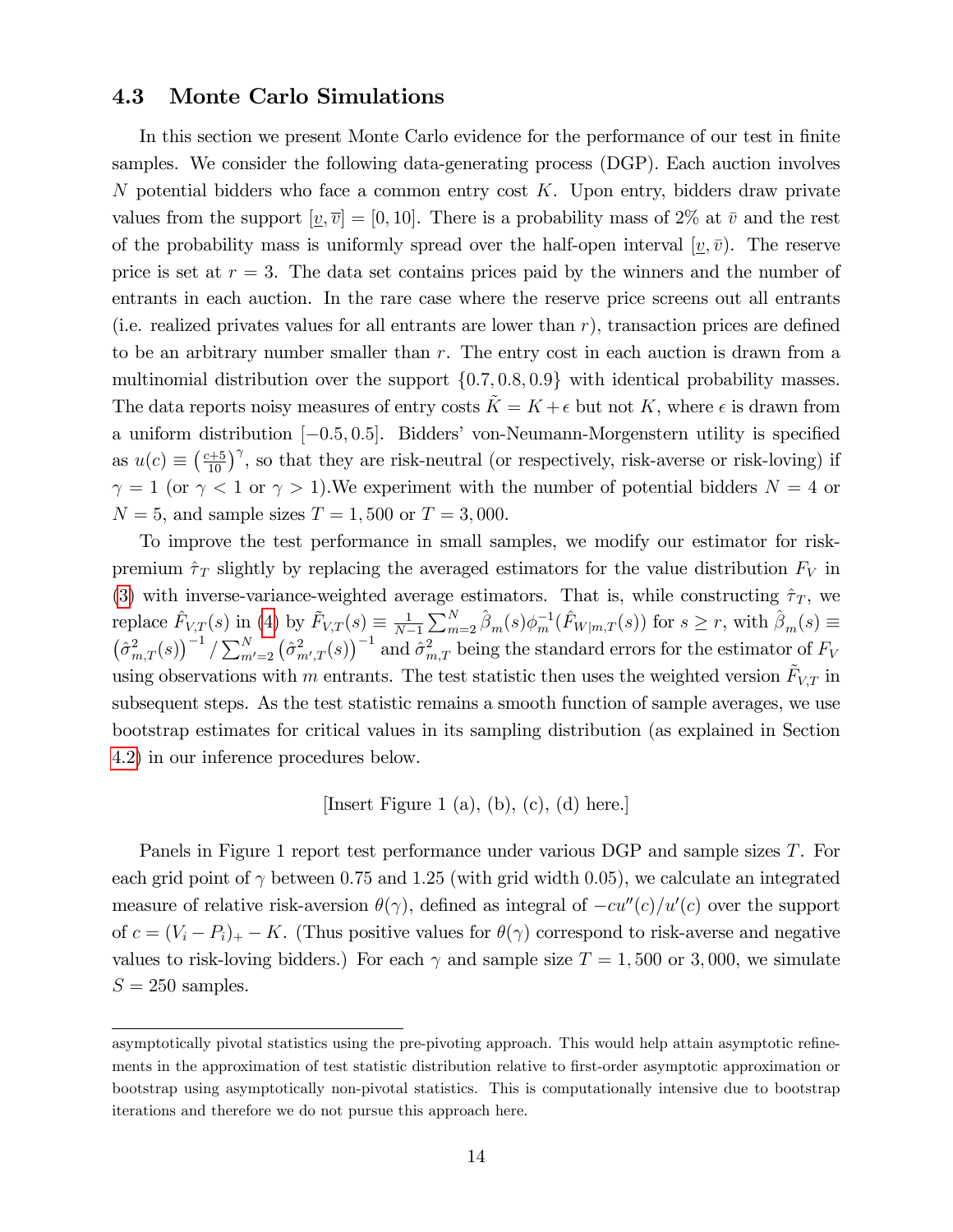For each simulated sample, we calculate the statistic  $\hat{\tau}_T$ , and then perform the test using critical values estimated from  $B = 300$  bootstrap samples drawn from this simulated sample. We reports test results for significance levels  $\alpha = 5\%$ , 10% and 15%. Solid curves in each panel show the proportions of S samples in which our test fails to reject the null of risk-neutrality  $(H_0 : \theta(\gamma) = 0)$ . The dashed curves (and dotted curves respectively) plot the proportions of S samples in which the test rejects the null in favor of alternatives  $H_A: \theta(\gamma) > 0$  (and  $H_L: \theta(\gamma) < 0$  respectively). Each panel of Figure 1 reports the result for a given pair of T and N, with the integrated measure of risk-aversion  $\theta(\gamma)$  plotted on the horizontal axis.

In all panels of Figure 1, the test approximately attains targeted levels under the null. Also, in all panels, the power of our test approaches 1 as the absolute value of the integrated measure of risk-aversion  $\theta(\gamma)$  increases.<sup>[8](#page-16-0)</sup> The comparison of panel (a) with (b) and the comparison of panel (c) with (d) suggest, as sample sizes increase, errors in rejection probabilities under the null decrease while the power under any Öxed alternatives increases.

Table 1 further quantifies these changes in test performance for  $\gamma \in \{0.8, 0.9, 1.0, 1.1, \ldots\}$ 1.2} and  $N \in \{4, 5\}$  by reporting numerical results. Each row corresponds to some pair of  $(N, \gamma)$  and some sample size T, while the column headings are targeted significance levels. For each cell in Table 1, we report from the left to the right, the proportions of S simulated samples, where the test rejects  $H_0$  in favor of  $H_L$ , where the test does not reject  $H_0$ , and where  $H_0$  is rejected in favor of  $H_A$  respectively.

Table 1(a) shows results for auctions with four potential bidders. Even with a moderate sample size  $T = 1,500$ , the test attains rejection probabilities that are reasonably close to the targeted level  $\alpha$  under the null, and reasonably high probabilities for rejecting the null in favor of the correct alternative when  $\gamma \neq 1$ . When  $\gamma \neq 1$ , the probability for "Type-III" error (i.e. rejecting the null in favor of a wrong alternative) is zero across all specifications and sample sizes.

<span id="page-16-0"></span><sup>&</sup>lt;sup>8</sup>In the presence of directional alternatives (i.e.  $H_A$  and  $H_L$ ), we define the power of the test as the probability of rejecting the null in favor of the true alternative in the DGP.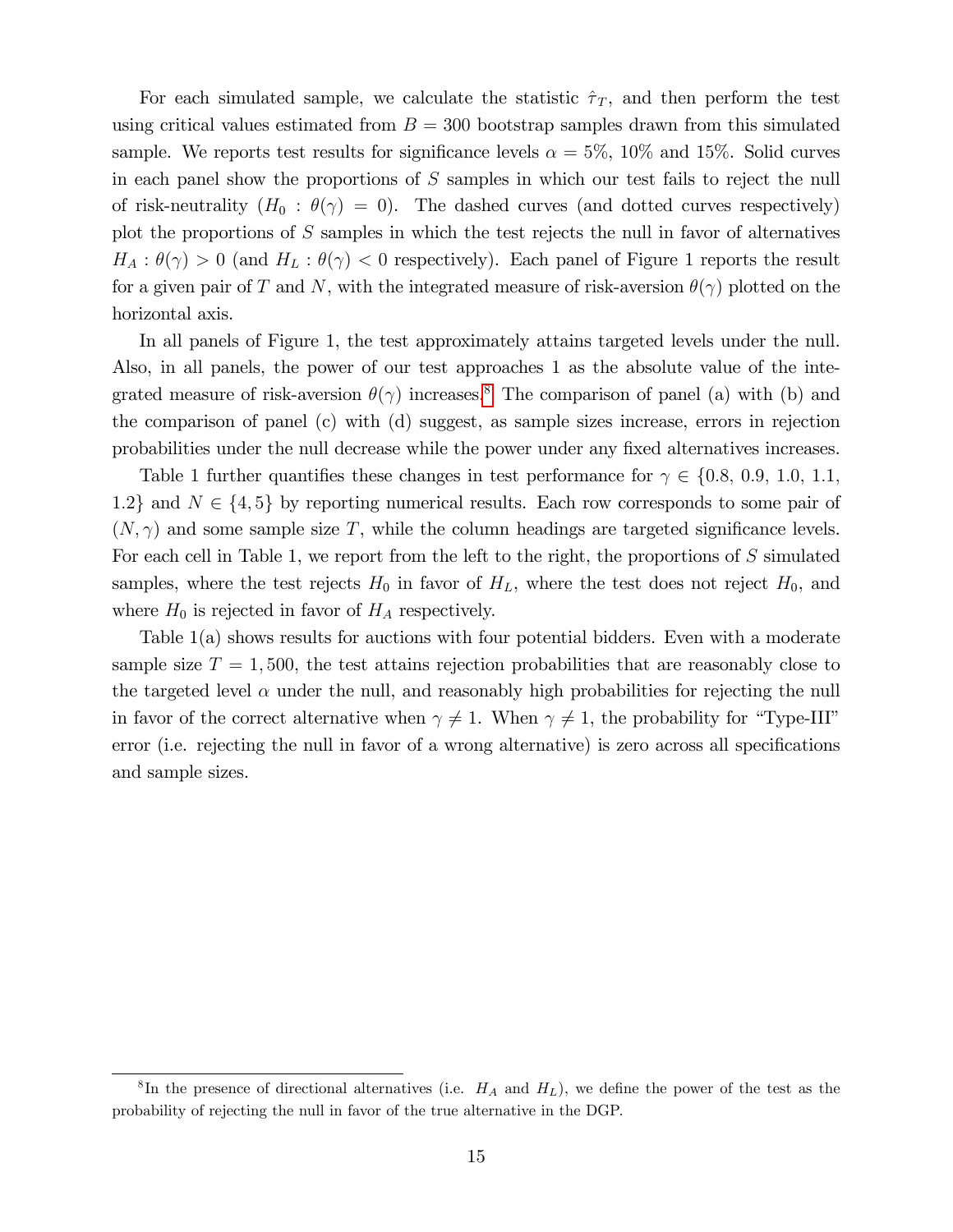Table 1(a): Probabilities for Accepting  $[H_L, H_0, H_A]$ :  $(N = 4)$ 

|              | $\alpha=5\%$          | $\alpha=10\%$         | $\alpha=15\%$         |  |
|--------------|-----------------------|-----------------------|-----------------------|--|
| $T = 1,500$  |                       |                       |                       |  |
| $\gamma=0.8$ | [0.004, 0.264, 0.732] | [0.004, 0.192, 0.804] | [0.004, 0.152, 0.844] |  |
| $\gamma=0.9$ | [0.008, 0.768, 0.224] | [0.008, 0.676, 0.316] | [0.028, 0.584, 0.388] |  |
| $\gamma=1$   | [0.052, 0.932, 0.016] | [0.092, 0.872, 0.036] | [0.132, 0.808, 0.060] |  |
| $\gamma=1.1$ | [0.272, 0.724, 0.004] | [0.420, 0.572, 0.008] | [0.512, 0.480, 0.008] |  |
| $\gamma=1.2$ | [0.672, 0.328, 0.000] | [0.800, 0.200, 0.000] | [0.880, 0.120, 0.000] |  |
| $T = 3,000$  |                       |                       |                       |  |
| $\gamma=0.8$ | [0.000, 0.048, 0.952] | [0.000, 0.036, 0.964] | [0.000, 0.020, 0.980] |  |
| $\gamma=0.9$ | [0.000, 0.540, 0.460] | [0.004, 0.456, 0.540] | [0.004, 0.388, 0.608] |  |
| $\gamma=1$   | [0.044, 0.936, 0.020] | [0.076, 0.888, 0.036] | [0.132, 0.820, 0.048] |  |
| $\gamma=1.1$ | [0.548, 0.452, 0.000] | [0.688, 0.312, 0.000] | [0.776, 0.224, 0.000] |  |
| $\gamma=1.2$ | [0.972, 0.028, 0.000] | [0.992, 0.008, 0.000] | [1.000, 0.000, 0.000] |  |
|              |                       |                       |                       |  |

|                | $\alpha=5\%$          | $\alpha = 10\%$       | $\alpha=15\%$         |  |  |
|----------------|-----------------------|-----------------------|-----------------------|--|--|
| $T = 1,500$    |                       |                       |                       |  |  |
| $\gamma=0.8$   | [0.004, 0.480, 0.516] | [0.008, 0.384, 0.608] | [0.008, 0.324, 0.668] |  |  |
| $\gamma=0.9$   | [0.008, 0.896, 0.096] | [0.016, 0.812, 0.172] | [0.032, 0.732, 0.236] |  |  |
| $\gamma=1$     | [0.064, 0.924, 0.012] | [0.068, 0.916, 0.016] | [0.104, 0.876, 0.020] |  |  |
| $\gamma=1.1$   | [0.192, 0.808, 0.000] | [0.300, 0.700, 0.000] | [0.400, 0.600, 0.000] |  |  |
| $\gamma = 1.2$ | [0.620, 0.380, 0.000] | [0.760, 0.240, 0.000] | [0.840, 0.160, 0.000] |  |  |
| $T = 3,000$    |                       |                       |                       |  |  |
| $\gamma=0.8$   | [0.000, 0.096, 0.904] | [0.000, 0.064, 0.936] | [0.000, 0.056, 0.944] |  |  |
| $\gamma=0.9$   | [0.008, 0.588, 0.404] | [0.016, 0.468, 0.516] | [0.016, 0.412, 0.572] |  |  |
| $\gamma=1$     | [0.040, 0.952, 0.008] | [0.076, 0.888, 0.036] | [0.124, 0.828, 0.048] |  |  |
| $\gamma = 1.1$ | [0.456, 0.544, 0.000] | [0.588, 0.412, 0.000] | [0.668, 0.332, 0.000] |  |  |
| $\gamma = 1.2$ | [0.920, 0.080, 0.000] | [0.992, 0.008, 0.000] | [0.992, 0.008, 0.000] |  |  |

With the sample size as small as  $T = 1,500$  or 3,000, the power of the tests appears low at  $\gamma = 0.9$  or  $\gamma = 1.1$ . We argue that this should not be interpreted as evidence of unsatisfactory finite sample performance of our test. Rather it is mostly due to the fact that the curvature of utility functions are close to being linear for  $\gamma = 0.9$  or  $\gamma = 1.1$ . The power does improve substantially either as the sample size increases, or as  $\gamma$  moves further away from 1.

Table  $1(a)$  also quantifies the improvement of test performance as the sample size T increases. For a fixed level of  $\alpha$ , increasing sample sizes from  $T = 1,500$  to  $T = 3,000$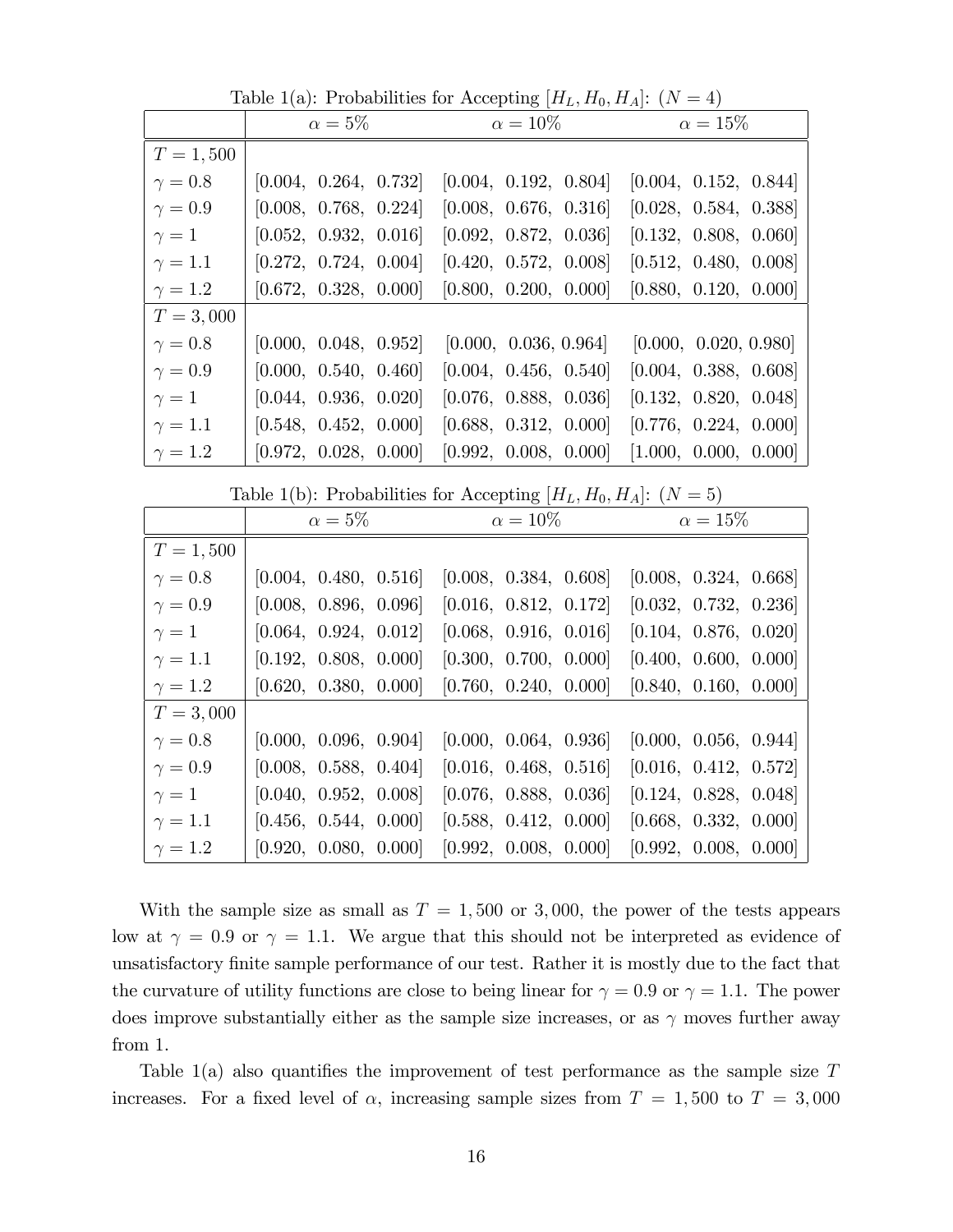reduces the error in the rejection probability by a small amount under the null with  $\gamma = 1$ . On the other hand, such an increase yields more substantial improvements in the power under each fixed alternatives. Table  $1(b)$  reports results for auctions involving five potential bidders. Overall, it registers the same pattern as in Table 1(a).

Comparisons between Table 1(a) and 1(b) suggest the impact of a larger number of potential bidders on the errors in rejection probabilities under the null is ambiguous. On the other hand, the impact of a large  $N$  on the power of the test under any fixed alterative seems unambiguous: For all  $\gamma \neq 1$  and given any sample size, the power appears to be higher with  $N = 4$  for all  $\alpha$ . Such a difference in comparison is related to the following fact: Under any alternative, the magnitude of the risk-premium is partly determined by the shape of the distribution of  $(V_i - P_i)$  given N; on the other hand this magnitude remains fixed at 0 as the distribution of  $(V_i - P_i)$  changes with N under the null. Since the size of risk premia, subject to estimation errors in data, essentially determines how likely it is to detect non-risk-neutrality, we conjecture this difference in comparative statics might explain the above pattern.

#### <span id="page-18-0"></span>4.4 Mismeasurement of Entry Costs

This subsection provides further simulation evidence about the test performance when entry costs  $K$  are mismeasured. We report results in a DGP where the noisy measures of entry costs systematically underestimates the true entry costs known to potential bidders. The specification of the DGP is the same as that used above, except that the noisy measures  $\tilde{K}$  now has a downward bias equal to  $\tilde{\delta}$ -percent of the true entry cost K. We experiment with  $\tilde{\delta} = 5$  or 10 in simulations. Table 2 reports results with  $S = B = 200$  (where S is the number of simulate data sets and  $B$  is the number of bootstrap samples used for estimating critical values in each simulated sample).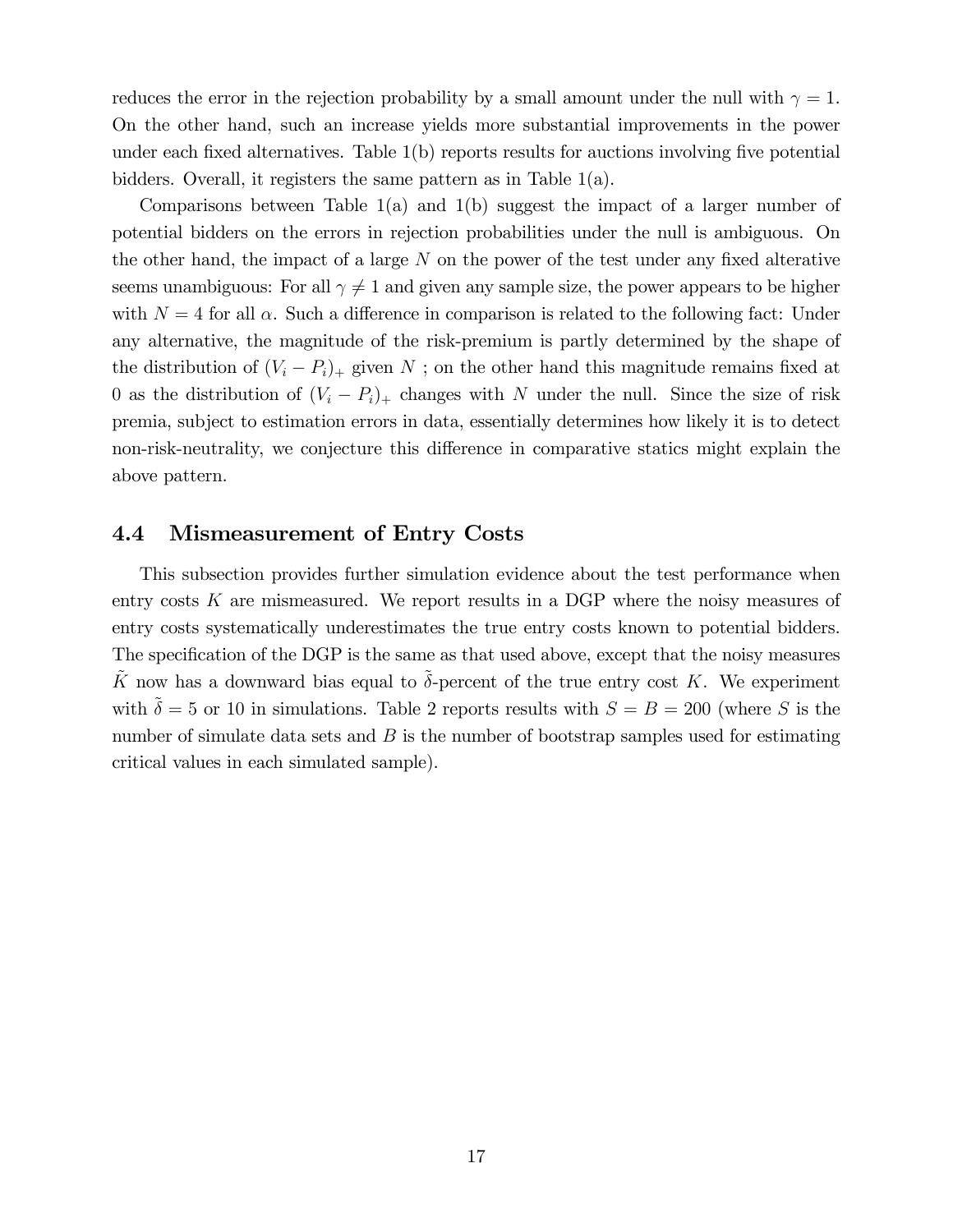Table 2(a): Probabilities for Accepting  $[H_L, H_0, H_A]$ :  $(\tilde{\delta} = 5, N = 4)$ 

|                | $\alpha=5\%$          | $\alpha = 10\%$       | $\alpha = 15\%$       |
|----------------|-----------------------|-----------------------|-----------------------|
|                |                       |                       |                       |
| $T = 1,500$    |                       |                       |                       |
| $\gamma=0.9$   | [0.000, 0.530, 0.470] | [0.000, 0.425, 0.575] | [0.000, 0.380, 0.620] |
| $\gamma = 1.0$ | [0.025, 0.830, 0.145] | [0.040, 0.750, 0.210] | [0.040, 0.680, 0.280] |
| $\gamma = 1.1$ | [0.145, 0.855, 0.000] | [0.225, 0.775, 0.000] | [0.315, 0.685, 0.000] |
| $\gamma=1.2$   | [0.460, 0.540, 0.000] | [0.600, 0.400, 0.000] | [0.710, 0.290, 0.000] |
| $T = 3,000$    |                       |                       |                       |
| $\gamma=0.9$   | [0.000, 0.205, 0.795] | [0.000, 0.125, 0.875] | [0.000, 0.075, 0.925] |
| $\gamma = 1.0$ | [0.015, 0.915, 0.070] | [0.050, 0.820, 0.130] | [0.065, 0.770, 0.165] |
| $\gamma=1.1$   | [0.180, 0.820, 0.000] | [0.255, 0.745, 0.000] | [0.350, 0.650, 0.000] |
| $\gamma = 1.2$ | [0.850, 0.150, 0.000] | [0.945, 0.055, 0.000] | [0.955, 0.045, 0.000] |

Table 2(b): Probabilities for Accepting  $[H_L, H_0, H_A]$ :  $(\tilde{\delta} = 10, N = 4)$ 

|                | $\alpha=5\%$          | $\alpha = 10\%$       | $\alpha = 15\%$       |
|----------------|-----------------------|-----------------------|-----------------------|
| $T = 1,500$    |                       |                       |                       |
| $\gamma=0.9$   | [0.000, 0.285, 0.715] | [0.000, 0.205, 0.795] | [0.000, 0.175, 0.825] |
| $\gamma = 1.0$ | [0.005, 0.615, 0.380] | [0.005, 0.530, 0.465] | [0.005, 0.460, 0.535] |
| $\gamma=1.1$   | [0.090, 0.905, 0.005] | [0.145, 0.845, 0.010] | [0.175, 0.790, 0.035] |
| $\gamma=1.2$   | [0.355, 0.645, 0.000] | [0.450, 0.550, 0.000] | [0.525, 0.475, 0.000] |
| $T = 3,000$    |                       |                       |                       |
| $\gamma=0.9$   | [0.000, 0.040, 0.960] | [0.000, 0.025, 0.975] | [0.000, 0.020, 0.980] |
| $\gamma=1.0$   | [0.015, 0.815, 0.170] | [0.020, 0.700, 0.280] | [0.025, 0.605, 0.370] |
| $\gamma=1.1$   | [0.055, 0.940, 0.005] | [0.085, 0.895, 0.020] | [0.110, 0.860, 0.030] |
| $\gamma = 1.2$ | [0.590, 0.410, 0.000] | [0.735, 0.265, 0.000] | [0.835, 0.165, 0.000] |

As expected, the two panels in Table 2 show that, compared with Table 1, underestimating the mean of entry costs results in larger errors in rejection probabilities under the null. For instance, for  $\tilde{\delta} = 5$  and  $\alpha = 5\%$ , the probability for rejection the null is 17% (of which 14.5% leads to conclusions in favor of the risk-averse alternative  $H_A$ ) when  $T = 1500$ ; and is 8.5% (of which 7% is in favor of  $H_A$ ) when  $T = 3000$ . Also the power against risk-loving alternatives is lower than in Table 1 due to the underestimation of entry costs, while that against the risk-averse alternative becomes higher than in Table 1. Similar patterns persist for tests with higher significance levels  $\alpha = 10\%$  and  $\alpha = 15\%$ .

A comparison between the two panels of Table 2 suggests that, as the magnitude of bias increases, the performance of the test worsens both in the sense of larger errors in rejection probabilities and lower power against the risk-loving alternatives. Besides, the probability for Type III error could be positive for tests with higher significance levels and larger bias.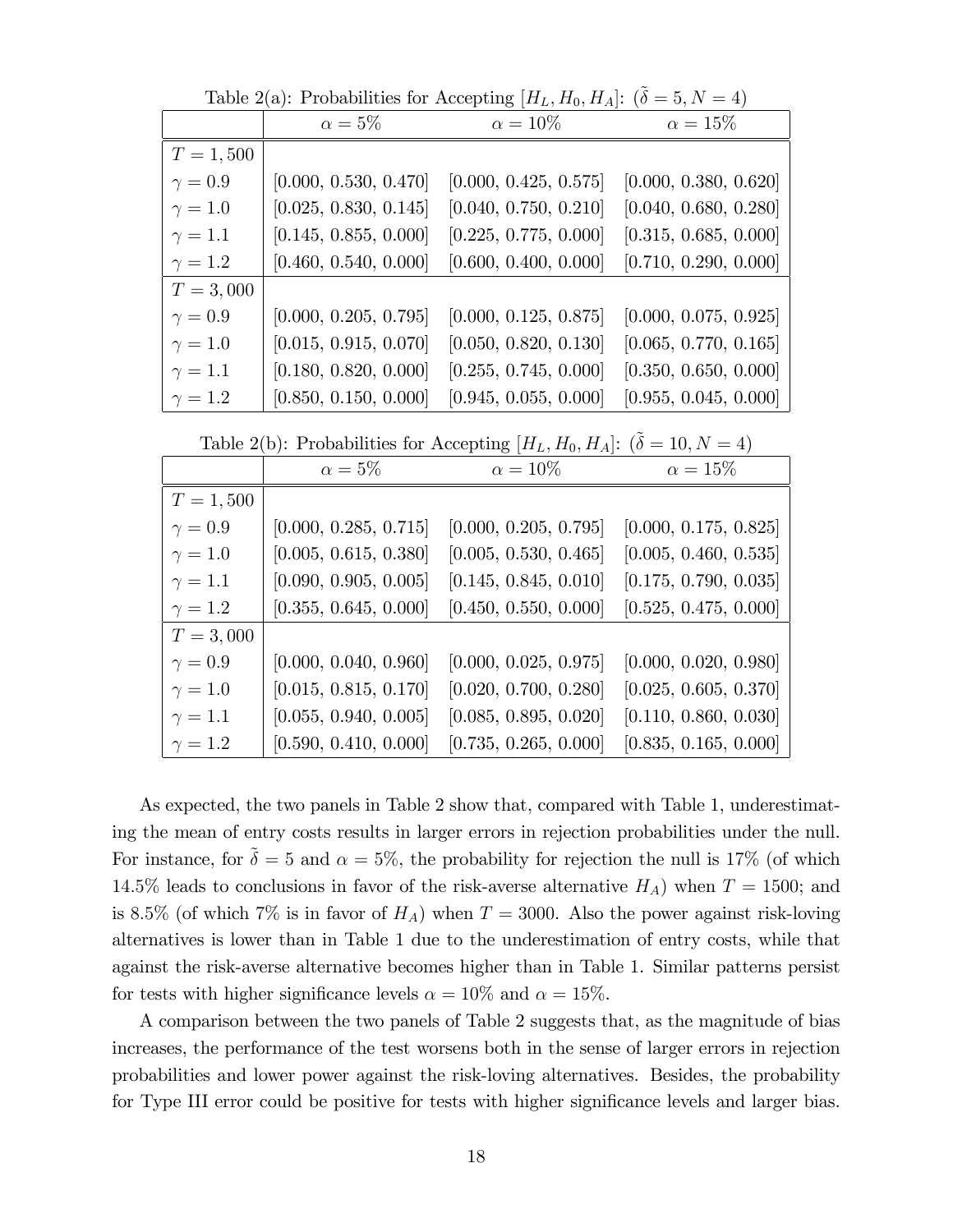With a large bias  $\tilde{\delta} = 10$  and  $\gamma = 1.1$ , the power actually decreases with sample sizes. This can be explained by the fact that the bias in estimating entry costs is large relative to the difference in risk premia under the null and the risk-loving alternative  $\gamma = 1.1$ .

By construction, the errors in projection probabilities under  $H_0$  due to the underestimation of expected entry costs will not diminish to zero as the sample size approaches infinity. Also, for a range of risk-loving alternatives that are sufficiently close to the null, the test may be inconsistent (the probabilities for rejecting the null given those alternatives do not approach 1 as the sample size increases). However, on a more positive note, for risk-loving alternatives farther away from the null (e.g.  $\gamma \geq 1.2$ ), the test appears to be consistent, with the power against any such alternative approaching 1 as the sample size increases. In sum, the impact on test performance under mismeasurement of entry costs depends on the size of the bias in the estimation of entry costs as well as the distance between the null and the alternatives (as measured by the difference between the risk premia under the null and the alternative).

#### 4.5 Mismeasurement of N

The number of potential bidders  $N$  could also be mismeasured in data for several distinct reasons, each of which has a different impact on the performance of our test.

First, under-measurement of N could happen due to finite sample limitations. For example, consider the case where equilibrium entry probabilities are low and the set of potential bidders is measured as the union of entrants observed in the sample. In such a case, a potential bidder may not be counted in because it never entered as an active bidder in the finite sample. Our estimator for entry probabilities is thus biased upward under this mismeasurement, because potential bidders who decide not to enter in any auction reported in data are not counted in the denominator. On the other hand, this mismeasurement does not impact the estimation of the private value distribution, since the number of entrants is correctly reported in data.

To see how this affects our test, recall bidders' risk premia are weighted sums of interim profits from entry. Such an under-measurement in  $N$  has no impact on the estimation of these interim profits, which only depend on the private value distribution, the number of competing entrants  $A_{-i}$ , and the expectation of entry costs. On the other hand, it does affect estimates for the weights, or probability masses for  $A_{-i}$ , through its impact on estimates of entry probabilities. Unfortunately the sign of the resultant bias in the estimator for riskpremia is indeterminate, for it depends on the way those interim profits vary with  $A_{-i}$ , and how the distribution of  $A_{-i}$  changes with entry probabilities.<sup>[9](#page-20-0)</sup> Nevertheless, it is worth

<span id="page-20-0"></span><sup>&</sup>lt;sup>9</sup>That the estimators for entry probabilities are knwon to be biased upward under this mismeasurement is not sufficient for deriving the sign of bias in our risk-premium estimator. This sign is determined by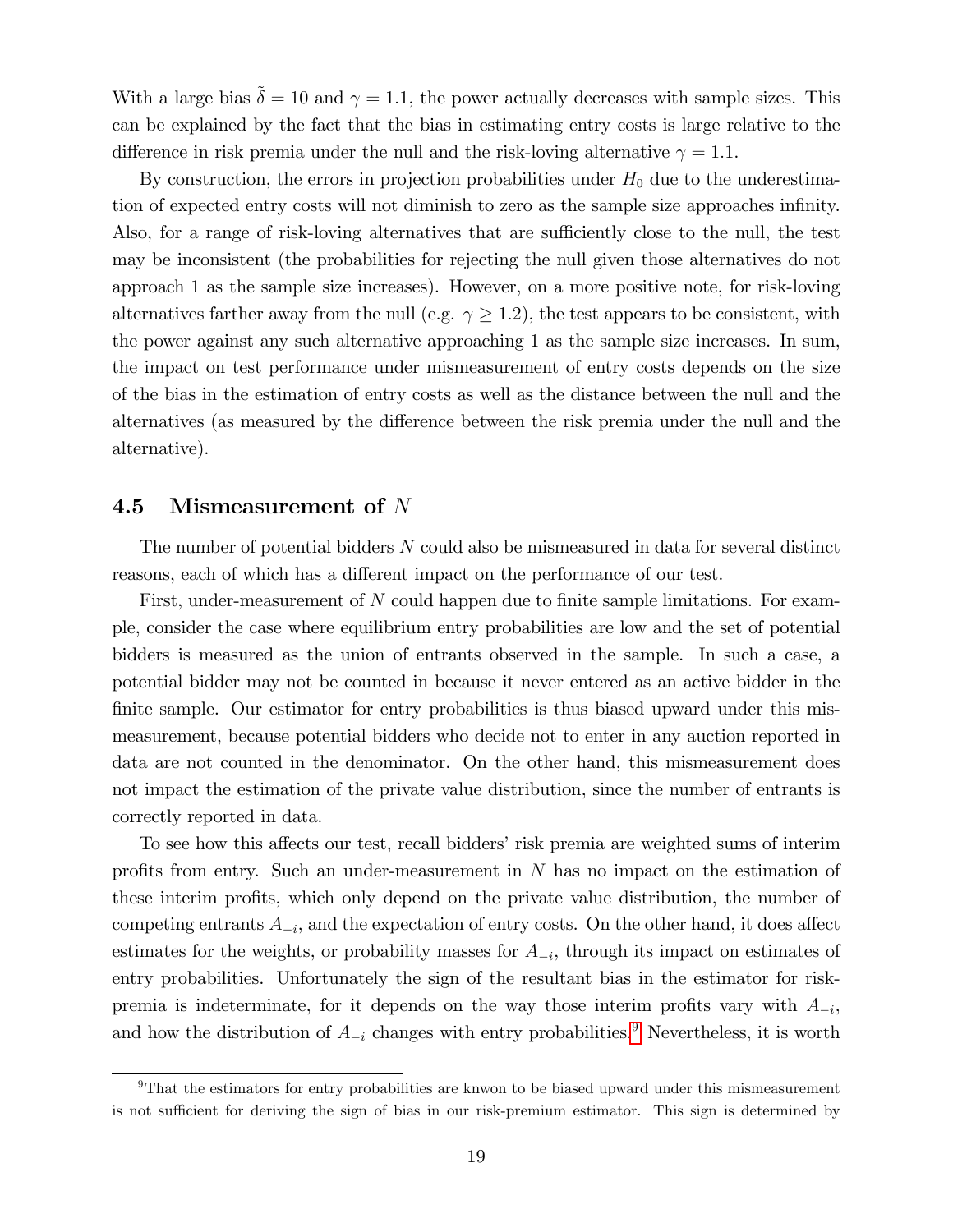noting that, as the real  $N$  increases in DGP, the effect of under-measurement on the bias in the estimator for entry probabilities and risk premium decreases.

The second possibility for mismeasurement is over-counting  $N$  due to problematic assumptions. Again, consider the case where potential bidders are measured as the union of entrants observed in data. An implicit assumption is that a bidder who shows up in one auction is by default also a potential bidder in other auctions in data. This risks over-counting N when there are bidders who pay the costs to enter in some auctions but are not interested as a potential bidder in the others, say, due to budget or time constraints. Such over-counting leads to a downward bias in the estimator for entry probabilities but has no bearing on the estimation of interim profits. Again, the ultimate impact of such a bias on test performance is indeterminate, but diminishes as the real N increases.

Yet a third scenario is that the number of potential bidders reported in data, denoted by  $N$ , is a persistent random under-measurement of the real N in the DGP. In this case, the conditional distribution of  $\tilde{N}$  given N, denoted by  $\tilde{g}(\tilde{N}|N)$ , is an additional parameter to be identified. This differs qualitatively from the first possibility (under-measurement due to finite sample limitations) in that the distribution  $\tilde{g}$  is a model primitive that does not vary with the sample size. An, Hu and Shum (2010) studied the estimation of a related model of first-price auctions where the number of actual bidders are misclassified due to the truncation by binding reserve prices. It turns out we can apply their argument to the current context to identify the joint distribution of  $(N, \tilde{N})$ , and the distribution of transaction prices given N. Consequently, the entry probabilities conditional on  $N$  are also identified and tests for risk attitudes can be constructed as before.

For easy exposition of how the argument in An, Hu and Shum (2010) can be applied here, fix entry costs and let  $\tilde{N} = \tilde{f}(N, \tilde{\nu})$  and  $N = f(Z, \nu)$ , where Z are some instruments that affect bidders' potential participation but not the distributions of their private values. Assume bidders' private values,  $\tilde{\nu}$  and Z are mutually independent conditional on N. This implies that the transaction price W is independent from  $\tilde{N}$  and Z given N, and that  $\tilde{N}$ is independent from Z given N. Provided the joint support of  $(Z, \tilde{N})$  satisfy a mild fullrank condition, the conditional distribution of  $\tilde{N}$  given N, the conditional distribution of W given N, and the joint distribution of  $(Z, N)$  are jointly identified using a typical matrix diagonalization argument. (See Theorem 1 in An, Hu and Shum (2010) for a proof.) Knowledge of these distributions, together with the directly identifiable distribution of  $W$  given the number of entrants, implies that the entry probabilities are identified and consistently estimable. The proposed test for bidders' risk attitudes can then be constructed. We leave the implementation of a test based on such an idea for future research.

primitive and endogenous model elements (i.e. the utility function, the private value distribution, and the true equilibrium entry probabilities).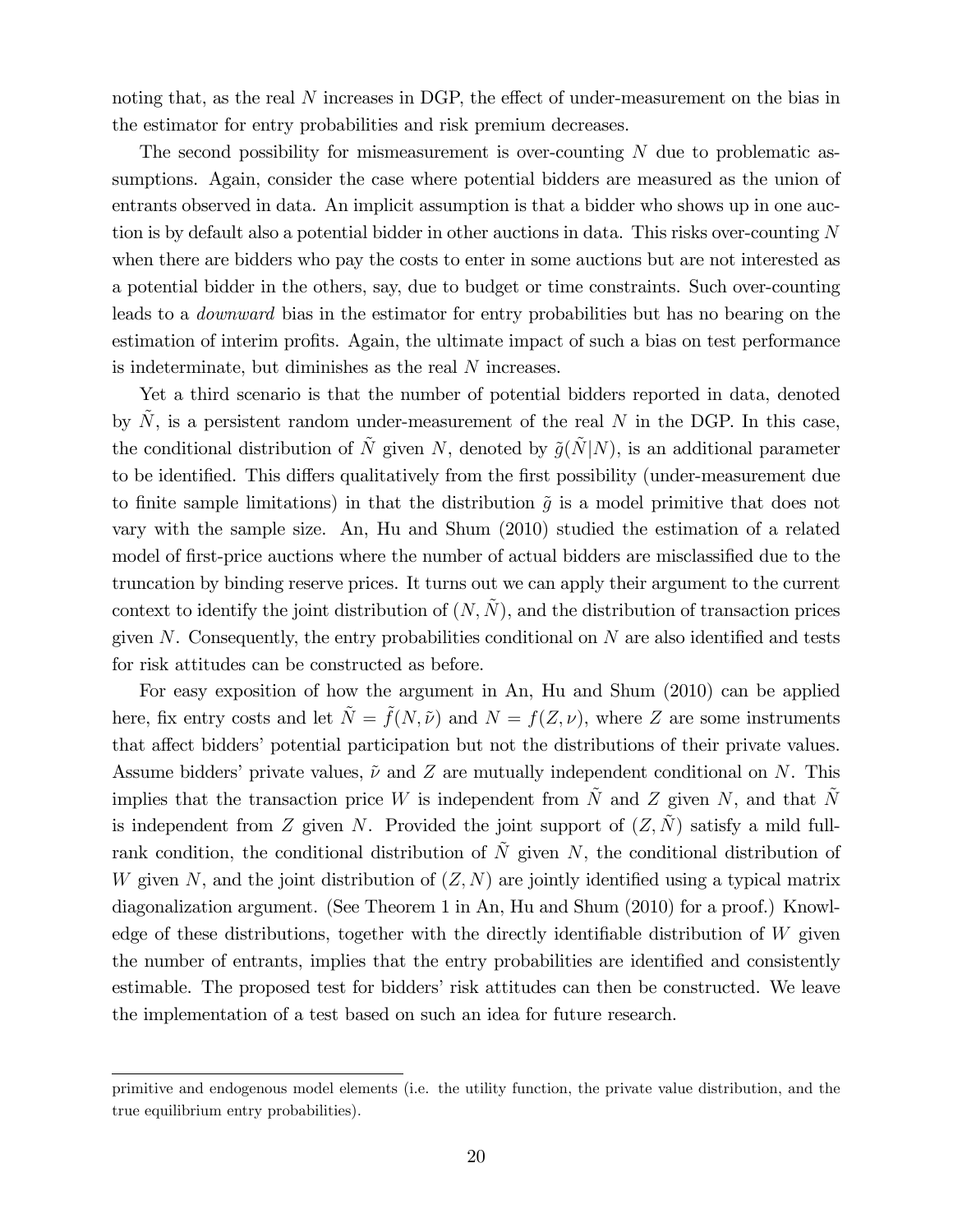## <span id="page-22-0"></span>5 Inference of Risk Attitudes with Unobserved Entry Costs

In lots of empirical environments, auctions reported in data differ in observed characteristics of the auctioned object. Besides, the number of potential bidders N may vary across auctions. In this section, we show how to use these sources of variations to infer bidders' risk attitudes, when entry costs known to bidders are not reported in data.

<span id="page-22-1"></span>**Assumption 2**  $V_i = h(Z) + \eta_i$  for all i, where Z is a vector of auction characteristics reported in data, and  $\eta_i$  are i.i.d. draws from some distribution  $F_{\eta}$  that is independent from Z and N.

The function  $h(\cdot)$  is a model primitive unknown to the econometrician. It is directly identifiable under a location normalization  $\mathbb{E}[\eta] = 0$ . To see this, let  $F_{V|Z}$  denote the distribution of  $V_i$  conditional on Z, where the subscript i is dropped due to symmetry. By the same argument used in Proposition [1](#page-10-0) in Section [4.1,](#page-10-2)  $F_{V|Z}$  is identified from the distribution of transaction prices  $F_{W|Z}$ . Assumption 2 and  $\mathbb{E}[\eta] = 0$  then imply  $h(z)$  is identified as  $h(z) = \mathbb{E}[V_i|z] = \int v dF_{V|z}(v)$  for all z.

Independence of  $\eta$  from N in Assumption [2](#page-22-1) is analogous to the assumption of exogenous variations in N in Haile, Hong and Shum (2004) and Guerre, Perrigne and Vuong (2009). As shown in Guerre, Perrigne and Vuong  $(2009)$ , it is possible to identify bidders' risk attitudes even when N is endogenous, as long as the data contains valid instruments once conditioning on some control variables. We provide detailed discussions about this in Section [5.4.1.](#page-31-0)

Under Assumption [2,](#page-22-1) a test for risk attitudes can be constructed even when entry costs are not reported in data. The idea is to exploit the fact that bidders' risk attitudes affect how entry probabilities vary with  $Z$  and  $N$  in equilibrium. To illustrate this idea, it is instructive to investigate the indifference condition in equilibrium. Such conditions equate bidders' utility from the certainty equivalent,  $u(0)$ , with their ex ante utility from entry. By construction ex ante utility from entry is a weighted average of "interim" utility, which conditions on the number of competing entrants with expectations taken with respect to private values. Entry probabilities enter ex ante utilities in the indifference condition through the weights assigned to interim utilities. These weights correspond to probability mass functions for the number of competing entrants. As  $Z$  and  $N$  vary, the entry probabilities (and therefore the weights) change endogenously in order to respect indifference condition in equilibrium.

The idea of our test builds on the following simple observation. If bidders are riskneutral, then variations in Z induce the same rate of changes in interim utilities as that in expected private values. On the other hand, this equality fails when bidders are risk-averse (or risk-loving) due to the decreasing (or increasing) rate of increase in utility. Under the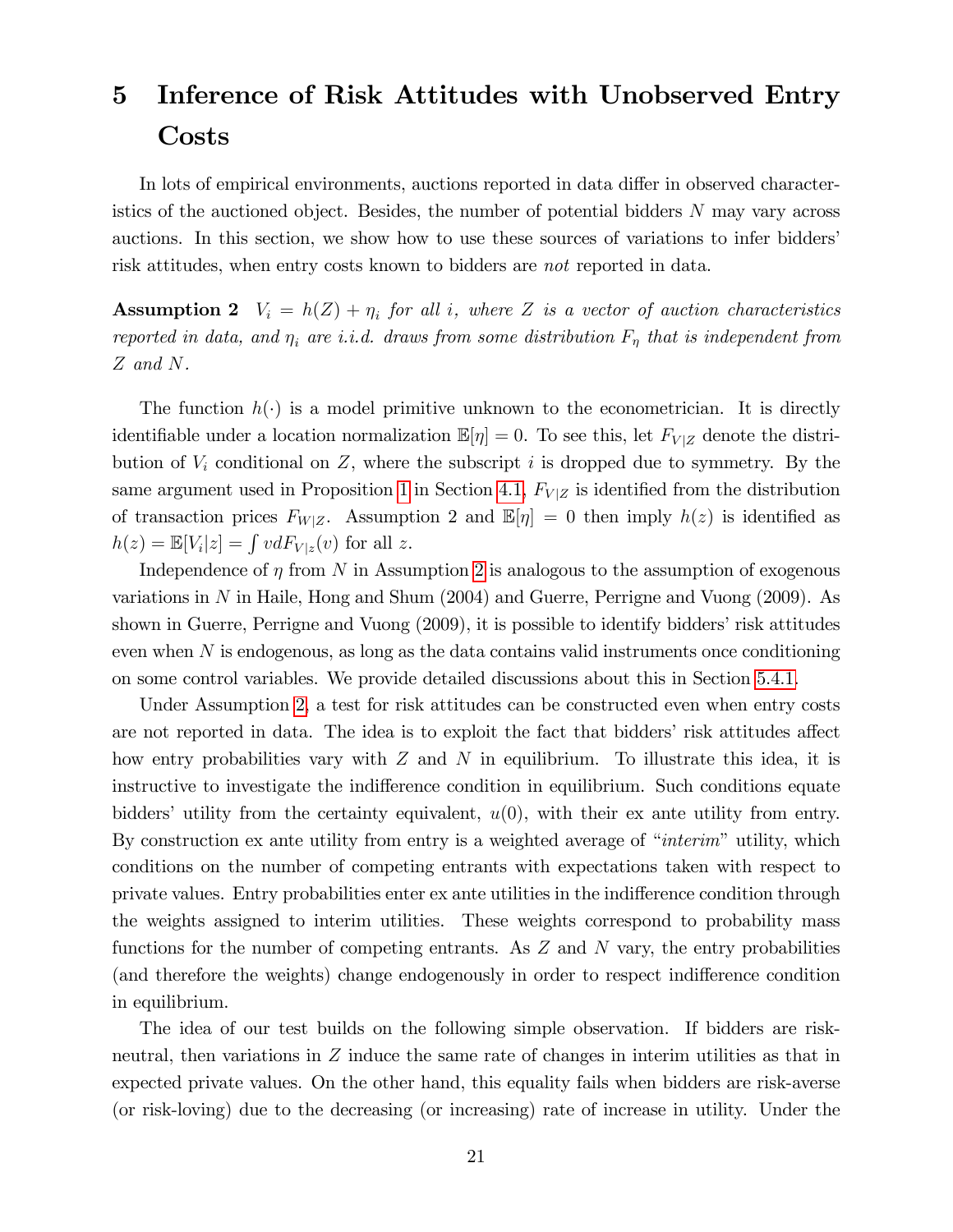orthogonality and additive separability conditions in Assumption [2,](#page-22-1) the rate of changes in expected private values is over-identified as the ratio between changes in expected transaction prices.<sup>[10](#page-23-0)</sup> Thus, a test for bidders' risk attitudes would be feasible if the rate of changes in interim utilities can be related to the distribution of entry decisions and transaction prices.

We construct a linear system that characterizes the indifference conditions for various Z and N. Under Assumption [2,](#page-22-1) the number of unknowns in the system (i.e. the interim utilities) increases at the same pace as the number of equations. As long as the matrix of coefficients in the linear system (i.e. weights for interim utilities under various  $Z$  and  $N$ ) has full-rank, we can recover the rates of changes in interim utilities from the distribution of prices and entry decisions.[11](#page-23-1) This allows us to conduct a test for risk attitudes based on the afore-mentioned idea.

#### <span id="page-23-4"></span>5.1 Identification

Suppose the entry cost k is fixed across auctions but not reported in data.<sup>[12](#page-23-2)</sup> For easy exposition, assume there is no binding reserve price. Let  $\lambda_{z,n}$  denote bidders' equilibrium entry probabilities in auctions with  $Z = z$  and the number of potential bidders  $N = n$ . For  $0 \leq a \leq n - 1$ , define:

<span id="page-23-3"></span>
$$
\rho_{a,z,n} \equiv \Pr(A_{-i} = a | Z = z, N = n) = \binom{n-1}{a} \left(\lambda_{z,n}\right)^a \left(1 - \lambda_{z,n}\right)^{n-a-1}.\tag{8}
$$

In the mixed-strategy equilibrium in the entry stage,

<span id="page-23-5"></span>
$$
u(0) = E[u((V_i - P_i)_+ - k)|Z = z, N = n] = \sum_{a=0}^{n-1} \psi_a(z)\rho_{a,z,n}
$$
(9)

where  $\psi_a(z) \equiv E[u((V_i - P_i)_+ - k)] A_{-i} = a, Z = z]$ , and  $A_{-i}, V_i, P_i$  are defined as in Section [3.](#page-6-0) Under Assumptions [2,](#page-22-1)  $(V_i - P_i)_+$  does not depend on n given z and the number of competing entrants  $A_{-i} = a$ . For all  $a \ge 1$ ,  $\psi_a(z)$  is defined as:

$$
\psi_a(z) \equiv E[u((V_i - P_i)_+ - k)|Z = z, A_{-i} = a] = E\left[u\left((\eta_i - \eta^{(a:a)})_+ - k\right)\right],
$$

where  $\eta^{(a:a)}$  is the largest among a independent draws from  $F_{\eta}$ . Also, by construction,

$$
\psi_0(z) = E[u(V_i - k)|Z = z] = E[u(h(z) + \eta_i - k)]
$$

<span id="page-23-2"></span><span id="page-23-1"></span> $11$ See Assumption 3 and discussions after Lemma [2](#page-24-0) below for details about the sufficent rank condition.

<span id="page-23-0"></span><sup>&</sup>lt;sup>10</sup> Alternatively, we could recover the rate of changes in  $E(V_i|Z)$  due to Z from the conditional distribution  $F_{V_i|Z}$ , which is over-identified from the distribution of transaction prices conditional on Z and the number of entrants.

 $12$ We could generalize this section by allowing entry costs to vary across auctions in the data-generating process as well. To do this, we could let the vector of auction heterogeneities consist of two subvectors  $(Z,\tilde{Z})$ , and let k be an unknown function of  $\tilde{Z}$  alone. Our inference method below applies as long as we could condition on  $\tilde{Z}$  and exploit the variations in Z.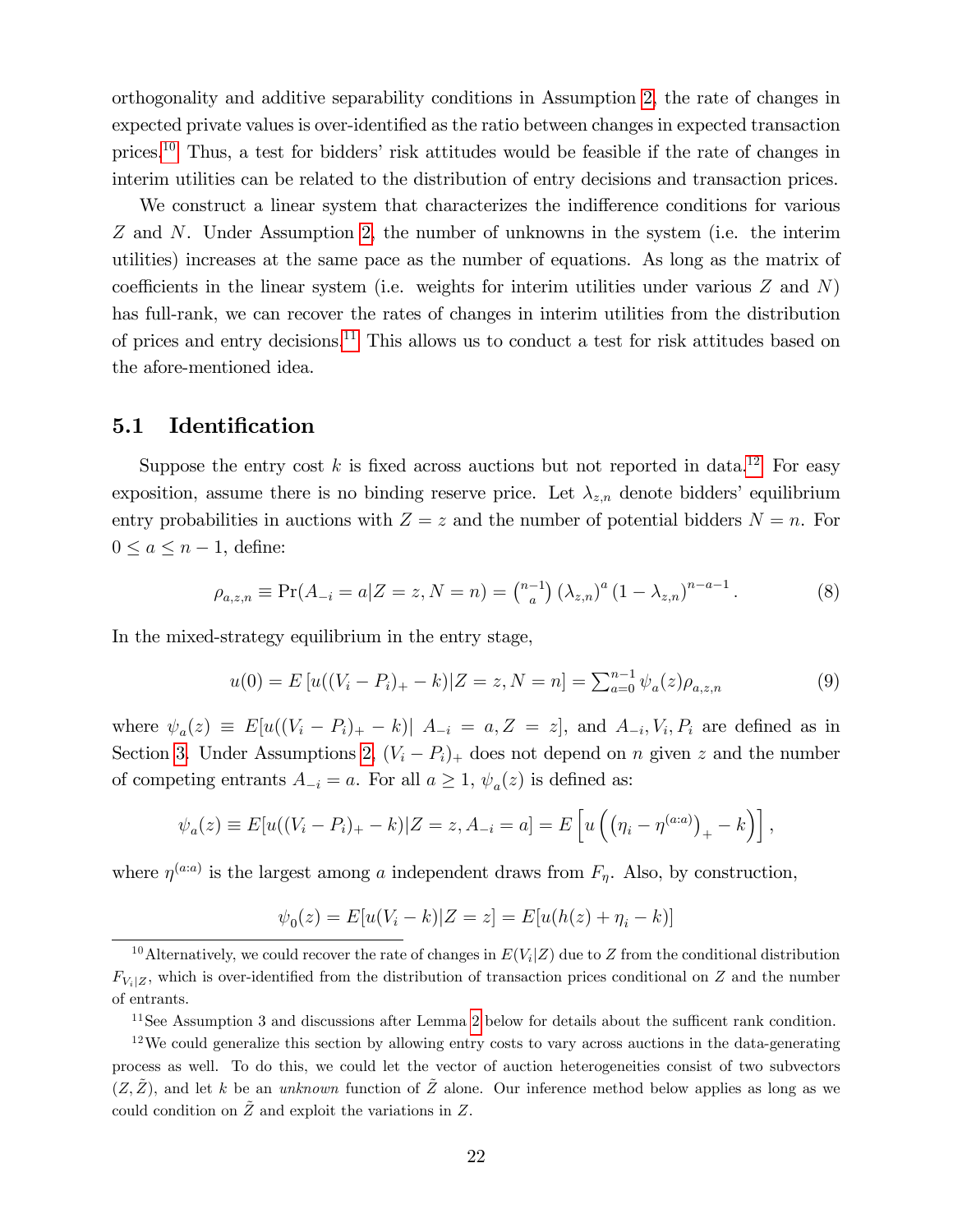where the second equality follows from independence between  $\eta_i$  and z. Clearly  $\psi_a(z)$  does not depend on z for  $a \geq 1$ ; thus we let  $\psi_a^* \equiv \psi_a(z)$  for all  $a \geq 1$  and any z.

<span id="page-24-1"></span>**Assumption 3** There exists z, z', z'' and n on the support of  $(Z, N)$  in the data-generating process such that  $0 < \lambda_{z,s} < 1$  for all  $2 \leq s \leq n$ , and  $\lambda_{z',n}, \lambda_{z'',n} \in (0,1)$ .

Assumption [3](#page-24-1) requires there be enough variation in auction characteristics and in potential competition in data. The condition that entry probabilities are in the interior of  $(0, 1)$ rules out uninteresting cases with degenerate entry behaviors. This condition can be directly verified from data in principle.

The characterization of entry probabilities for  $Z = z$  and  $N = s$  for  $2 \leq s \leq n$  leads to a system of  $(n - 1)$  equations:

<span id="page-24-2"></span>
$$
\psi_0(z)\rho_{0,z,s} + \sum_{a=1}^{s-1} \psi_a^* \rho_{a,z,s} = u(0) \text{ for } s = 2,..,n. \tag{10}
$$

We also have additional equations from auctions with different observed features  $z'$  or  $z''$ and  $N = n$ . That is,

<span id="page-24-3"></span>
$$
\psi_0(z')\rho_{0,z',n} + \sum_{a=1}^{n-1} \psi_a^* \rho_{a,z',n} = u(0)
$$
; and likewise with z' replaced by z''. (11)

Stacking the system of equations from  $(10)$ - $(11)$  and moving the terms that involve  $\psi_1^*$  to the right, we have:

<span id="page-24-4"></span>
$$
\begin{pmatrix}\n\rho_{0,z'',n} & 0 & 0 & \rho_{2,z'',n} & \cdots & \rho_{n-1,z'',n} \\
0 & \rho_{0,z',n} & 0 & \rho_{2,z',n} & \cdots & \rho_{n-1,z',n} \\
0 & 0 & \rho_{0,z,2} & 0 & \cdots & 0 \\
0 & 0 & \rho_{0,z,3} & \rho_{2,z,3} & \cdots & 0 \\
\vdots & \vdots & \vdots & \vdots & \ddots & \vdots \\
0 & 0 & \rho_{0,z,n} & \rho_{2,z,n} & \cdots & \rho_{n-1,z,n}\n\end{pmatrix}\n\begin{pmatrix}\n\psi_0(z'') \\
\psi_0(z') \\
\psi_0(z) \\
\psi_0^*\end{pmatrix} = \begin{pmatrix}\nu(0) \\
\vdots \\
\vdots \\
\vdots \\
\vdots \\
\vdots \\
u(0)\n\end{pmatrix} - \begin{pmatrix}\n\rho_{1,z'',n} \\
\rho_{1,z',n} \\
\rho_{1,z,2} \\
\vdots \\
\vdots \\
\rho_{1,z,n}\n\end{pmatrix}\n\psi_1^*\n(12)
$$
\n
$$
(n+1)\text{-by-}(n+1)
$$

The linear system has  $n+2$  unknowns (i.e.  $\psi_0(z'')$ ,  $\psi_0(z')$ ,  $\psi_0(z)$  and  $\{\psi_a^*: 1 \le a \le n-1\}$ ) and  $n+1$  equations. Nonetheless, the next lemma shows how  $(12)$  can be used to relate the ratio of changes in interim utilities  $\psi_0$  to entry probabilities as z varies.

Under Assumption [3,](#page-24-1) the coefficient matrix in [\(12\)](#page-24-4) has a full rank of  $n + 1$ . (See the proof of Lemma [2](#page-24-0) in Appendix A.) Now replace  $u(0)$  by 0 and replace  $\psi_1^*$  by some arbitrary constant c, and solve for the  $n+1$  unknowns  $(\psi_0(z''), \psi_0(z'), \psi_0(z), \{\psi_a^*: 2 \le a \le n-1\})$ in [\(12\)](#page-24-4). Denote the unique solutions by  $({\tilde{\psi}}_{0,z''}, {\tilde{\psi}}_{0,z'}, {\tilde{\psi}}_{0,z}, {\tilde{\{\psi}}_a : 2 \le a \le n-1}).$ 

<span id="page-24-0"></span>**Lemma 2** Suppose Assumptions [2-](#page-22-1)[3](#page-24-1) hold. If  $h(z') \neq h(z'')$ , then

<span id="page-24-5"></span>
$$
\frac{\psi_0(z') - \psi_0(z)}{\psi_0(z'') - \psi_0(z')} = \frac{\tilde{\psi}_{0,z'} - \tilde{\psi}_{0,z}}{\tilde{\psi}_{0,z''} - \tilde{\psi}_{0,z'}}.
$$
\n(13)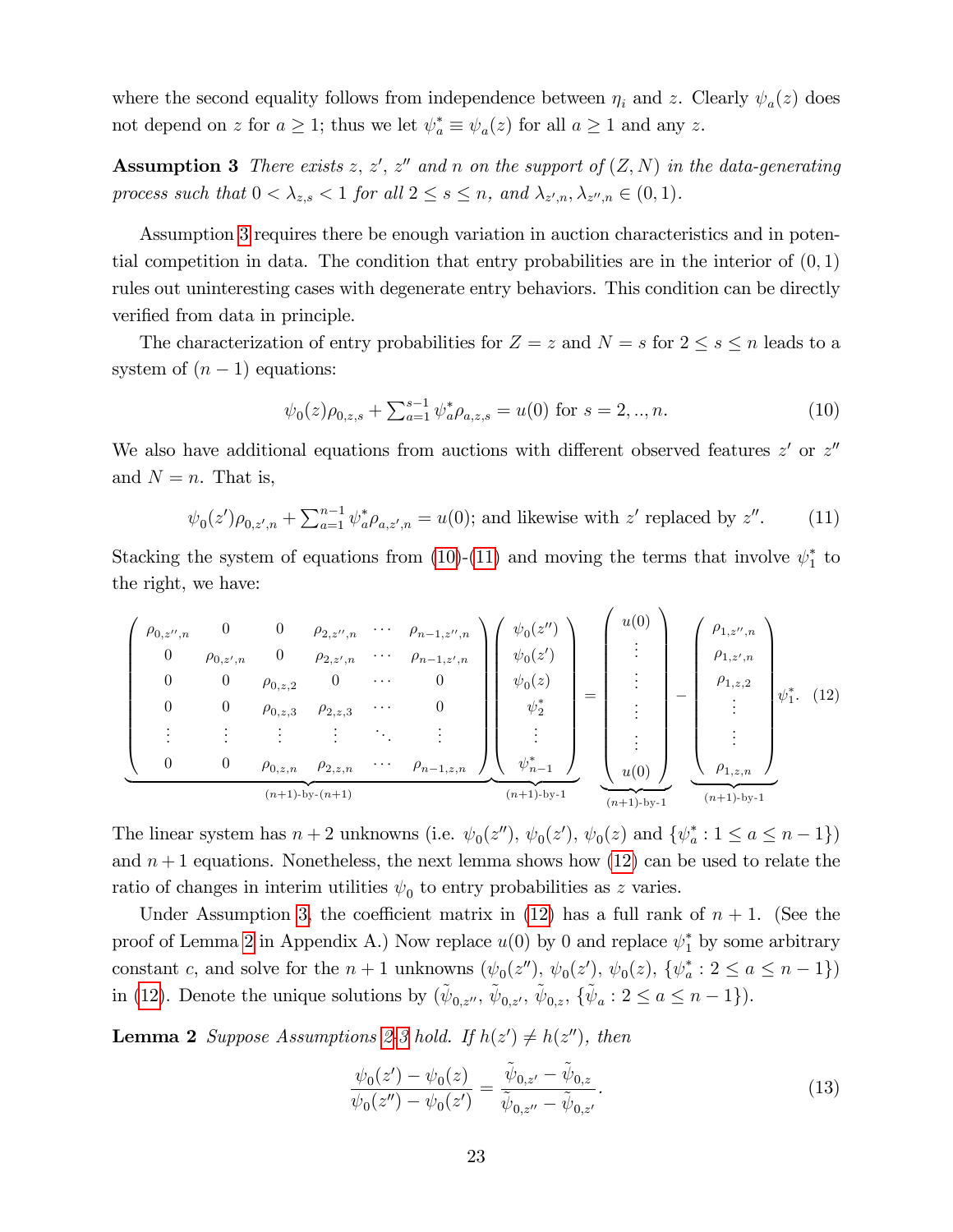Assumption [3](#page-24-1) is sufficient but not necessary for [\(13\)](#page-24-5) to hold under Assumption [2.](#page-22-1) We could relax Assumption [3](#page-24-1) and only require the data-generating process to contain enough variations in  $Z$  and  $N$  so that a linear system similar to  $(12)$  can be constructed for at least three different values of  $Z$  with the coefficient matrix in [\(12\)](#page-24-4) being non-singular.<sup>[13](#page-25-0)</sup> The next proposition states a testable implication of bidders' risk attitudes when entry costs are not recorded in data.

<span id="page-25-1"></span>Proposition 5 (a) Under Assumption [2,](#page-22-1)

$$
h(z_1) - h(z_2) = E(W|Z = z_1, A = a) - E(W|Z = z_2, A = a)
$$

for any  $(z_1, z_2)$  and  $a \geq 2$  $a \geq 2$ . (b) Suppose Assumptions 2[-3](#page-24-1) hold for  $(z, z', z'')$  such that  $h(z'') >$  $h(z') > h(z)$ . Then

<span id="page-25-3"></span>
$$
\frac{\tilde{\psi}_{0,z'} - \tilde{\psi}_{0,z}}{\tilde{\psi}_{0,z''} - \tilde{\psi}_{0,z'}} \left\{ \begin{array}{c} > \\ = \\ < \end{array} \right\} \frac{h(z') - h(z)}{h(z'') - h(z')} \; \; \text{iff} \; u'' \left\{ \begin{array}{c} < \\ = \\ > \end{array} \right\} 0. \tag{14}
$$

To construct a test based on Proposition [5,](#page-25-1) one needs to locate a triple  $(z, z', z'')$  such that with  $h(z'') > h(z') > h(z)$ . Under Assumption [2,](#page-22-1) this sequence of strict inequalities is equivalent to  $E[W|z'', A = a] > E[W|z', A = a] > E[W|z, A = a]$  for all  $a \geq 2$ . (See the proof of part (a) of Proposition [5.](#page-25-1)) Thus such a triple can be found using observed distribution of prices conditional on Z and the number of entrants. Note this does not require the location normalization  $E[\eta_i] = 0$ .

In some other contexts, it is possible to locate such a triple using the shape restrictions on h that are known a priori to researchers. For example, economic theory or common sense sometimes may restrict the function  $h(.)$  to be monotonic in one of the coordinates in Z, or may suggest  $F_{V|Z}$  is stochastically ordered among a known triple  $(z, z', z'')$ . In such cases, the choices of the triple to be used in the test are immediate. In the following subsection, we assume a triple  $(z, z', z'')$  with  $h(z'') > h(z') > h(z)$  is known and fixed.<sup>[14](#page-25-2)</sup>

<span id="page-25-0"></span><sup>&</sup>lt;sup>13</sup>Specifically, a weaker sufficient condition for Lemma [2](#page-24-0) is as follows: *"There exists J*  $\geq$  *3 values of Z*, denoted  $\{z^j : 1 \le j \le J\}$ , and J overlapping sets of integers on the support of N, each of which is denoted  $\zeta^j \equiv \{n^{j,1}, n^{j,2}, \ldots, n^{j,M_j}\}$  with  $M_j \equiv \#\{\zeta^j\}$ , such that the matrix of coefficients for  $\{\psi_0(z^j) : j \leq J\}$ and  $(\psi_2^*,.,\psi_{\bar{n}-1}^*)$  (where  $\bar{n} \equiv \max\{\cup_{j\leq J}\{\zeta^j\}\}\)$  has full-rank in the linear system of  $\sum_{j\leq J}M_j$  equations characterizing the equilibrium entry probabilities for various  $Z$  and  $N$ ." This condition necessarily requires  $\sum_{j\leq J} M_j \geq \bar{n} + J - 2$ . Note Assumption [3](#page-24-1) is a special case of this condition with  $J = 3$ ,  $(z^1, z^2, z^3) =$  $(z, z', z''), \zeta^1 = \{2, 3, ..., n\}, \text{ and } \zeta^2 = \zeta^3 = \{n\}.$ 

<span id="page-25-2"></span><sup>&</sup>lt;sup>14</sup>In this case, we need a preliminary step for selecting a triple satisfying the inequalities, based on comparing the estimates of  $E(W|Z,a)$ . We leave issues such as how to account for the impact of pretesting in inference to future research.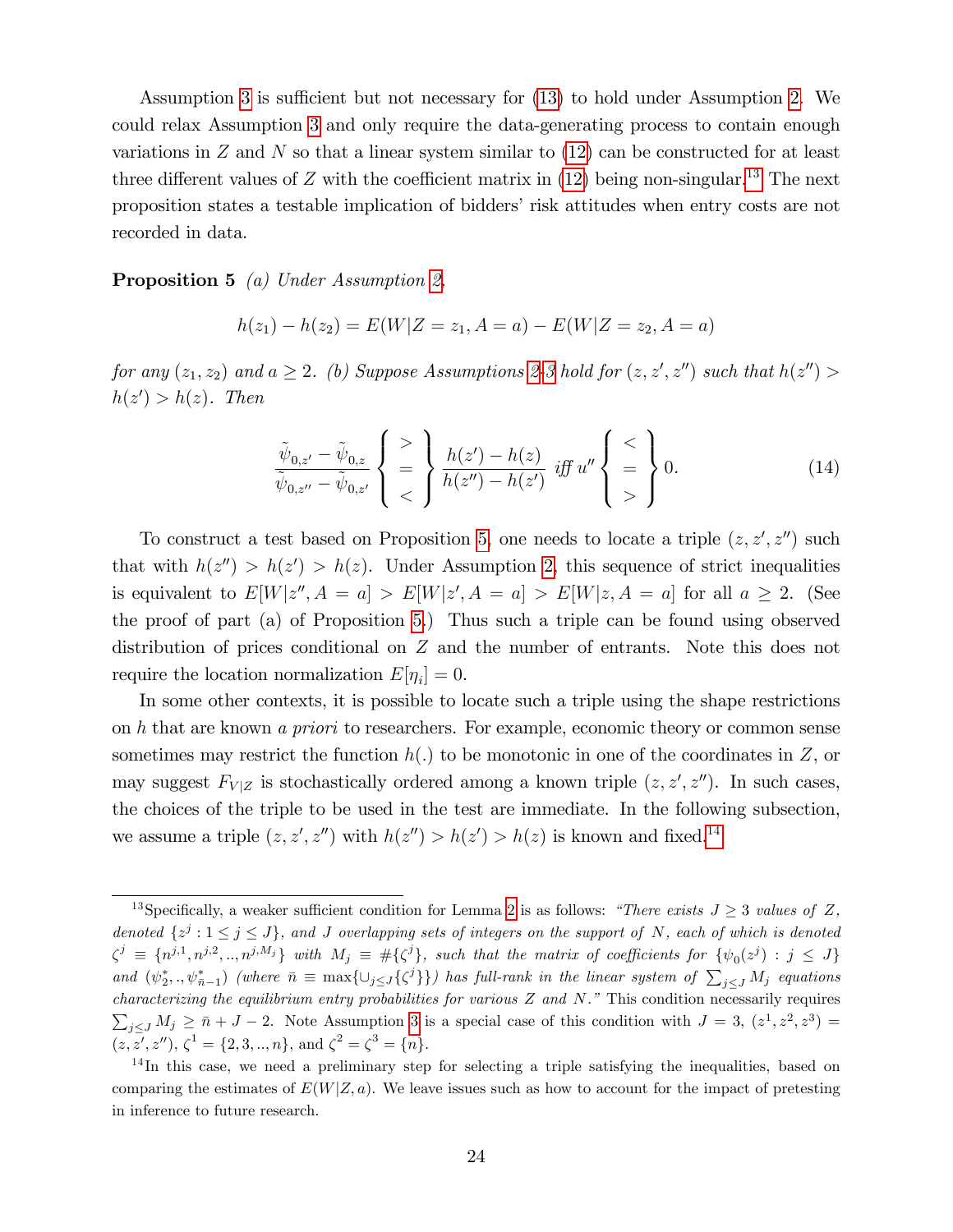#### <span id="page-26-2"></span>5.2 Test Statistic

We now construct a test statistic based on Proposition [5](#page-25-1) and some triple  $(z, z', z'')$  and some n known to satisfy Assumption [3.](#page-24-1) First, estimate the coefficient matrix on the righthand side and the coefficient vector on the left-hand side in  $(12)$  by plugging in sample analogs of the entry probabilities into [\(8\)](#page-23-3). Next, replace  $u(0)$  with 0 and  $\psi_1^*$  with an arbitrary negative constant c in [\(12\)](#page-24-4) and solve it to get estimates for  $(\tilde{\psi}_{0,z''}, \tilde{\psi}_{0,z'}, \tilde{\psi}_{0,z}, {\{\tilde{\psi}_a : 2 \le a \le n-1\}})^{15}$  $(\tilde{\psi}_{0,z''}, \tilde{\psi}_{0,z'}, \tilde{\psi}_{0,z}, {\{\tilde{\psi}_a : 2 \le a \le n-1\}})^{15}$  $(\tilde{\psi}_{0,z''}, \tilde{\psi}_{0,z'}, \tilde{\psi}_{0,z}, {\{\tilde{\psi}_a : 2 \le a \le n-1\}})^{15}$ Denote these estimates by  $\hat{\psi}_0(z)$ ,  $\hat{\psi}_0(z')$ ,  $\hat{\psi}_0(z'')$  and  $\{\hat{\psi}_a^*$  $a: 2 \le a \le n-1$ } respectively. Our test statistic is

$$
\tilde{\tau} \equiv \frac{\hat{\psi}_0(z') - \hat{\psi}_0(z)}{\hat{\psi}_0(z'') - \hat{\psi}_0(z')} - \hat{R}
$$

where

<span id="page-26-1"></span>
$$
\hat{R} \equiv \sum_{a=2}^{n-1} \hat{q}_a \left( \frac{\hat{E}(W|z',a) - \hat{E}(W|z,a)}{\hat{E}(W|z'',a) - \hat{E}(W|z',a)} \right)
$$
(15)

with  $E(W|z, a)$  being kernel estimators for expected transaction prices given z and the number of entrants  $A = a$ ; and  $\{\hat{q}_a : 2 \le a \le n - 1\}$  are data-dependent weights. In the simulations below, we use  $\hat{q}_a \equiv \hat{\sigma}_a^{-2}/(\sum_{s=2}^{n-1} \hat{\sigma}_s^{-2})$ , where  $\hat{\sigma}_a$  is the standard error for the ratio of differences in the parenthesis on the right-hand side of  $(15)$ .

We now briefly discuss the asymptotic property of our test statistic  $\tilde{\tau}$ . It is instructive to look at the case where the support of  $Z$  is discrete, which is also what we consider in the simulations of Section [5.3](#page-27-0) below. In this case,  $\tilde{\tau}$  is by construction a smooth function of sample averages. (To see this, note  $\hat{\lambda}_{z,n}$  are sample averages and  $\hat{E}(W|z, a)$  are ratios whose numerators and denominators are sample averages. It then follows that  $\hat{\psi}_0(z), \hat{\psi}_0(z'), \hat{\psi}_0(z'')$ and  $\hat{R}$  are smooth functions of sample averages.) Under Assumptions [2](#page-22-1) and [3](#page-24-1) and the conditions on finite second moments of transaction prices, the Delta Method can be applied to show that  $\tilde{\tau}$  converges at the parametric rate to its population counterpart  $\tau_*$ , which is defined as the difference between the two ratios compared in  $(14)$ . Furthermore, the asymptotic distribution of  $\tilde{\tau}$  is normal with a zero mean and a finite variance.

A test for risk attitudes follows a procedure similar to that of Section [4.2,](#page-12-1) with critical values estimated using bootstrap resampling. With  $\tilde{\tau}$  being a smooth function of sample averages, the bootstrap estimator for the exact finite sample distribution of  $\tilde{\tau}$  is consistent. For the same reason, the test using bootstrap critical values is expected to perform at least as well as one based on first-order asymptotic approximation both in terms of the errors in rejection probabilities and its asymptotic power.

<span id="page-26-0"></span><sup>&</sup>lt;sup>15</sup>To identify the ratio of differences between interim utilities  $\psi_0$  under various z, the sign of the chosen constant c does not matter. However, using a negative c has the additional benefit of recovering the correct ordering of  $\psi_0$  under different z. (See the proof of Lemma [2](#page-24-0) in Appendix A for details.)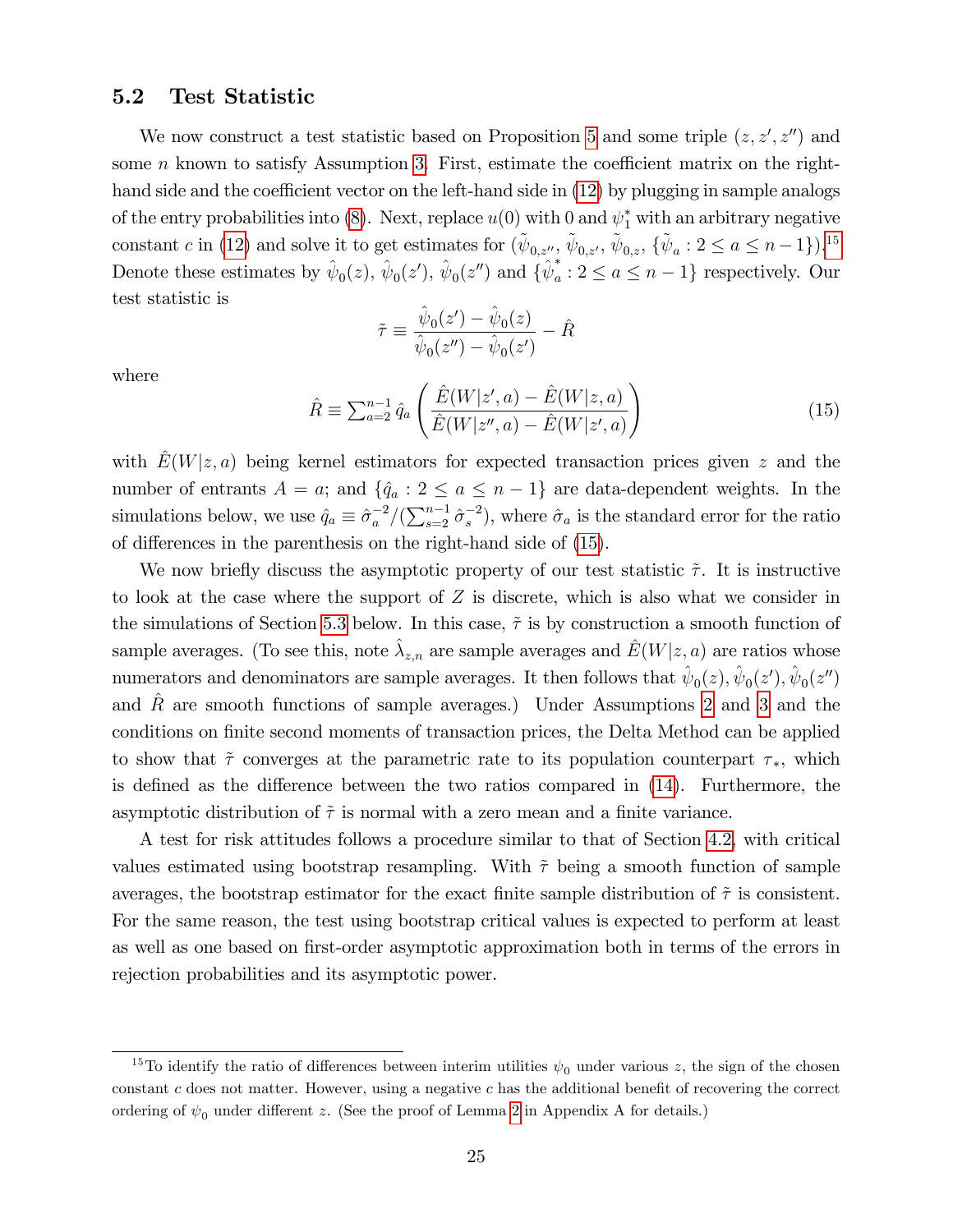#### <span id="page-27-0"></span>5.3 Monte Carlo Simulations

This subsection presents some Monte Carlo evidence for the performance of the test above in finite samples. The DGP is as follows. The distribution of auction characteristics Z is multinomial over a discrete support  $Z \in \{1, 2, 3\}$  with equal probability masses. Upon entry, a bidder *i*'s private value is  $\beta_1 + \beta_2 Z + \eta_i$ , where  $\beta \equiv (\beta_1, \beta_2)$  are parameters to be experimented with and  $\eta_i$  are i.i.d draws from a uniform distribution over  $[-2, 2]$ . The support of potential bidders is  $\{2, 3, 4, 5, 6\}$ . Conditional on Z, the distribution of N is stochastically increasing:  $Pr(N = n | Z = 1) = \frac{1}{3}$  for  $n = 2$  and  $\frac{1}{6}$  for all  $n \neq 2$ ;  $Pr(N =$  $n|Z = 2$ ) =  $\frac{1}{3}$  for  $n = 4$  and  $\frac{1}{6}$  for all  $n \neq 4$ ; and  $Pr(N = n|Z = 3) = \frac{1}{3}$  for  $n = 6$  and 1  $\frac{1}{6}$  for all  $n \neq 6$ . Such a specification is meant to capture the possibility that the value of the auctioned object is positively correlated with potential competition. An alternative DGP where the distribution of  $N$  is restricted to be invariant in  $Z$  produces similar results. Bidders' von-Neumann-Morgenstern utility is specified as  $u(c) \equiv \left(\frac{1+c}{10}\right)^{\gamma}$ . The specification in this section differs slightly from that used in Section [4.3.](#page-15-0) This is mostly due to the fact that the specified supports of private values are different across the two sections. We adopt these utility specifications so that for any given  $\gamma$  the curvature of the utility function over the respective supports of V are comparable in Sections [4.3](#page-15-0) and [5.3.](#page-27-0) The entry costs observed by potential bidders is fixed at  $K = 1$  in all auctions. As explained in Section [5.1](#page-23-4) above, the test does not require knowledge of the true entry cost in the DGP.

Table 3 reports equilibrium entry probabilities under this DGP for  $\beta = (2, 5)$  and  $(2, 3)$ respectively. As the theoretical model suggests, for a fixed  $\beta$ , the entry probabilities are monotonically decreasing in N and increasing in Z (due to the monotonicity of  $h(Z)$ ). Also, as the marginal effect of Z diminishes from  $\beta_2 = 5$  to  $\beta_2 = 3$ , bidders are less likely to enter the bidding stage for any given  $Z$  and  $N$ . Under the current utility specification, riskaversion appears to result in lower entry probabilities ceteris paribus. Most importantly, the entry probabilities are in the interior of  $(0, 1)$ . This is essential for the full-rank condition on the coefficient matrix in  $(12)$  to hold.

|                                                                                                                                                                     | $\gamma=0.6$ |  |  | $\gamma=1$ |  |                                                                                                                                                              | $\parallel \qquad \gamma = 1.4$ |  |  |
|---------------------------------------------------------------------------------------------------------------------------------------------------------------------|--------------|--|--|------------|--|--------------------------------------------------------------------------------------------------------------------------------------------------------------|---------------------------------|--|--|
|                                                                                                                                                                     |              |  |  |            |  | $Z = 1 \mid Z = 2 \mid Z = 3 \mid Z = 1 \mid Z = 2 \mid Z = 3 \mid Z = 1 \mid Z = 2 \mid Z = 3 \mid$                                                         |                                 |  |  |
|                                                                                                                                                                     |              |  |  |            |  | $N = 2$   0.7767   0.8440   0.8756    0.9000   0.9429   0.9600    0.9547   0.9789   0.9871                                                                   |                                 |  |  |
|                                                                                                                                                                     |              |  |  |            |  | $\mid$ $N=3$ $\mid$ $0.5120$ $\mid$ $0.5881$ $\mid$ $0.6299$ $\mid$ $0.6667$ $\mid$ $0.7449$ $\mid$ $0.7851$ $\mid$ $0.7714$ $\mid$ $0.8420$ $\mid$ $0.8756$ |                                 |  |  |
| $\mid$ $N=4$ $\mid$ $0.3763$ $\mid$ $0.4419$ $\mid$ $0.4797$ $\mid$ $0.5145$ $\mid$ $0.5930$ $\mid$ $0.6365$ $\mid$ $0.6213$ $\mid$ $0.7034$ $\mid$ $0.7468$ $\mid$ |              |  |  |            |  |                                                                                                                                                              |                                 |  |  |
| $\mid N = 5 \parallel 0.2966 \mid 0.3524 \mid 0.3854 \parallel 0.4164 \mid 0.4883 \mid 0.5297 \parallel 0.5152 \mid 0.5961 \mid 0.6412$                             |              |  |  |            |  |                                                                                                                                                              |                                 |  |  |
| $\mid$ $N=6$ $\mid$ $0.2445$ $\mid$ $0.2927$ $\mid$ $0.3216$ $\mid$ $0.3491$ $\mid$ $0.4139$ $\mid$ $0.4520$ $\mid$ $0.4386$ $\mid$ $0.5147$ $\mid$ $0.5585$ $\mid$ |              |  |  |            |  |                                                                                                                                                              |                                 |  |  |

Table 3(a): Equilibrium Entry Probabilities:  $\beta = (2, 5)$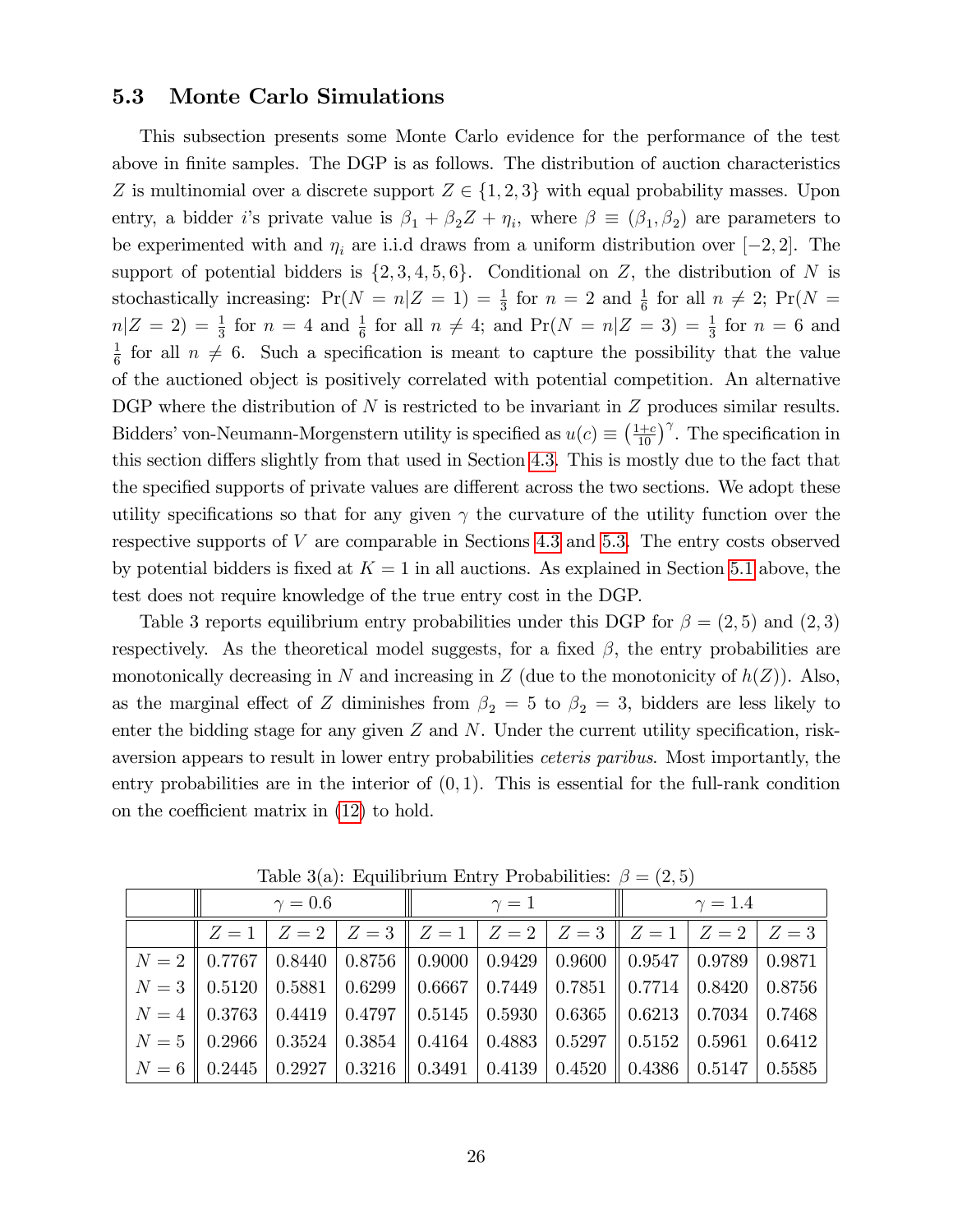| $\gamma = 0.6$ |  |  | $\gamma=1$                                                                                                                                                          |  |  | $\parallel \qquad \gamma = 1.4$ |  |  |
|----------------|--|--|---------------------------------------------------------------------------------------------------------------------------------------------------------------------|--|--|---------------------------------|--|--|
|                |  |  | $Z = 1 \mid Z = 2 \mid Z = 3 \mid Z = 1 \mid Z = 2 \mid Z = 3 \mid Z = 1 \mid Z = 2 \mid Z = 3$                                                                     |  |  |                                 |  |  |
|                |  |  | $N = 2$   0.7185   0.7960   0.8349    0.8571   0.9130   0.9375    0.9267   0.9626   0.9762                                                                          |  |  |                                 |  |  |
|                |  |  | $N = 3$   0.4556   0.5323   0.5768    0.6051   0.6882   0.7337    0.7119   0.7914   0.8323                                                                          |  |  |                                 |  |  |
|                |  |  | $N = 4$   0.3299   0.3934   0.4319    0.4573   0.5354   0.5813    0.5590   0.6435   0.6914                                                                          |  |  |                                 |  |  |
|                |  |  | $N = 5$    0.2580   0.3110   0.3438    0.3660   0.4352   0.4774    0.4568   0.5366   0.5840                                                                         |  |  |                                 |  |  |
|                |  |  | $\mid$ $N=6$ $\mid$ $0.2118$ $\mid$ $0.2569$ $\mid$ $0.2852$ $\mid$ $0.3045$ $\mid$ $0.3658$ $\mid$ $0.4039$ $\mid$ $0.3852$ $\mid$ $0.4585$ $\mid$ $0.5031$ $\mid$ |  |  |                                 |  |  |

Table 3(b): Equilibrium Entry Probabilities:  $\beta = (2, 3)$ 

We report performance of the test in simulated samples that contain  $T = 3,000$  or  $T = 5,000$  auctions with variations in Z and N. For each pair  $(\beta, \gamma)$  and a sample size T, we simulate  $S = 400$  samples.<sup>[16](#page-28-0)</sup> For each simulated sample, we calculate a test statistic  $\tilde{\tau}$  and record a decision under significance levels  $\alpha \in \{5\%, 10\%, 15\%\}$  respectively, based on critical values estimated from  $B = 400$  bootstrap samples. Table 4 summarizes the performance of the test for  $\gamma \in \{0.6, 0.7, 0.8, 1.0, 1.2, 1.3, 1.4\}.$ 

Each row in Table 4 corresponds to a DGP with a pair  $(\beta, \gamma)$  and a sample size T. The numbers in each cell are the proportions of S simulated samples in which  $H_L, H_0, H_A$  are accepted respectively.

Table 4 (a) reports the test results when the auction heterogeneity Z has a larger marginal impact on bidders' values ( $\beta_2 = 5$ ). With a moderate sample size  $T = 3,000$ , the probabilities for rejecting the null is reasonably close to the targeted significance levels  $\alpha$  under the null. Errors in rejection probabilities also decrease as the sample size increases to  $T = 5,000$ . For both sample sizes and all significance levels, the power of the test are reasonably high for almost all alternatives except  $\gamma = 0.8$ . Besides, the power is also shown to approach 1 as sample sizes increase. The probability for "Type-III" error (i.e. rejecting the null in favor of a wrong alternative) is practically zero across all specifications and sample sizes.

<span id="page-28-0"></span><sup>&</sup>lt;sup>16</sup>Note we use larger sample sizes  $T$  compared to those in Section [4.3.](#page-15-0) This is because we need sufficient observations given each pair  $(z, n)$  in the estimation of entry probabilities. (Recall that the test in Section [4.3](#page-15-0) conditions on the number of potential bidders )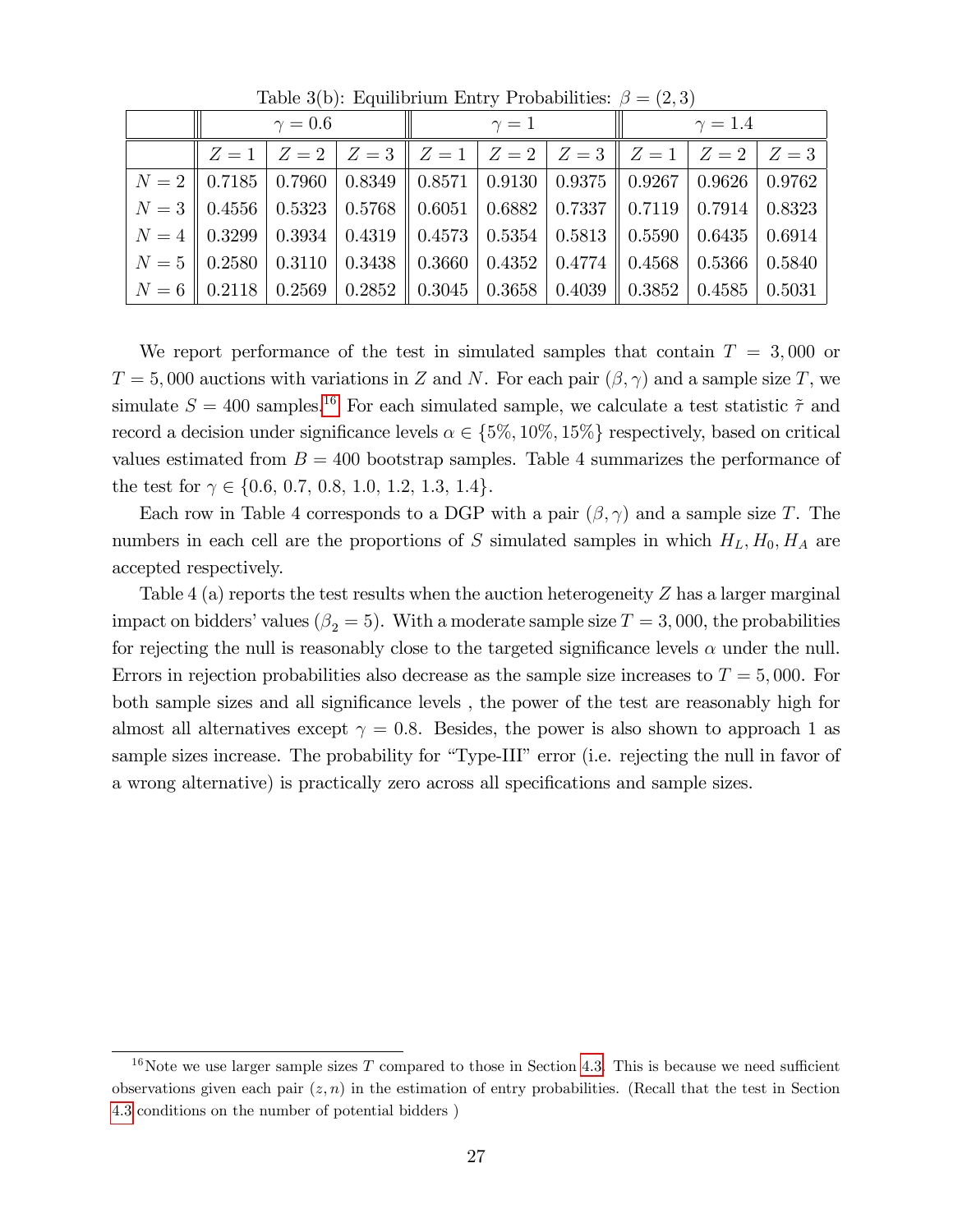|                | $\alpha = 5\%$               | $\alpha = 10\%$              | $\cdots$<br>$\alpha = 15\%$  |
|----------------|------------------------------|------------------------------|------------------------------|
| $T = 5,000$    |                              |                              |                              |
| $\gamma = 0.6$ | $[0.00\%, 0.75\%, 99.25\%]$  | $[0.00\%, 0.75\%, 99.25\%]$  | $[0.00\%, 0.75\%, 99.25\%]$  |
| $\gamma=0.7$   | $[0.00\%, 16.00\%, 84.00\%]$ | $[0.00\%, 8.00\%, 92.00\%]$  | $[0.00\%, 4.25\%, 95.75\%]$  |
| $\gamma=0.8$   | $[0.00\%, 80.75\%, 19.25\%]$ | $[0.00\%, 53.75\%, 46.25\%]$ | $[0.00\%, 37.00\%, 63.00\%]$ |
| $\gamma=1$     | $[4.50\%, 94.00\%, 1.50\%]$  | $[6.25\%, 89.25\%, 4.50\%]$  | $[10.75\%, 83.50\%, 5.75\%]$ |
| $\gamma = 1.2$ | $[56.25\%, 43.75\%, 0.00\%]$ | $[62.25\%, 37.75\%, 0.00\%]$ | $[64.00\%, 36.00\%, 0.00\%]$ |
| $\gamma=1.3$   | $[85.75\%, 14.25\%, 0.00\%]$ | $[89.25\%, 10.75\%, 0.00\%]$ | $[91.75\%, 8.25\%, 0.00\%]$  |
| $\gamma = 1.4$ | $[97.25\%, 2.75\%, 0.00\%]$  | $[97.75\%, 2.25\%, 0.00\%]$  | $[98.25\%, 1.75\%, 0.00\%]$  |
| $T = 3,000$    |                              |                              |                              |
| $\gamma = 0.6$ | $[0.00\%, 6.75\%, 93.25\%]$  | $[0.00\%, 4.25\%, 95.75\%]$  | $[0.00\%, 3.00\%, 97.00\%]$  |
| $\gamma=0.7$   | $[0.00\%, 38.00\%, 62.00\%]$ | $[0.00\%, 19.00\%, 81.00\%]$ | $[0.00\%, 13.50\%, 86.50\%]$ |
| $\gamma=0.8$   | $[0.00\%, 88.50\%, 11.50\%]$ | $[0.00\%, 77.75\%, 22.25\%]$ | $[0.00\%, 58.50\%, 41.50\%]$ |
| $\gamma = 1.0$ | $[5.00\%, 92.75\%, 2.25\%]$  | $[7.25\%, 88.50\%, 4.25\%]$  | $[11.50\%, 82.25\%, 6.25\%]$ |
| $\gamma = 1.2$ | $[48.50\%, 51.50\%, 0.00\%]$ | $[54.50\%, 45.50\%, 0.00\%]$ | $[58.00\%, 42.00\%, 0.00\%]$ |
| $\gamma = 1.3$ | $[76.75\%, 23.25\%, 0.00\%]$ | $[80.00\%, 20.00\%, 0.00\%]$ | $[83.00\%, 17.00\%, 0.00\%]$ |
| $\gamma=1.4$   | $[95.25\%, 4.75\%, 0.00\%]$  | $[97.00\%, 3.00\%, 0.00\%]$  | $[98.25\%, 1.75\%, 0.00\%]$  |

Table 4(a): Probabilities for Accepting  $[H_L, H_0, H_A]$ :  $\beta = (2, 5)$ 

Our empirical estimates for the power of the test are low against the risk-averse alternative  $\gamma = 0.8$ . For example, when the significance level is  $\alpha = 5\%$  in Table 4(a), our empirical estimates for the power is 11.5% with  $T = 3,000$  and 19.25% with  $T = 5,000$ . However, the power improves at a fast pace as the alternative moves farther away from the null. For example, in the same Table 4(a), when  $\gamma = 0.7$  and  $\alpha = 5\%$ , the estimates for power under  $T = 3,000$  and 5,000 increase substantially to 62% and 84% respectively. Also, for  $\gamma$ 's with the same distance from the null value 1, the power reported against risk-loving alternatives are considerably higher than those against risk-averse alteratives. For instance, in Table  $4(a)$ , when  $\alpha = 5\%$  and  $\gamma = 1.2$ , the power is 48.5% for  $T = 3{,}000$  and 56.25% for  $T = 5{,}000$ , which are a lot greater than their counterparts under  $\gamma = 0.8$ .

That the reported power can be low against the alternatives with  $\gamma \in [0.8, 1)$  is due to the combination of two factors. First, as mentioned in Section [4.3,](#page-15-0) these risk-averse alternatives correspond to utility functions with curvatures not too far from that for a linear function. Thus the difference between the ratios compared in Proposition [5](#page-25-1) (i.e. the probability limit of  $\tilde{\tau}$ , denoted  $\tau_*$ ) is close to zero under these DGPs. On the other hand, the standard error for estimating conditional entry probabilities are large relative to the absolute value of this difference  $\tau_*$  because of smaller sample sizes after Z and N are controlled for. (Recall the T observations consists of auctions with 15 possible combinations of  $(Z, N)$  in the DGP considered.) This in turn translates into relatively large standard errors for  $\tilde{\tau}$ . To sum up,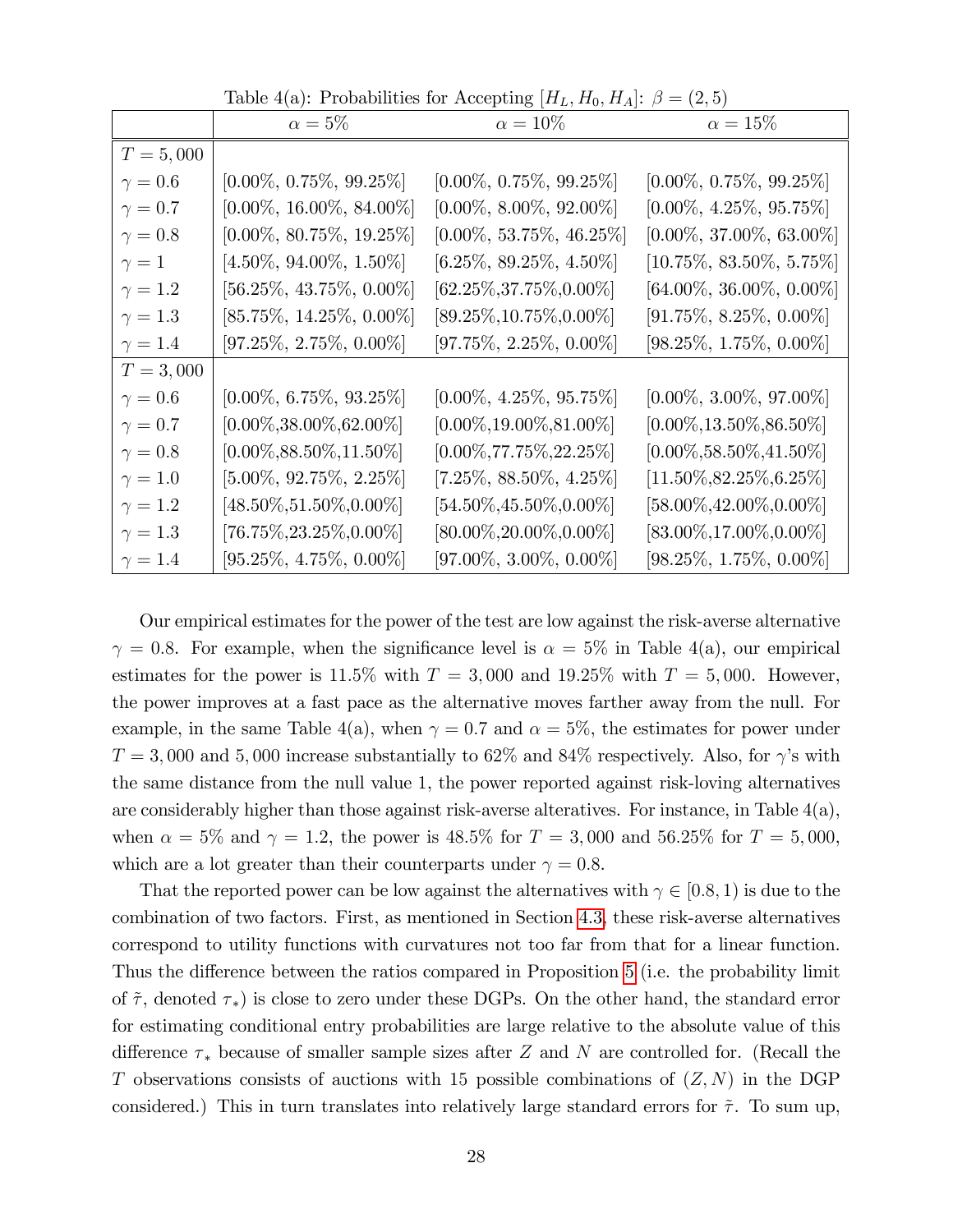the test statistics are asymptotically normal both under  $\gamma = 1$  and  $\gamma = 0.8$ , with variances large relative to the difference between the means. This could explain the observed lower power against alternatives  $\gamma \in [0.8, 1)$ . Similar to the case with Section [4.3,](#page-15-0) we argue this should not be interpreted as evidence of unsatisfactory finite sample performance of our test. Rather it is due to the fact that the curvature of utility functions are close to being linear for  $\gamma \in [0.8, 1)$ . To reiterate, the power of the test does improve substantially either as the sample size further increases, or as  $\gamma$  moves farther away from 1.

|                | $\alpha=5\%$                 | $\alpha = 10\%$              | $\alpha = 15\%$              |
|----------------|------------------------------|------------------------------|------------------------------|
| $T = 5,000$    |                              |                              |                              |
| $\gamma = 0.6$ | $[0.00\%, 10.00\%, 90.00\%]$ | $[0.00\%, 6.00\%, 94.00\%]$  | $[0.00\%, 4.25\%, 95.75\%]$  |
| $\gamma = 0.7$ | $[0.00\%, 47.25\%, 52.75\%]$ | $[0.00\%, 30.25\%, 69.75\%]$ | $[0.00\%, 23.00\%, 77.00\%]$ |
| $\gamma=0.8$   | $[0.00\%, 88.25\%, 11.75\%]$ | $[0.00\%, 79.00\%, 21.00\%]$ | $[0.00\%, 66.75\%, 33.25\%]$ |
| $\gamma = 1.0$ | $[3.00\%, 94.25\%, 2.75\%]$  | $[5.75\%, 89.50\%, 4.75\%]$  | $[9.75\%, 84.00\%, 6.25\%]$  |
| $\gamma = 1.2$ | $[39.25\%, 60.75\%, 0.00\%]$ | $[45.25\%, 54.75\%, 0.00\%]$ | $[50.50\%, 49.50\%, 0.00\%]$ |
| $\gamma = 1.3$ | $[68.25\%, 31.75\%, 0.00\%]$ | $[72.75\%, 27.25\%, 0.00\%]$ | $[77.00\%, 23.00\%, 0.00\%]$ |
| $\gamma = 1.4$ | $[87.25\%, 12.75\%, 0.00\%]$ | $[90.50\%, 9.50\%, 0.00\%]$  | $[93.00\%, 7.00\%, 0.00\%]$  |
| $T = 3,000$    |                              |                              |                              |
| $\gamma = 0.6$ | $[0.00\%, 15.25\%, 84.75\%]$ | $[0.00\%, 8.75\%, 91.25\%]$  | $[0.00\%, 6.25\%, 93.75\%]$  |
| $\gamma=0.7$   | $[0.00\%, 61.25\%, 38.75\%]$ | $[0.00\%, 41.25\%, 58.75\%]$ | $[0.00\%, 31.00\%, 69.00\%]$ |
| $\gamma=0.8$   | $[0.00\%, 91.25\%, 8.75\%]$  | $[0.00\%, 84.75\%, 15.25\%]$ | $[0.00\%, 77.75\%, 22.25\%]$ |
| $\gamma = 1.0$ | $[4.75\%, 93.00\%, 2.25\%]$  | $[8.00\%, 87.50\%, 4.50\%]$  | $[10.75\%, 83.00\%, 6.25\%]$ |
| $\gamma = 1.2$ | $[33.00\%, 67.00\%, 0.00\%]$ | $[41.00\%, 59.00\%, 0.00\%]$ | $[45.25\%, 54.75\%, 0.00\%]$ |
| $\gamma = 1.3$ | $[62.75\%, 37.25\%, 0.00\%]$ | $[67.50\%, 32.50\%, 0.00\%]$ | $[73.50\%, 26.50\%, 0.00\%]$ |
| $\gamma = 1.4$ | $[75.75\%, 24.25\%, 0.00\%]$ | $[80.75\%, 19.25\%, 0.00\%]$ | $[84.50\%, 15.50\%, 0.00\%]$ |

Table 4(b): Probabilities for Accepting  $[H_L, H_0, H_A]$ :  $\beta = (2, 3)$ 

Table 4(b) reports the test performance when  $\beta = (2,3)$ . Overall, it registers the same patterns as those discussed above for Table 4(a). More interestingly, a comparison between Table 4(a) and 4(b) suggests that, for any T,  $\alpha$  and a fixed alternative  $\gamma \neq 1$ , the power of the test is larger in the DGP with a greater marginal effect of auction heterogeneity. Such a pattern across the two panels is aligned with the idea that underlies our test: The identification of risk attitudes is driven by the difference between the rate of changes in interim utilities and the rate of changes in expected private values as the auction characteristic Z vary exogenously. The distance between these two ratios under any alternative depends on the difference in expected private values as  $Z$  varies, which depends on the marginal effect of  $Z$  on  $h(.)$ .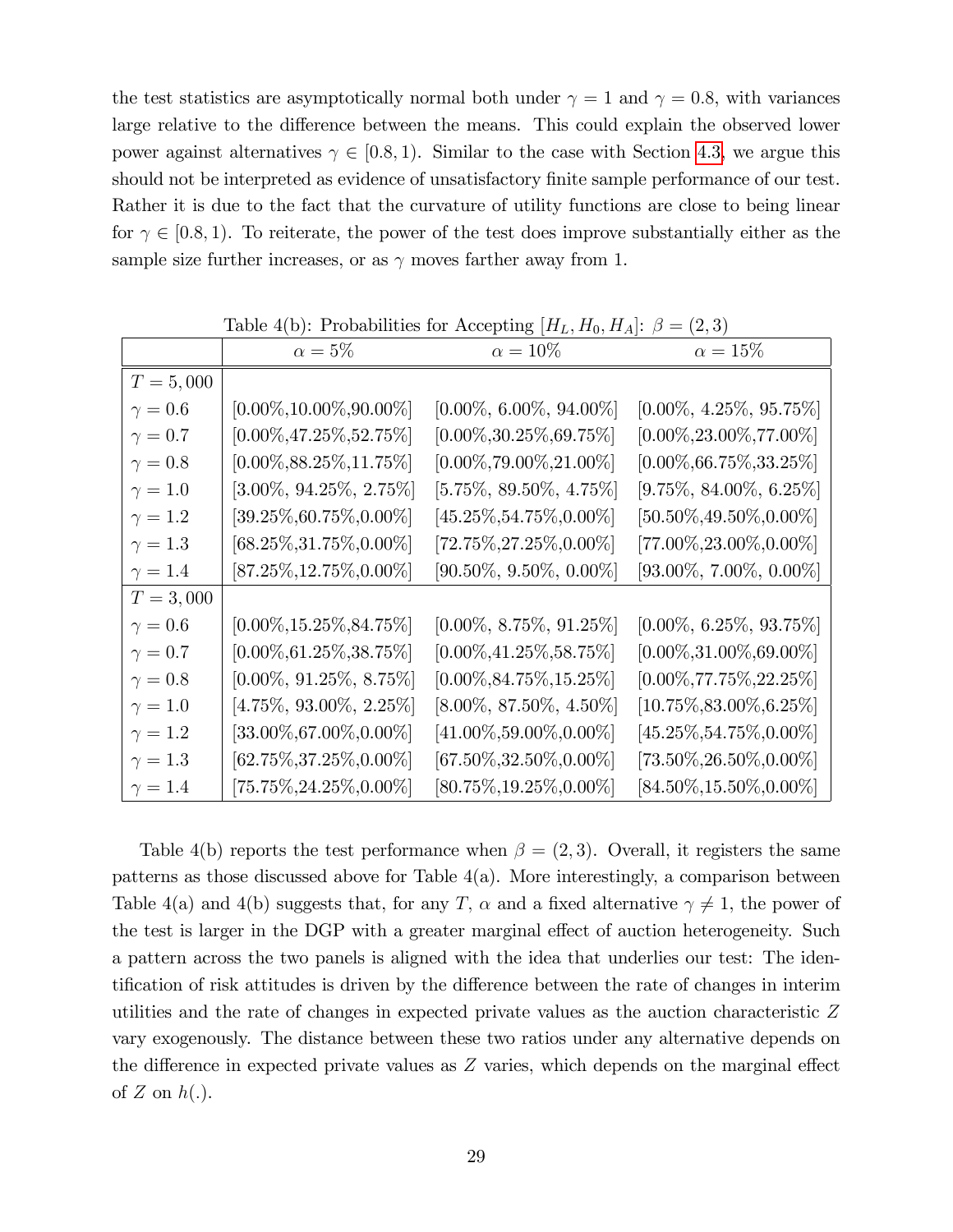#### 5.4 Further Discussions

#### <span id="page-31-0"></span>5.4.1 Endogeneity in the number of potential bidders

It is possible to extend the results from Sections [5.1](#page-23-4)[-5.2](#page-26-2) to the case where the number of potential bidders N are endogenous. The main idea is to use additional auction heterogeneities reported in data as instrumental variables under certain exclusion restrictions. Guerre, Perrigne and Vuong (2009) introduced an instrument-based argument to recover bidders' utility functions in first-price auctions. Below we discuss how their argument can be applied in the current context.

Let the number of potential bidders be given by a structural equation  $N = \iota(Z, X, \epsilon)$ , where  $(Z, X)$  are auction heterogeneities reported in data; and  $\epsilon$  is some auction-level variable not reported in data. As before, we maintain  $V_i = h(Z) + \eta_i$  for all i. Now assume the idiosyncratic component  $\eta_i$  is independent from  $(X, Z)$  conditional on  $\epsilon$ . Across potential bidders,  $\eta_i$  are independent draws from the same distribution  $F_{\eta_i|\epsilon}$  with  $E[\eta_i|\epsilon] = 0$ .

Under these conditions, the number of potential bidders may remain endogenous even after conditioning on  $(Z, X)$ . This is because these conditions allow for dependence between  $\epsilon$  and  $\eta_i$  even after conditioning on  $(Z, X)$ . On the other hand, these conditions imply that  $\eta_i$  are orthogonal to both  $(Z, N)$  conditional on  $\epsilon$ . Note X differs from Z in that X only affects potential competition but not bidders' private values. The existing literature abound in examples of such variables. In e-bay coin auctions studied by Bajari and Hortacsu (2003), sellers' reputation affects bidders' participation decisions but not their values. In U.S. Forest Service auctions considered in Athey, Levin, and Seira (2004), road costs and density of timber were found to affect participation but not bidders' values. $17$ 

Following Guerre, Perrigne and Vuong (2009), assume  $\epsilon = N - E[N|Z, X]$ . That is,  $\epsilon$ can be recovered from data as the residual of the nonparametric regression of N on  $(Z, X)$ . Our identification arguments from Section [5.1](#page-23-4) apply after conditioning on  $\epsilon$ . Specifically, the interim utilities  $\psi_a(z,\epsilon)$  and the entry probabilities  $\rho_{a,z,n}(\epsilon)$  on the right-hand side of [\(9\)](#page-23-5) now all depend on  $\epsilon$ , whose realized values can be recovered through regressions under our assumption above, and therefore can be controlled for. Identification of risk attitudes then follows from the same arguments as in Proposition [5](#page-25-1) after conditioning on  $\epsilon$ .

#### 5.4.2 Full identification of the utility function

We conclude this section with brief discussions about the possibility to use auction heterogeneities observed from data to fully recover bidders' utility functions. Consider a crosssectional data with a large number of independent auctions, which share the same entry costs

<span id="page-31-1"></span><sup>&</sup>lt;sup>17</sup>To be precise, the exclusion restriction in these papers are stated for entry decisions as opposed to decisions to become a potential bidder. Nevertheless, the arguments used in those papers could also be applies here to justify the use of these variables in  $W$  as defined above.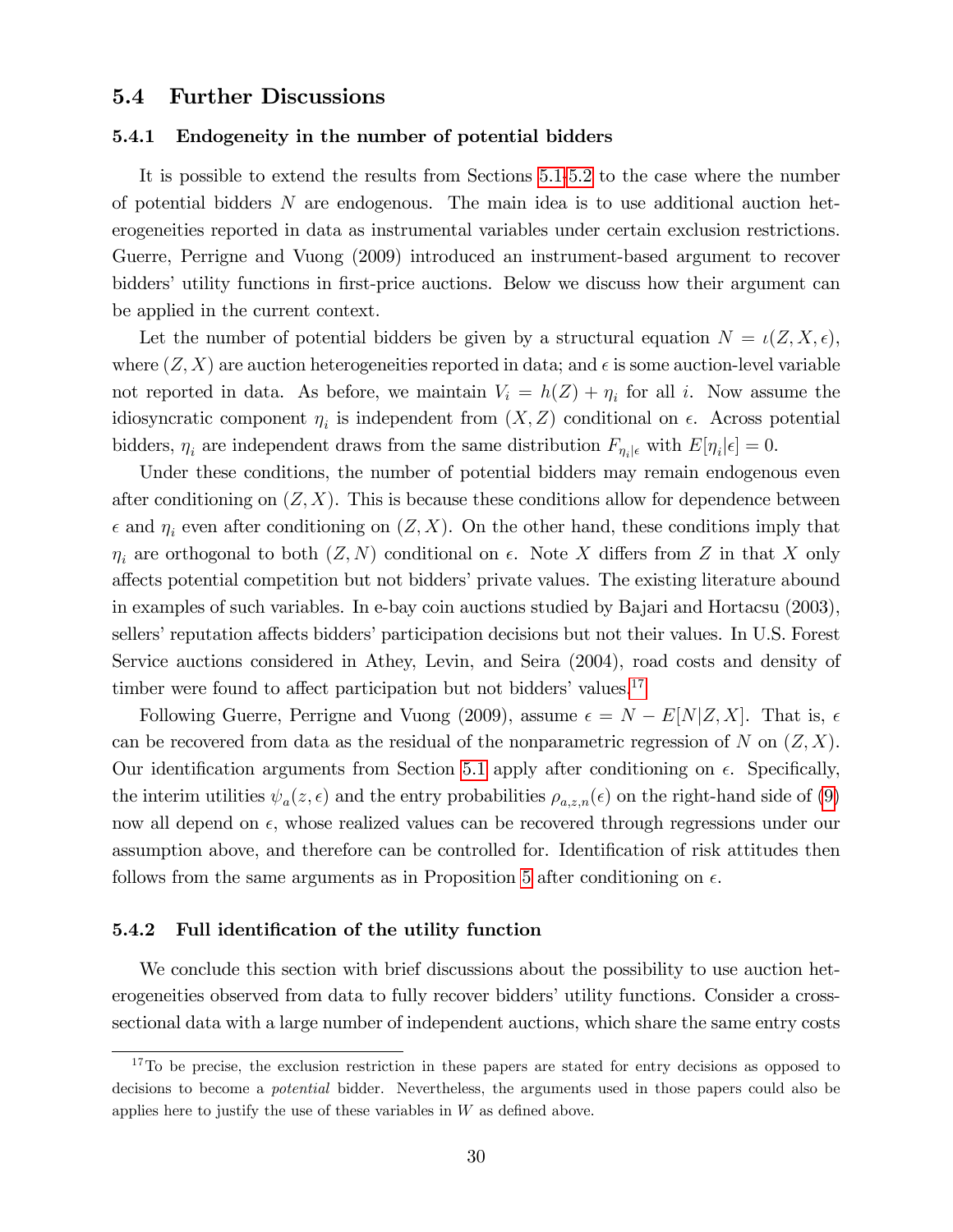k (unknown to econometricians) and the same number of potential bidders  $N$ , but differ in their auction-level heterogeneities Z. Then in the mixed-strategy Nash equilibrium in the entry stage,

<span id="page-32-1"></span>
$$
\int u(y - k) dF_{Y|Z,N}(y|z) = u(0)
$$
\n(16)

where  $Y_i \equiv (V_i - P_i)_+$  and  $F_{Y|Z,N}$  denotes its distribution given  $(Z, N)$ . The distribution of Y depends on Z both directly through  $F_{V_i|Z}$  and indirectly through equilibrium entry probabilities, which affect the distribution of  $P_i$  through the distribution of the number of entrants A. Note for a given k, [\(16\)](#page-32-1) is an integral equation in  $u(.)$ , with the kernel being the conditional density  $f_{Y|Z,N}$  which is identified by arguments in Proposition [1](#page-10-0) in Section [4.1.](#page-10-2) Besides, with assumed exogenous variation in Z and N, we can augment a system of integral equations in  $u(.)$  by including additional equations similar to [\(16\)](#page-32-1) that are derived for different numbers of potential bidders and  $Z$ . We conjecture it is possible to establish uniqueness of solution in  $u(.)$  and k in such a system of integral equations, after imposing location and scale normalizations (such as  $u(0) = 0$  and  $u'(0) = 1$ ) and additional primitive conditions that restricts how  $F_{Y|Z,N}$  varies with  $(Z, N)$ . We leave this as a direction for future research.<sup>[18](#page-32-2)</sup>

### <span id="page-32-0"></span>6 Extensions

#### <span id="page-32-3"></span>6.1 Affiliated Private Values

The assumption of independent private values is instrumental for recovering the distribution of private values from the distribution of transaction prices, for it guarantees a one-to-one mapping between a parent distribution and the distribution of the second-largest order statistic it generates. However, independence between private values fails in certain situations, e.g. if bidders' values are correlated through auction heterogeneities that bidders observe but are not reported in data. With affiliated private values, the joint distribution  $F_{(V_i)_{i\leq n}|k}$  is no longer point identified for a given N (see Athey and Haile (2002)). Nevertheless, Aradillas-Lopez, Gandhi and Quint (2012) constructs sharp bounds on bidders' ex ante expected surplus, using exogenous variation in the number of active bidders (see their Theorem 1).

<span id="page-32-2"></span><sup>&</sup>lt;sup>18</sup>Let  $\Gamma(u)(z) \equiv \int u(t-k)dF_{Y|Z,N}(t|z)$ . That is,  $\Gamma$  is a linear operator mapping from the space of continuous, bounded functions over the support of Y into the space of continuous, bounded functions over the support of Z. If the model is correctly specified (i.e.  $F_{Y|Z,N}$  recovered from data is indeed generated by our model), the null space of the linear operator is necessarily a non-singleton. This is because both the truth  $u(.)$  in the DGP with  $u'(.) > 0$  and a constant function  $\tilde{u}$  with  $\tilde{u}(s) \equiv u(0)$  for all s are solutions of the integral equation [\(16\)](#page-32-1). Hence one would at least need to impose further restrictions on the space of solutions in order to ensure uniqueness of the solutions in  $u(.)$ .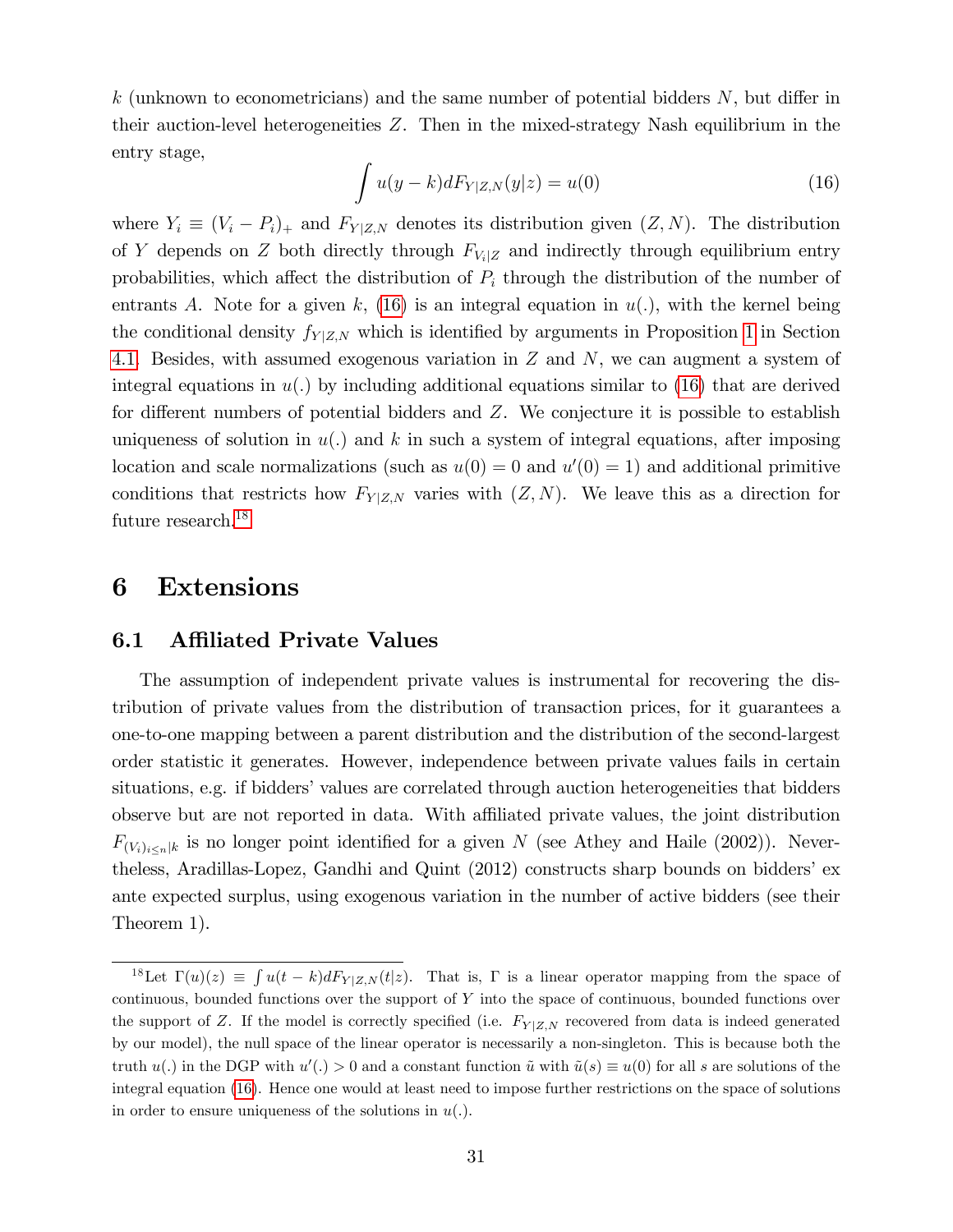In our model, exogenous variation in the number of entrants A follows from a more primitive condition of exogenous variation in the number of potential bidders N and from the fact that mixed-strategy entry equilibria are non-selective. As a result, we can apply the partial identification result from Aradillas-Lopez, Gandhi and Quint (2012) to construct bounds on bidders' ex ante expected surplus from entry. Comparing these bounds with entry costs reported in data may reveal some information about risk preference.

To see this, consider a model with no binding reserve price. Fix the number of potential bidders at n and the entry cost at k. If the joint distribution  $F_{(V_i)_{i\leq n}|k}$  are affiliated and exchangeable in bidders' indices, then there exists symmetric mixed-strategy Nash equilibria in entry stage where bidders enter independently with probability  $\lambda_k^*$  as characterized in Lemma [1](#page-7-0) (see Lemma [A2](#page-24-0) in Appendix A for details). In addition, we maintain the following assumption about exogenous variation in the number of *potential* bidders. Let  $\bar{n}$  denote the largest integer on the support of the number of potential bidders  $N$  in the data-generating process.

**Assumption 1'** For any k, the random vector  $(V_i)_{i\leq \bar{n}}$  is affiliated and its joint distribution is continuous and exchangeable in bidders' identities over the support  $[\underline{v}, \bar{v}]^{\bar{n}}$ . For any realized number of potential bidders  $n \leq \bar{n}$ , the joint distribution  $F_{(V_i)_{i\leq n}|k}$  equals the corresponding marginal distribution derived from  $F_{(V_i)_{i \leq \bar{n}}|k}$ .

This assumption, together with the non-selective mixed-strategy entry equilibrium (which means the joint distribution  $F_{(V_i)_{i\in A}|k}$  equals the corresponding marginal distribution derived from  $F_{(V_i)_{i\leq n}|k}$  for any  $a \leq n$ , suggests that the variation in the number of entrants A is exogenous (in the sense that it is not correlated with the distribution of private values). Thus the approach in Aradillas-Lopez, Gandhi and Quint (2012) can be applied to bound the ex ante expected profits from entry. Let  $\varphi_a(k)$  denote the expected surplus  $(V_i - P_i)_+$ for i conditioning on competing with  $A_{-i} = a$  entrants and entry cost k.

<span id="page-33-0"></span>**Proposition 6** (An Application of Theorem 1 in Aradillas-Lopez, Gandhi and Quint (2012).) Under Assumption 1',  $\varphi_a^L(k) \leq \varphi_a(k) \leq \varphi_a^U(k)$  for any k and  $0 \leq a < \bar{n} - 1$ , where

$$
\varphi_a^L(k) \equiv \frac{1}{a+1} \left( \int_{\underline{v}}^{\overline{v}} t dF_{V^{(a+1:a+1)}|k,a+1}^+(t) - \int_{\underline{v}}^{\overline{v}} t dF_{W|k,a+1}(t) \right) \text{ and}
$$
  

$$
\varphi_a^U(k) \equiv \frac{1}{a+1} \left( \int_{\underline{v}}^{\overline{v}} t dF_{V^{(a+1:a+1)}|k,a+1} - \int_{\underline{v}}^{\overline{v}} t dF_{W|k,a+1}(t) \right),
$$

where  $F_{W|k,s}$  is the distribution of transaction price given k and  $A = s$ , and

$$
F_{V^{(s:s)}|k,s}^{+}(t) = \sum_{m=s+1}^{\bar{n}} \frac{s}{m(m-1)} F_{V^{(m-1:m)}|k}(t) + \frac{s}{\bar{n}} F_{V^{(\bar{n}-1:\bar{n})}|k}(t)
$$
  

$$
F_{V^{(s:s)}|k,s}^{-}(t) = \sum_{m=s+1}^{\bar{n}} \frac{s}{m(m-1)} F_{V^{(m-1:m)}|k}(t) + \frac{s}{\bar{n}} \left[ \phi_{\bar{n}} (F_{V^{(\bar{n}-1:\bar{n})}|k}(t)) \right]^{\bar{n}}.
$$

The intuition of this result is as follows. First, an application using the Law of Total Probability reveals:

$$
F_{V^{(a+1:a+1)}|k} = \frac{1}{a+2} F_{V^{(a+1:a+2)}|k} + \frac{a+1}{a+2} F_{V^{(a+2:a+2)}|k}.
$$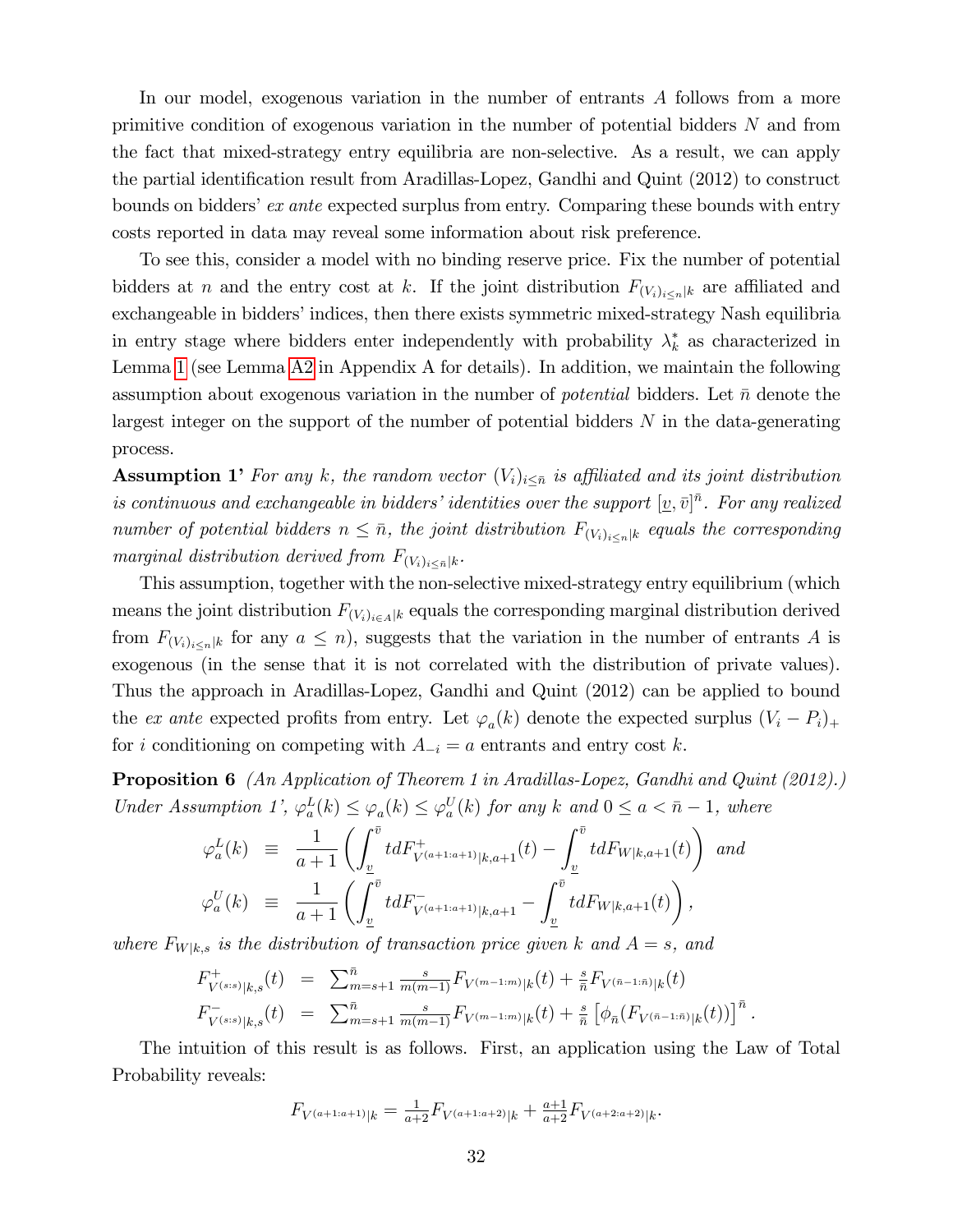Then recursive substitutions show that  $F_{V^{(a+1:a+1)}|k}$  (which is not point-identified from transaction price distributions due to affiliation) can be written as a linear combination of distributions of second-largest order statistic  $F_{V^{(m-1:m)}|k}$  for  $m = a+2, \ldots, \bar{n}$  (which is directly identifiable from the data) and the distribution of the largest order statistic  $F_{V^{(\bar{n}:\bar{n})}|k}$ . Second, it can be shown that the distribution of  $V^{(\bar{n}:\bar{n})}$  given k is bounded between  $[\phi_{\bar{n}}^{-1}(F_{V^{(\bar{n}-1:\bar{n})}|k}(.))]^{\bar{n}}$ and  $F_{V^{(\bar{n}-1:\bar{n})}|k}(.)$ . These bounds are derived by exploiting the link between the distribution of first- and the second-order statistics of  $V_i$  (i.e.  $F_{V^{(\bar{n},\bar{n})}|k}$  and  $F_{V^{(\bar{n}-1:\bar{n})}|k}$ ) under two extreme scenarios: full independence or perfect correlation among private values. These two results imply that  $F_{V^{(a:a)}|k}$  is bounded between  $F_{V}^+$  $V^{(a;a)}|_{k,a}$  and  $F_{V^{(a;a)}|k,a}$  for all  $a \leq \bar{n}-1$ . Proposition [6](#page-33-0) then follows from the fact that the ex ante surplus  $\varphi_a(k)$  can be expressed as the difference between  $\frac{1}{a+1} \int_{\underline{v}}^{\overline{v}} t dF_{V^{(a+1:a+1)}|k}(t)$  and  $\frac{1}{a+1} \int_{\underline{v}}^{\overline{v}} t dF_{V^{(a:a+1)}|k}(t)$ .

It then follows from Proposition [6](#page-33-0) that a bidder's  $ex$  ante surplus prior to entry in the presence of n potential bidders (denoted by  $\varphi^*(k, n)$ ) is bounded between  $\varphi_L^*(k, n)$  and  $\varphi_U^*(k, n)$  for all  $n < \bar{n}$ , where

<span id="page-34-0"></span>
$$
\varphi_h^*(k, n) \equiv \sum_{a=0}^{n-1} \varphi_a^h(k) \Pr(A_{-i} = a | k, n) \text{ for } h \in \{L, U\}. \tag{17}
$$

Unlike in the case with independent private values where we could point identify  $\varphi^*(k,n)$ , here we can only recover a pair of bounds  $\varphi_L^*(k, n)$  and  $\varphi_U^*(k, n)$  when private values are affiliated. However, provided entry costs are observed from data, one can still test the chain of inequalities  $\varphi_L^*(k,n) \leq k \leq \varphi_U^*(k,n)$  against the alternatives of " $k < \varphi_L^*(k,n)$ " and " $k > \varphi_U^*(k,n)$ ", using a test statistic based on sample analogs (whose finite sample distribution can be estimated using the bootstrap). If the null is rejected in favor of one of the alternatives, we can conclude there is evidence in the data that supports hypotheses of risk-aversion or risk-loving. Unfortunately, on the other hand, a failure to reject the null does not necessarily allow us to conclude whether there is significant evidence for risk-neutrality or not.

The argument in the preceding paragraph can be extended where entry costs are only measured with noises, and are orthogonal from the joint distribution of private values. In this case, bounds on ex ante surplus  $\varphi^*(k, n)$  in [\(17\)](#page-34-0) still hold for all k given any n, except that the bounds on interim surplus  $\{\varphi_a^h\}_{h=L,U}$  no longer depend on the unobserved cost k. Thus, similar to the case with IPV in Corollary [1,](#page-11-0) we can identify  $E[\varphi_h^*(K,n)|n]$  as  $\sum_{a=0}^{n-1} \varphi_a^h \Pr(A_{-i} = a|n)$  for  $h = L, U$ . Thus, provided the measurement errors are zero-mean so that  $E[K]$  can be consistently estimated, we can construct a consistent test for the null " $E[\varphi_L^*(K,n)|n] \leq E[K] \leq E[\varphi_U^*(K,n)|n]$ " against the alternatives " $E[K] < E[\varphi_L^*(K,n)|n]$ " and " $E[K] > E[\varphi_U^*(K,n)|n]$ ". As before, a rejection of the null would provide statistically significant evidence again risk-neutrality while a failure to rejection would leave the test inconclusive.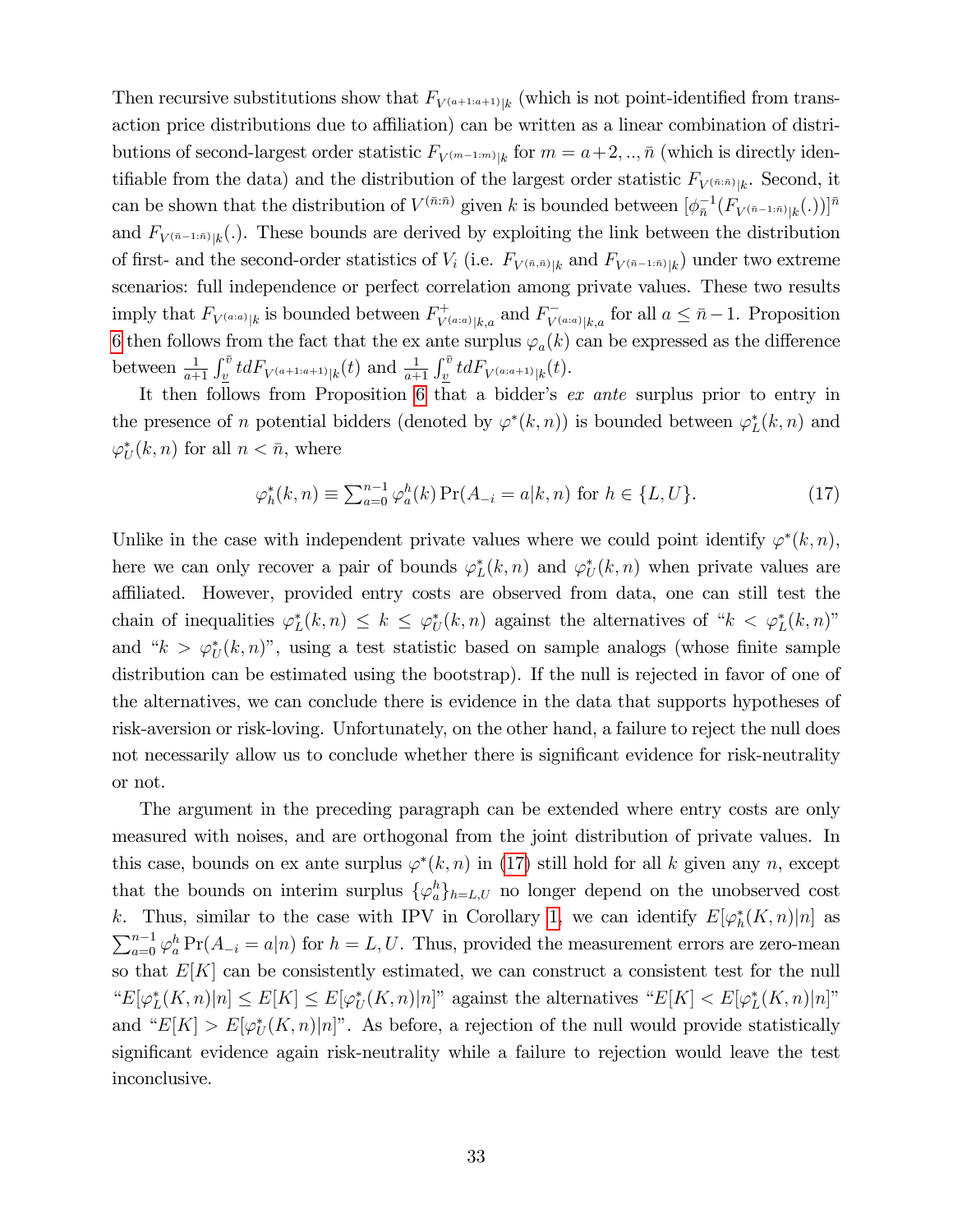#### 6.2 Selective Entry with Informative Signals

Consider a model where each potential bidder observes in the entry stage a private signal correlated with his private values. Thus entry decisions depend on these informative signals. We identify bidders' risk attitudes in such a model, assuming data report continuous variations in entry costs across auctions. As before, we fix  $N$  (the number of potential bidders) and suppress it from the notations. Auction models with endogenous and selective entry have been studied in Ye (2007), Gentry and Li (2013) and Marmer, Shneyerov and Xu (2013). Li, Lu and Zhao (2012) considers the same model of auctions with risk-averse bidders, affiliated signals and selective entry. Their emphasis is on the inference of the form of risk-aversions using data from both Örst-price and ascending auctions.

The model is specified as follows. In an entry stage, each bidder  $i$  observes a private signal  $S_i$  and decides whether to pay costs k and enter the bidding stage. The entry cost is commonly known and the same for all bidders. Upon entry in the bidding stage, each entrant draws a private value  $V_i$ , and competes in an ascending auction with a reserve price r. The joint distribution  $F(S_1,., S_N, V_1,., V_N)$  and r are common knowledge among potential bidders. Each entrant may not be aware of the number of active competitors A while bidding. **Assumption S** (i)  $(S_i, V_i)$  are identically and independently distributed across potential bidders  $(F(S_1,., S_N, V_1,., V_N) = \Pi_{i=1}^N F(S_i, V_i)$ ; (ii) For each i,  $(S_i, V_i)$  are affiliated; (iii) Marginal distributions of  $S_i$  and  $V_i$ , denoted  $F_S$  and  $F_V$  respectively, are continuous and increasing over bounded support  $[s, \overline{s}]$  and  $[v, \overline{v}]$  respectively.

Suppose the reserve price is binding with  $r > \underline{v}$ . Let  $\overline{\omega}_i(s_i, k; s_{-i})$  denote ex ante utility for bidder *i* with signal  $s_i$  if potential competitors follow monotone, pure-strategy Bayesian Nash equilibria characterized by cutoffs  $s_{-i} \equiv (s_j)_{j \neq i}$ . That is,  $\overline{\omega}_i(s_i, k; s_{-i}) \equiv E[u((V_i P_i$ <sub>)+</sub> - k)| $S_i = s_i$ ,  $A_{-i} = \{j \neq i : S_j \ge s_j\}, i \in A$ ].

<span id="page-35-0"></span>**Lemma 3** Under Assumption S,  $\overline{\omega}_i(s_i, k; s_{-i})$  is increasing in  $s_i$  and non-decreasing in  $s_{-i}$ for any k.

Let  $\overline{\omega}(s, k)$  be a shorthand for  $\overline{\omega}_i(s, k; (s, ., s)) = E[u((V_i - P_i)_+ - k)|S_i = s, A_{-i} = \{j \neq i\}]$  $i: S_j \geq s$ ,  $i \in A$ . Under Assumption S,  $\overline{\omega}(s, k)$  is the same for all i, and is increasing in s due to Lemma [3.](#page-35-0) An arguments similar to that in Lemma [1](#page-7-0) show that under Assumption S, there exists the following unique pure-strategy BNE in the entry stage: A potential bidder *i* enters iff  $s_i \geq s_k^*$ , where  $s_k^*$  solves  $\overline{\omega}(s_k^*, k) = u(0)$  if  $\overline{\omega}(\underline{s}, k) \leq u(0) \leq \overline{\omega}(\overline{s}, k)$ . Otherwise,  $s_k^* = \underline{s}$  (or  $s_k^* = \overline{s}$ ) if  $\overline{\omega}(\underline{s}, k) > u(0)$  (or  $\overline{\omega}(\overline{s}, k) < u(0)$  respectively). Entry decisions in this model are selective in that the distribution of private values conditional on entry differs from their unconditional distribution.

To find bidders' risk attitudes when there is selective entry, we again exploit the fact that concave utilities lead to positive risk premia in the entry decisions. Let  $\bar{\pi}(s, k) \equiv$  $E[(V_i-P_i)_+ - k|S_i = s, A_{-i} = \{j \neq i : S_j \geq s\}],$  which is identical for all i under Assumption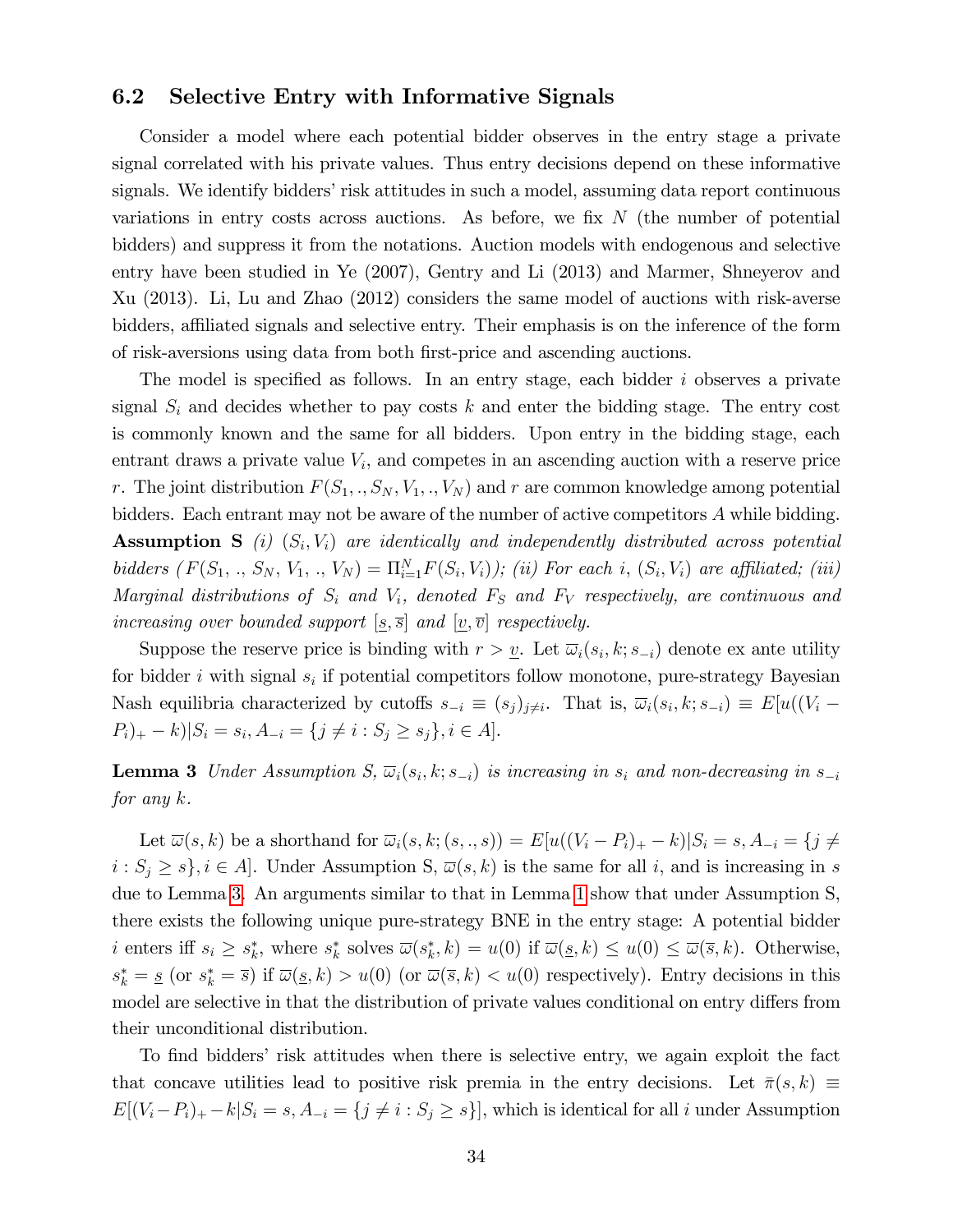S. By the same argument as in Section [4.1,](#page-10-2) we can construct a test for bidders' risk attitudes as long as  $\bar{\pi}(s_k^*, k)$  is identified from distributions of transaction prices and entry decisions for any  $k$  that yields non-degenerate entry probabilities in equilibrium. Specifically, consider some costs k with  $s \leq s_k^* \leq \overline{s}$  so that uninteresting cases involving degenerate entry decisions are ruled out. (Whether a level of entry cost  $k$  leads to any non-degenerate entry probabilities is testable using the distribution of entry decisions from data.) Then, under Assumption S,  $\bar{\pi}(s_k^*, k) = 0$  when bidders are risk-neutral; and  $\bar{\pi}(s_k^*, k) > 0$ , or  $\lt 0$ , when bidders are risk-averse, or respectively risk-loving.

The test for risk attitudes introduced in Section [4.2](#page-12-1) is not directly applicable under selective entry, because it leads to distorted decisions in favor of risk-aversion even when the true DGP has risk-neutral bidders. Such distortion arises from the affiliation between private values  $V_i$  and entry signals  $S_i$ . To see why, recall from the preceding paragraph that, with selective entry, bidders' risk attitudes are linked only to the sign of risk-premia for a marginal bidder whose signal equals the cutoff  $s_k^*$  that characterizes the equilibrium entry strategy. If we were to apply the test from Section [4.2](#page-12-1) under the current context of selective entry, it would amount to testing the sign of ex ante payoffs for a generic entrant whose signal is not restricted to be equal to the cutoff (that is,  $\tilde{\pi}(s_k^*, k) \equiv E[(V_i - P_i)_+ - k|S_i \ge s_k^*$ ,  $A_{-i} \equiv \{j \neq i : S_j \geq s_k^*\}]$ ). However, the affiliation between  $S_i$  and  $V_i$  suggests ex ante payoffs for other non-marginal entrants must be greater than the marginal entrant's risk premium  $\bar{\pi}(s_k^*, k)$ . That is,  $\tilde{\pi}(s_k^*, k)$  is bounded below by  $\bar{\pi}(s_k^*, k)$ . Consequently, applying the test from Section [4.2](#page-12-1) for models with selective entry leads to over-rejection of risk-neutrality in favor of risk-aversion.<sup>[19](#page-36-0)</sup>

The next proposition shows how to recover  $\bar{\pi}(s_k^*, k)$  from entry probabilities and the distribution of transaction prices. To do this, it suffices to recover the distribution of  $V_i$ given  $S_i = s_k^*$  and the distribution of  $P_i$  given  $A_{-i} = \{j \neq i : S_j \geq s_k^*\}$  from data.

<span id="page-36-1"></span>**Proposition 7** Suppose (i) Assumption S holds with  $(V_i, S_i)_{i \in N}$  independent from entry costs; (ii) for some fixed k, there exists  $\varepsilon > 0$  such that  $\underline{s} < s_k^* < \overline{s}$  for all  $k' \in (k - \varepsilon, k + \varepsilon)$ ; and (iii) entry costs are observed in the data. Then  $\bar{\pi}(s_k^*, k)$  is identified from the distribution of transaction prices and entry probabilities.

Implementing a test based on Proposition [7](#page-36-1) would require the researcher to observe a continuous variation of entry costs known to potential bidders. As discussed in Section [4,](#page-8-0) such an assumption is strong and has limitations. It could fail under various empirical environments (say due to bias in the measurement of entry costs). It remains an open question whether additional exogenous variations could be exploited to construct a test under affiliated endogenous entry without requiring such knowledge. We also leave the definition of a test statistic based on Proposition [7](#page-36-1) and its asymptotic properties to future research.

<span id="page-36-0"></span><sup>19</sup>We are grateful to a referee for this insight.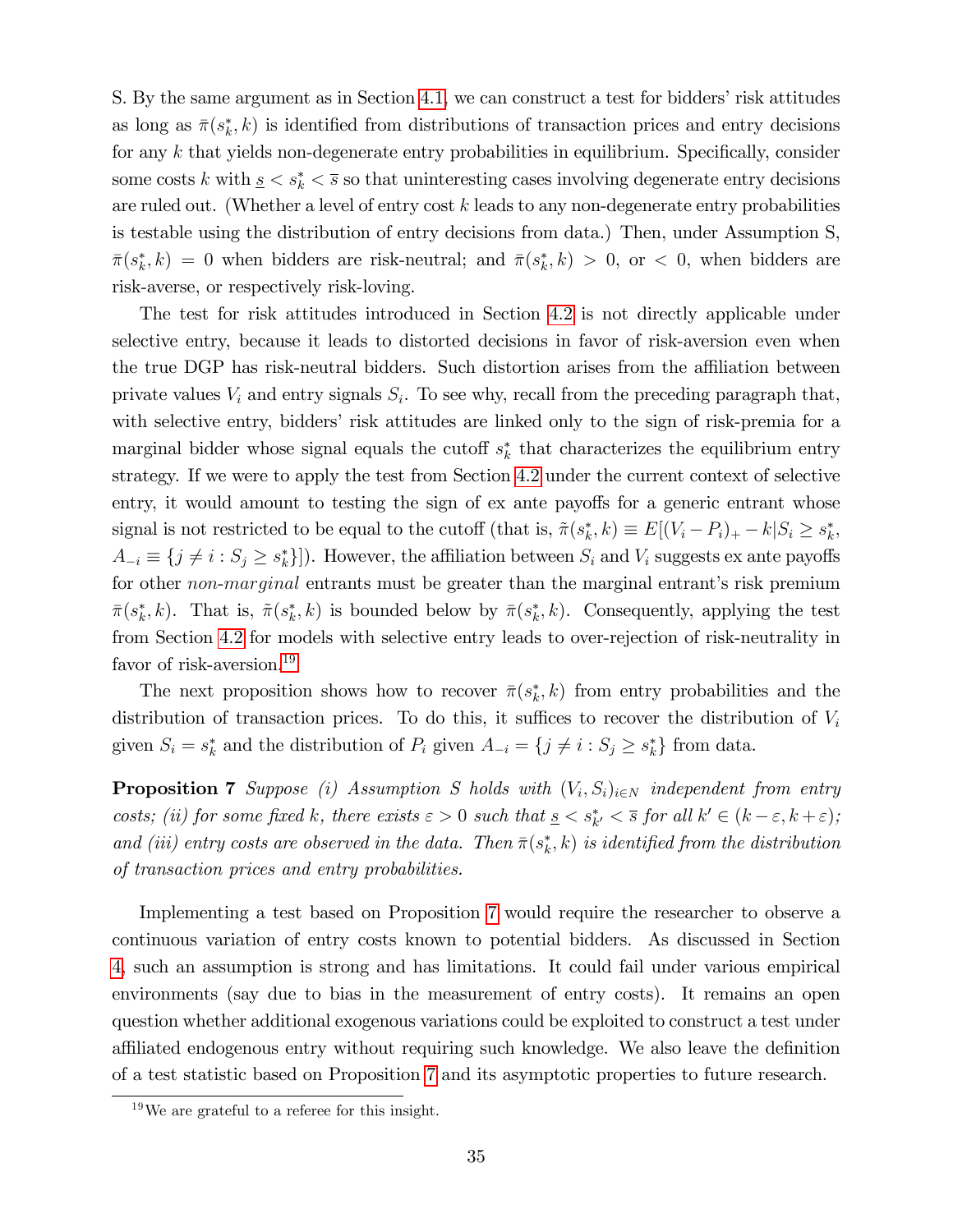## <span id="page-37-0"></span>7 Conclusion

We propose tests for bidders' risk attitudes in ascending auctions where potential bidders make endogenous entry decisions based on their information of entry costs and ex ante knowledge of the distribution of private values. First, we show that risk premium can be non-parametrically recovered from the distribution of transaction prices and entry decisions, as long as the expected entry cost is identified from the data. A test is proposed and shown to have good Önite sample performance under various data-generating processes. Second, we show how exogenous variations in number of potential bidders and observed changes in auction features could provide additional identifying power to infer risk attitudes even when knowledge about entry costs is not available. Finally, we extend our results to identify bidders' risk preference in a more general model where entries into auctions are selective. Discussions about possible extensions to cases with affiliated private values are also provided.

There are several directions for future research. First, is it possible to recover the full utility functions, not just the sign of risk attitudes? We conjecture this is possible with additional variations in entry costs or auction heterogeneities reported in data. Some additional restrictions on how these factors affect private values may be needed to complete this task. Second, can we extend the analysis to ascending auctions with discrete increments? Haile and Tamer (2003) show how to form sharp bounds on value distributions using price distributions in this case. These bounds could in turn lead to bounds on expected risk premia. Thus a test could be constructed to test the null that zero is covered by these bounds on risk premia. Similar to the case with affiliated private values in Section [6.1,](#page-32-3) rejection of the null could lead to a decision on risk attitudes while failure in rejections leaves the test inconclusive. It remains an open question how to construct more informative tests under additional economic restrictions on the model structure.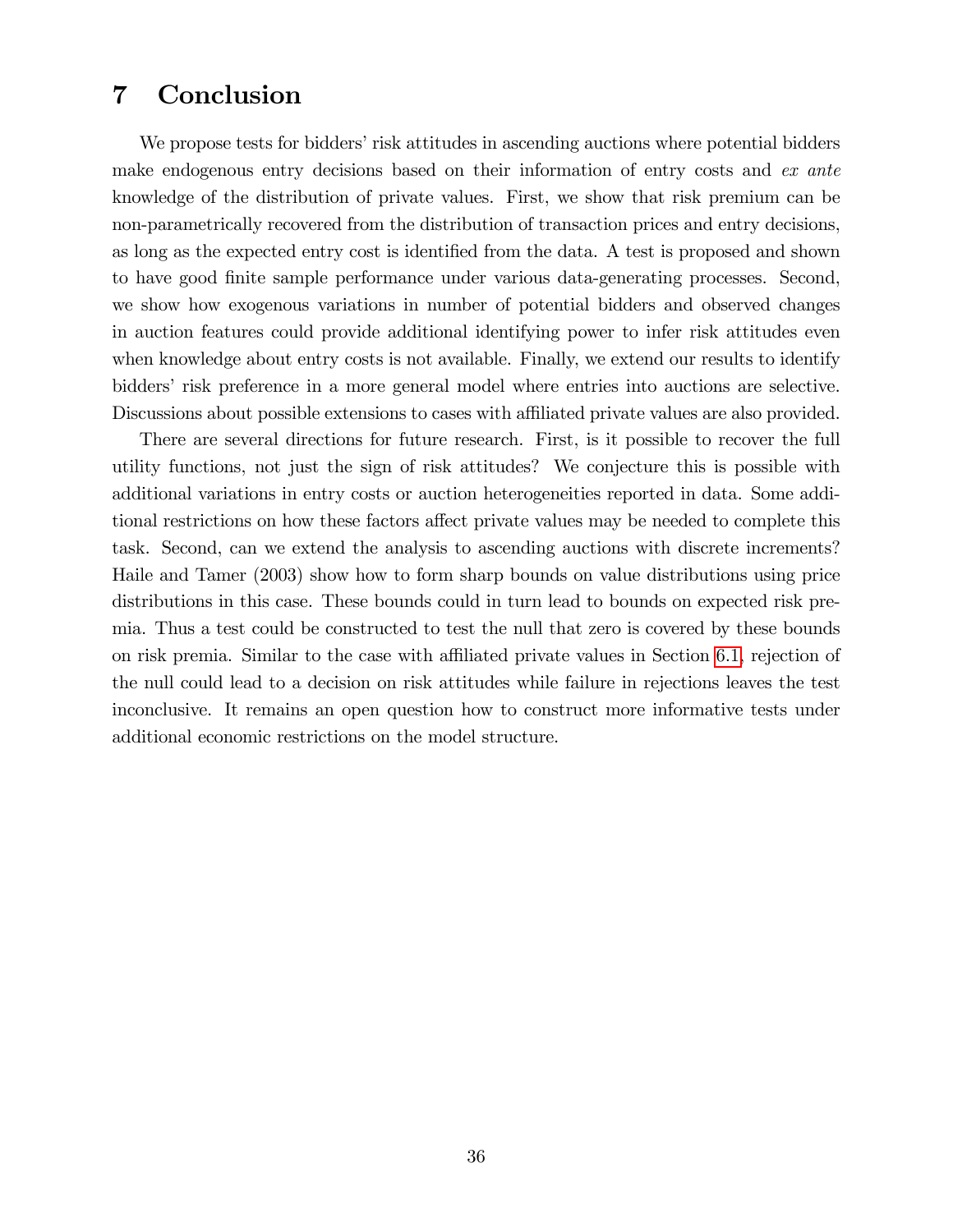### APPENDIX

## A Proofs of Identification

**Proof of Lemma [1](#page-7-0).** We use the following property of expected utility from entry.

**Lemma A1** Under Assumption 1,  $\omega(k; \lambda_{-i})$  is continuous and decreasing in  $\lambda_{-i}$  for all k.

Proof of Lemma [A1.](#page-7-0) By Law of Iterated Expectations,

$$
\omega(k; \boldsymbol{\lambda}_{-i}) = u(-k)F_{V|k}(r) + \int_r^{\overline{v}} h(v, k; \boldsymbol{\lambda}_{-i})dF_{V|k}(v)
$$
(A1)

where for  $v > r$ ,

$$
h(v,k; \lambda_{-i}) \equiv u(v-r-k)F_{P_i}(r|k, \lambda_{-i}) + \int_r^v u(v-p-k) dF_{P_i}(p|k, \lambda_{-i})
$$
  
+ 
$$
u(-k)[1 - F_{P_i}(v|k, \lambda_{-i})]
$$

and we have used the independence between private values  $V_i$  conditional on entry costs. Note for any  $t \in [r, \bar{v}]$ , the event " $P_i \leq t$ " can be represented as

$$
\bigcap_{j\in N\setminus\{i\}}\{^{\mathsf{H}}j\,\,\text{stays\,\,out^{\mathsf{H}}}\,\,\text{or}\,\,^{\mathsf{H}}j\,\,\text{enters}\cap V_j\leq t^{\mathsf{H}}\}.
$$

Due to the independence between entry decisions and between private values,  $F_{P_i}(t|k,\lambda_{-i}) =$  $\prod_{j\neq i}[1-\lambda_j+\lambda_jF_{V|k}(t)]$ . The marginal effect of  $\lambda_j$  on this conditional probability is strictly negative for all  $j \neq i$  at  $\lambda_j \in [0, 1]$  and  $t \in [r, \overline{v}]$ . (Recall  $F_{V|k}(r) > 0$  when r is binding.) This implies  $h(v, k; \lambda_{-i})$  is decreasing in  $\lambda_{-i}$  for any k. Hence  $\omega(k; \lambda_{-i})$  is decreasing in  $\lambda_{-i}$ . Continuity follows from Dominated Convergence Theorem. Q.E.D.

The rest of the proof is similar to the risk-neutral case in Levin and Smith (1994) and omitted.  $\square$ 

**Proof of Proposition [1](#page-10-0).** Conditional on k, entry decisions are independent across bidders, and jointly independent from private values. Besides, private values are i.i.d. across bidders given k. Hence, once conditional on k and the realization of  $A_{-i}$ ,  $(V_i, P_i)$  are independent from mixed strategies adopted by potential competitors. Thus

$$
E[(V_i - P_i)_+|k] = \sum_{a=0}^{N-1} E[(V_i - P_i)_+|k, A_{-i} = a] \Pr(A_{-i} = a|k).
$$
 (A2)

With k and entry decisions observed from data,  $\lambda_k^*$  is directly identified as the probability that a bidder enters under cost k. Consequently,  $Pr(A_{-i} = a|k)$  can be recovered as a binomial distribution with parameters  $N-1$  and  $\lambda_k^*$ . Conditional on entering with cost k,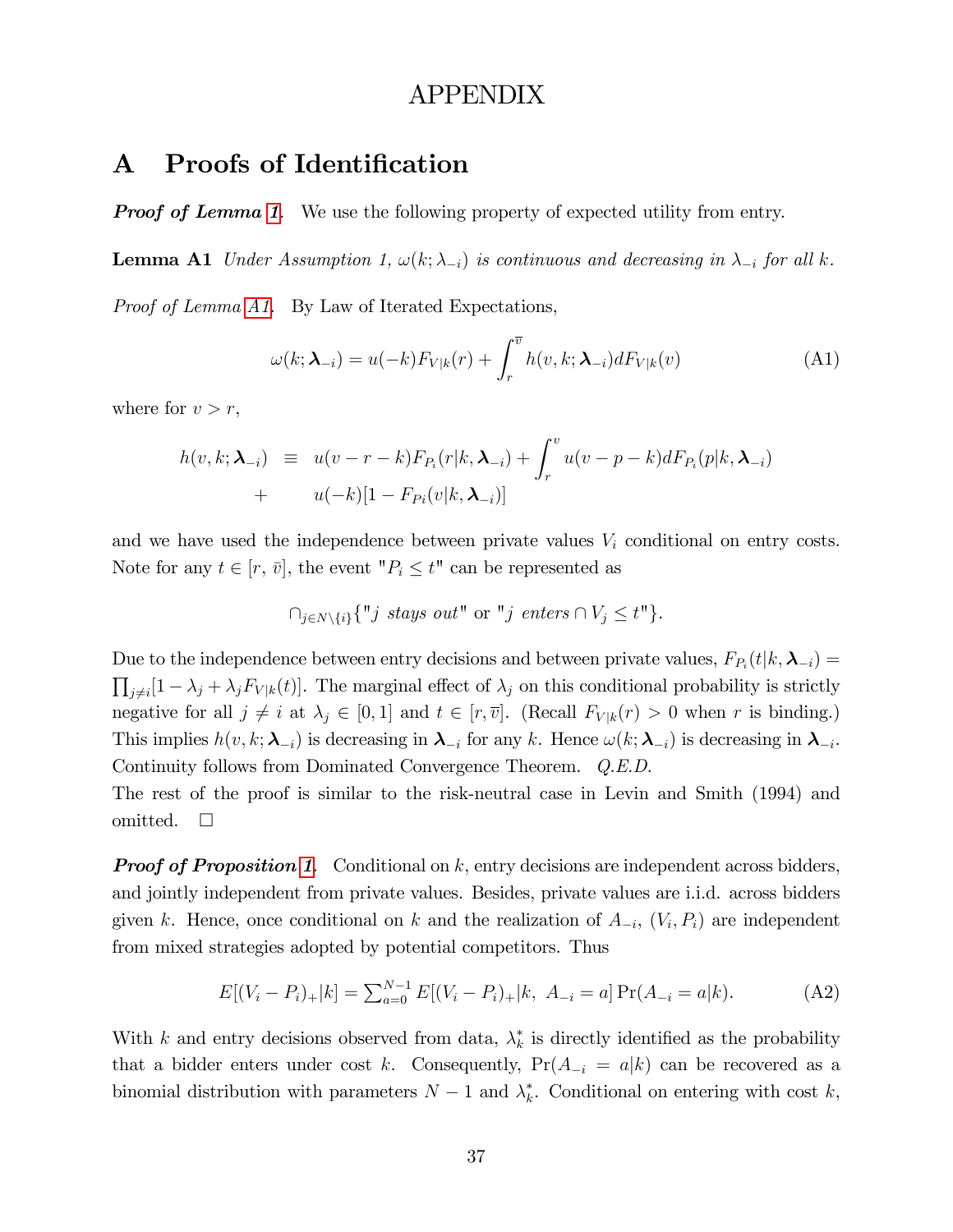private values are independent draws from  $F_{V|k}$ . Let 1 $\{\cdot\}$  denote the indicator function. By Law of Iterated Expectations,  $E[(V_i - P_i)_+|k, A_{-i} = a]$  is

<span id="page-39-1"></span>
$$
E[(V_i - P_i)1\{V_i > P_i > r\}|k, A_{-i} = a] + E[(V_i - r)1\{V_i > r\}1\{P_i = r\}|k, A_{-i} = a]
$$
  
= 
$$
\int_r^{\bar{v}} \left(\int_v^{\bar{v}} (s - v) dF_{V|k}(s)\right) dF_{V|k}(v)^a + F_{V|k}(r)^a \int_r^{\bar{v}} (v - r) dF_{V|k}(v) \tag{A3}
$$

for all  $A_{-i} = a \ge 1$ , due to independence between  $V_i$  and  $P_i$  given k. Applying integration by parts to the first term on the right-hand side of  $(A3)$ , we have

$$
E[(V_i - P_i)_+ | A_{-i} = a, k] = \int_r^{\bar{v}} \left( F_{V|k}(v)^a - F_{V|k}(v)^{a+1} \right) dv
$$

for  $a \ge 1$ . Besides,  $E[(V_i - P_i)_+ | A_{-i} = 0, k] = E[(V_i - r)_+ | k] = \int_r^{\bar{v}} [1 - F_{V|k}(v)] dv$ .

With k observed from data,  $\pi(k)$  is recoverable as long as  $F_{V|k}(v)$  is identified for  $v \geq r$ . Let W denote transaction prices observed in data. If no entrants bid above  $r$ , then define  $W < r$ . The symmetric IPV assumption implies for any  $m \geq 2$ ,  $Pr(W < r | A = m, k)$  $Pr(V^{(m:m)} < r|k) = F_{V|k}(r)^m$  and  $Pr(W = r|A = m, k) = mF_{V|k}(r)^{m-1}[1 - F_{V|k}(r)]$ . Hence for any  $m \geq 2$  and  $t \geq r$ ,

$$
\Pr(W \le t | A = m, k) = \Pr(W < r | m, k) + \Pr(W = r | m, k) + \Pr(r < W \le t | m, k) \\
= F_{V|k}(t)^m + mF_{V|k}(t)^{m-1}[1 - F_{V|k}(t)] = F_{V^{(m-1:m)}|k}(t).
$$

For any  $m \geq 2$ , define  $\phi_m(t) \equiv t^m + mt^{m-1}(1-t)$  so that  $F_{V^{(m-1:m)}|k}(t) = \phi_m(F_{V|k}(t))$ . Since  $\phi_m(t)$  is one-to-one for any  $m \geq 2$  over  $t \in [0, 1]$ ,  $F_{V|k}(t)$  is (over-)identified for each  $t \geq r$ from the distributions of W conditional on k and  $A = m$ .  $\Box$ 

**Proof of Corollary [1](#page-10-0).** Part (a). By Proposition 1 and the condition in part (a),  $\pi(k) = 0$ for all  $k \in [k, \overline{k}]$  if bidders are risk-neutral, and  $\pi(k) > 0$  (or  $\pi(k) < 0$ ) for all k if bidders are risk-averse (or risk-loving). Integrating out k using  $F_K$  proves (a).

Part (b). Independence between K and  $(V_i)_{i\in\mathbb{N}}$  implies that, given  $A_{-i} = a$ , the vector of order sorted values  ${V^{(s:a+1)}\}_{s=1}^{a+1}$  is independent from K. Thus  $\varphi_a \equiv E[(V_i-P_i)_+|A_{-i} = a, k]$ does not depend on k for all  $a \geq 0$  (recall  $P_i \equiv r$  when  $A_{-i} = \emptyset$ ). By Law of Total Probability,  $E[\pi(K)]$  is:

$$
\int_{\underline{k}}^{\overline{k}} \left( -k + \sum_{a=0}^{N-1} \varphi_a \Pr(A_{-i} = a | k) \right) dF_K(k) = \sum_{a=0}^{N-1} \varphi_a \Pr(A_{-i} = a) - \mu_K. \tag{A4}
$$

To identify  $Pr(A_{-i} = a)$  (or  $\int_{k}^{k} Pr(A_{-i} = a|k)dF_K$ ), note that given any k and N,  $A_{-i}$  is binomial  $(N - 1, \lambda_k^*)$  while A is binomial  $(N, \lambda_k^*)$ . By construction,

<span id="page-39-0"></span>
$$
\Pr(A_{-i} = a|k) = \frac{N-a}{N}\Pr(A = a|k) + \frac{a+1}{N}\Pr(A = a+1|k)
$$
 (A5)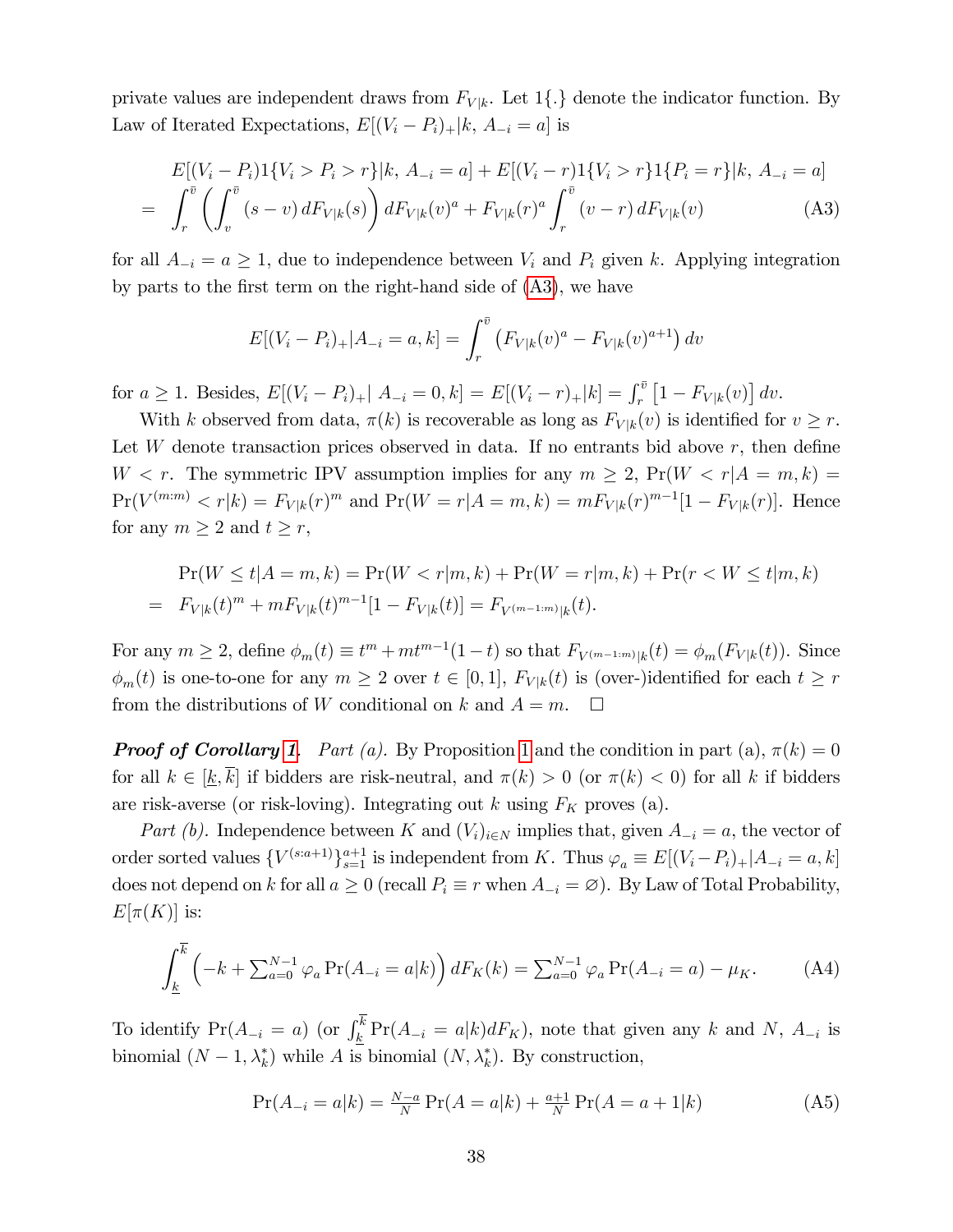for all k and  $0 \le a \le N - 1$ . Integrating out k on both sides of [\(A5\)](#page-39-0) implies  $Pr(A_{-i} = a)$  $\frac{N-a}{N} \Pr(A = a) + \frac{a+1}{N} \Pr(A = a+1)$ . Since the unconditional distribution of A is directly identified, so is the distribution of  $A_{-i}$ <sup>[20](#page-40-0)</sup> With  $\mu_K$  assumed known, this implies  $E[\pi(K)]$  is identified.  $\square$ 

**Proof of Lemma [2](#page-24-0).** First note  $\psi_1^* \neq u(0)$  under Assumption 3. [To see this, consider the case with z and  $N = 2$ . Then  $\rho_{0,z,2} \psi_0(z) + \rho_{1,z,2} \psi_1^* = u(0)$  with  $\rho_{0,z,2} > 0$ ,  $\rho_{1,z,2} > 0$  and  $\rho_{0,z,2} + \rho_{1,z,2} = 1$ . It follows from Assumption 2 that  $\psi_0(z) > \psi_1^*$ . This implies  $\psi_1^* < u(0)$ . By construction, the r-th row of the coefficient matrix on the left-hand side of  $(12)$  and the r-th coordinate of the coefficient vector in front of  $\psi_1^*$  on the right-hand side of [\(12\)](#page-24-4) add up to 1. Hence we can write [\(12\)](#page-24-4) as

<span id="page-40-1"></span>
$$
\overline{\mathbf{M}} \cdot \left[ (\psi_0(z''), \psi_0(z'), \psi_0(z), \psi_2^*, ..., \psi_{n-1}^*)' - u(0) \right] = -\overline{\rho_1} \cdot \left[ \psi_1^* - u(0) \right]. \tag{A6}
$$

where  $\overline{M}$  denotes the  $(n + 1)$ -by- $(n + 1)$  matrix of coefficients on the left-hand side of [\(12\)](#page-24-4); and  $\overline{\rho_1}$  denotes the  $(n+1)$ -by-1 vector of coefficients in front of  $\psi_1^*$  on the right-hand side of [\(12\)](#page-24-4).

Next, we show that the matrix of coefficients **M** has full-rank  $n+1$ . To do this, it suffices to show each one of the  $n+1$  rows cannot be a linear combination of the other n rows. Under Assumption 3,  $\lambda_{0,z'',n} > 0$  and  $\lambda_{0,z',n} > 0$ , so neither of the first two rows is a linear combination of the other  $n$  rows. As for the third row, it cannot be a linear combination of the other n rows, with nonzero weights for the first two rows that correspond to  $z'$  and  $z''$ . Next, suppose it were a linear combination with nonzero weights for the last  $n-2$  rows of the coefficient matrix in  $(12)$  only. Then this would contradict the assumption that the  $(n-1)$ -by- $(n-1)$  block in the lower right corner of the coefficient matrix is a lower triangular matrix with all entries below (and including) the diagonal vector being positive.

With  $\psi_1^* < u(0)$  and the coefficient matrix **M** being non-singular, [\(A6\)](#page-40-1) can be rescaled and written as

$$
\overline{\mathbf{M}} \cdot (\tilde{\psi}_{0,z''}, \tilde{\psi}_{0,z'}, \tilde{\psi}_{0,z}, \tilde{\psi}_2, ..., \tilde{\psi}_{n-1})' = -\overline{\rho_1} \cdot c \tag{A7}
$$

where

$$
(\tilde{\psi}_{0,z''},\tilde{\psi}_{0,z'},\tilde{\psi}_{0,z},\tilde{\psi}_2,..,\tilde{\psi}_{n-1})'\equiv \frac{c}{\psi_1^*-u(0)}[(\psi_0(z''),\psi_0(z'),\psi_0(z),\psi_2^*,..,\psi_{n-1}^*)'-u(0)].
$$

The lemma then follows immediately.  $\square$ 

**Proof of Proposition [5](#page-25-1).** Part (a). It suffices to note that, under Assumption [2,](#page-22-1)  $E(W|Z =$  $(z, A = a) = h(z) + E[\eta^{(a-1:a)}]$  for all z and  $a \geq 2$ , and  $E[\eta^{(a-1:a)}]$  is independent from z.

<span id="page-40-0"></span> $^{20}$ In fact this provides us with a set of testable implications that can be used for testing the model specification of symmetric IPV.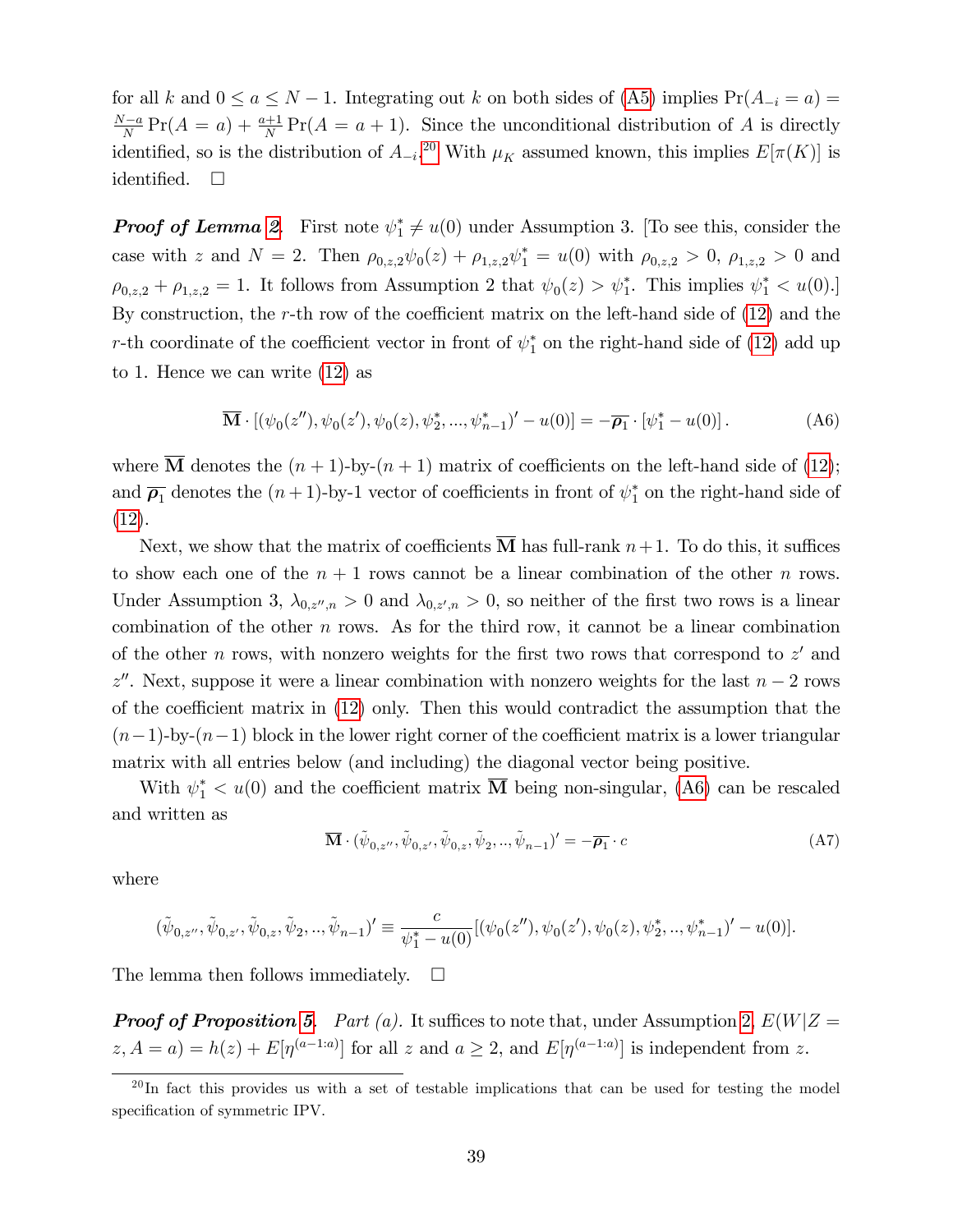Part (b). By construction,

$$
\psi_0(z) \equiv E[u(V_i - k)|z] = E[u(h(z) + \eta_i - k)]
$$

where the first expectation is taken with respect to  $V_i$  given  $Z = z$  and the second is with respect to  $\eta_i$  alone while z is fixed at a realized value. By Lemma [2,](#page-24-0)  $(\tilde{\psi}_{0,z'}-\tilde{\psi}_{0,z})/(\tilde{\psi}_{0,z''}-\tilde{\psi}_{0,z'})$ equals  $[\psi_0(z') - \psi_0(z)]/[\psi_0(z'') - \psi_0(z')]$ , which in turn equals:

<span id="page-41-0"></span>
$$
\frac{E[u(h(z') + \eta_i - k)] - E[u(h(z) + \eta_i - k)]}{E[u(h(z'') + \eta_i - k)] - E[u(h(z') + \eta_i - k)]}.
$$
\n(A8)

By independence between Z and  $\eta$  in Assumption [2](#page-22-1) and the Mean Value Theorem, [\(A8\)](#page-41-0) equals:

<span id="page-41-1"></span>
$$
\frac{[h(z') - h(z)] E[u'(\alpha h(z') + (1 - \alpha)h(z) + \eta_i - k)]}{[h(z'') - h(z')] E[u'(\alpha' h(z'') + (1 - \alpha')h(z') + \eta_i - k)]}
$$
(A9)

for some  $\alpha$  and  $\alpha' \in (0,1)$  that depend on  $(z, z')$  and  $(z', z'')$  respectively. By the ordering of  $h(z'')$ ,  $h(z')$  and  $h(z)$ , it must be the case that

$$
\alpha h(z') + (1 - \alpha)h(z) + \eta_i - k < \alpha'h(z'') + (1 - \alpha')h(z') + \eta_i - k
$$

for any  $k, \eta_i, \alpha$  and  $\alpha'$ .

If bidders are risk-neutral, then

<span id="page-41-2"></span>
$$
u'(\alpha h(z') + (1 - \alpha)h(z) + \eta_i - k) = u'(\alpha' h(z'') + (1 - \alpha')h(z') + \eta_i - k) > 0
$$
 (A10)

for all k,  $\eta_i$ ,  $\alpha$  and  $\alpha'$ , and [\(A9\)](#page-41-1) equals  $[h(z') - h(z)]/[h(z'') - h(z')]$ . Otherwise if bidders are risk-averse then the equality in [\(A10\)](#page-41-2) is replaced by a strict inequality " $>$ " for all k,  $\eta_i$ ,  $\alpha$  and  $\alpha'$  due to the concavity of u. It then follows from the independence between  $\eta_i$  and Z that

$$
\frac{E[u'(\alpha h(z') + (1 - \alpha)h(z) + \eta_i - k)]}{E[u'(\alpha' h(z'') + (1 - \alpha')h(z') + \eta_i - k)]} > 1
$$

when bidders are risk-averse. Therefore [\(A9\)](#page-41-1) is strictly greater than  $[h(z') - h(z)]/[h(z'')$  $h(z')$  under risk-aversion. Symmetric arguments show the reverse strict inequality holds when bidders are risk-loving.  $\square$ 

**Lemma A2** Let the joint distribution of private values  $F_{(V_i)_{i=1}^n|k}$  be affiliated and exchangeable for a given number of potential bidders n and entry cost k. If  $\omega(k; (1, ., 1)) < u(0)$  $\omega(k; (0, ., 0))$  where  $\omega$  is defined as in [\(1\)](#page-7-1), then there exists a unique symmetric BNE in which all bidders enter independently with probability  $\lambda_k^*$ , where  $\lambda_k^*$  solves  $\omega(k; (\lambda_k^*, \cdot, \lambda_k^*)) = u(0)$ .

*Proof of Lemma [A2.](#page-24-0)* It suffices to show  $F_{P_i}(t|k,\lambda_{-i})$  is decreasing in  $\lambda_{-i}$  given k and n. To see this, note by the Law of Total Probability,

$$
F_{P_i}(t|k,\boldsymbol{\lambda}_{-i}) \equiv \sum_{a=0}^{n-1} F_{V^{(a:a)}|k}(t) \Pr(A_{-i} = a|\boldsymbol{\lambda}_{-i},k),
$$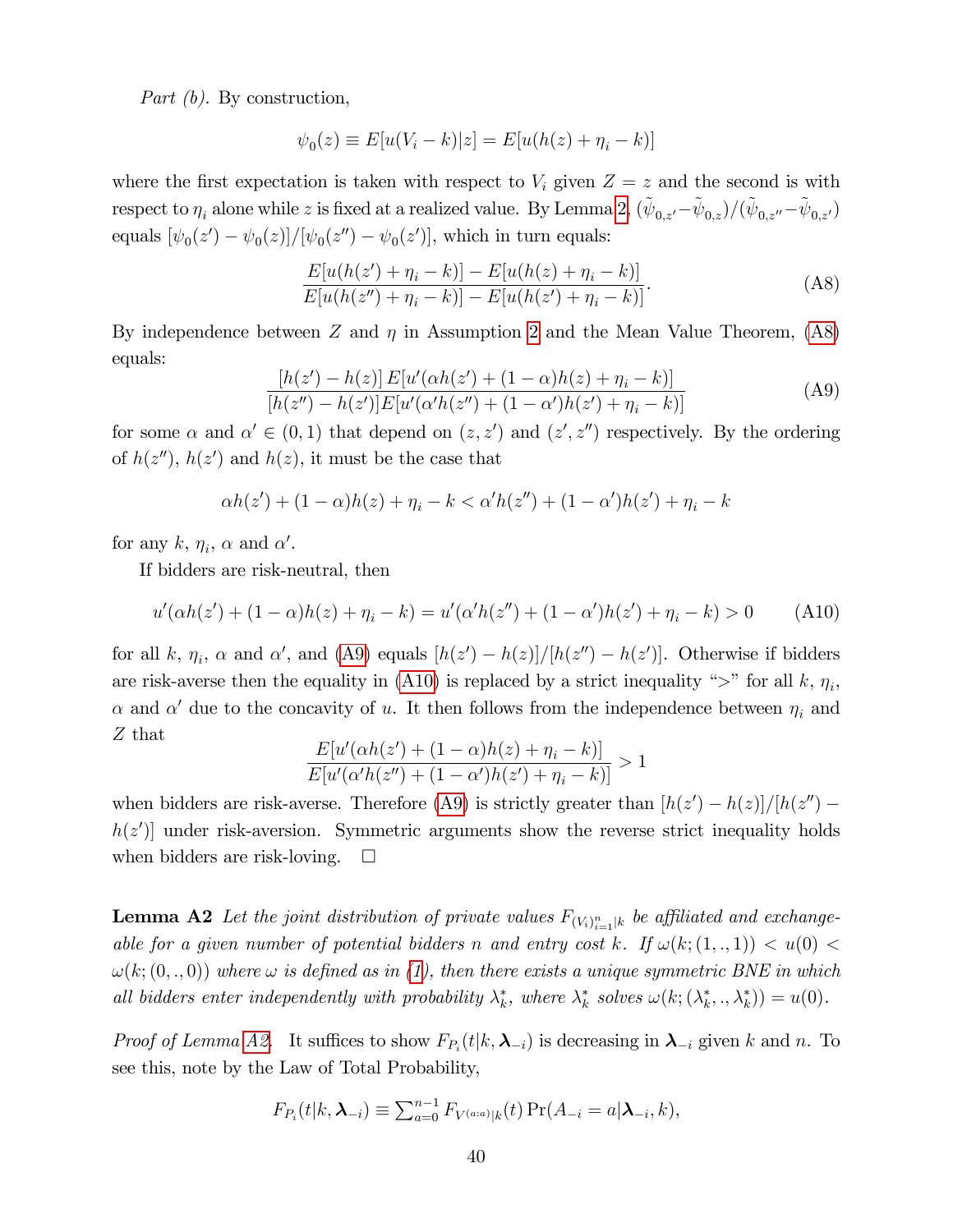where  $F_{V^{(a;a)}|k}(t)$  denotes the distribution of the largest order statistic from a *a*-dimensional random vector  $(V_i)_{i \leq a}$ ; and define  $F_{V^{(0:a)}|k}(t) \equiv 1$  for  $t \geq 0$ . Under the assumptions of the lemma,  $F_{V^{(a':a')}|k}$  first-order stochastically dominates  $F_{V^{(a:a)}|k}$  if  $a' > a$ . Besides,  $Pr(A_{-i} =$  $a|\lambda_{-i}, k)$  is stochastically increasing in  $\lambda_{-i}$  since bidders enter independently with respective probabilities. Thus  $F_{P_i}(t|k,\lambda_{-i})$  is decreasing in  $\lambda_{-i}$  given k and n. The rest of the proof follows from the same arguments of Lemma A1.  $\square$ 

**Proof of Lemma [3](#page-35-0).** Let  $P_i \equiv \max_{j \in A \setminus \{i\}} \{\max\{V_j, r\}\}\.$  Under Assumption S,  $F(p_i|v_i, s_i, s_{-i}) =$  $F(p_i|s_{-i})$  and  $F(v_i|s_i, s_{-i}) = F(v_i|s_i)$ . Thus by the Law of Iterated Expectations,

$$
\bar{\omega}_i(s_i, k; s_{-i}) = u(-k) \Pr(V_i \le r | s_i) + \int_r^{\bar{v}} \bar{h}(v, k; s_{-i}) dF_{V_i|S_i}(v | s_i)
$$

where  $\bar{h}(v, k; s_{-i}) \equiv u(v - r - k) F_{P_i|S_{-i}}(r|s_{-i}) + \int_r^v u(v - p - k) dF_{P_i|S_{-i}}(p|s_{-i}) + u(-k)[1 F_{P_i|S_{-i}}(v|s_{-i})]$ . By the Leibniz Rule,

$$
\frac{\partial}{\partial v}\bar{h}(v,k;s_{-i}) = u'(v-r-k)F_{P_i|S_{-i}}(r|s_{-i}) + \int_r^v u'(v-p-k)dF_{P_i|S_{-i}}(p|s_{-i}) > 0 \quad \text{(A11)}
$$

Thus h is increasing in v for fixed  $s_{-i}$  and k. By the affiliation of  $V_i$  and  $S_i$  for all i, the distribution  $F(.|s_i)$  is stochastically increasing in  $s_i$ . Hence  $\bar{\omega}_i(s_i, k; s_{-i})$  is increasing in  $s_i$ given k and  $s_{-i}$ . To show  $\bar{\omega}_i(s_i, k; s_{-i})$  is non-decreasing in  $s_{-i}$  given  $s_i$  and k, it suffices to show  $F_{P_i|S_{-i}}(p|s_{-i})$  is stochastically non-decreasing in  $s_{-i}$  for all  $p \geq r$ , which would imply  $\bar{h}(v, k; s_{-i})$  is non-decreasing in  $s_{-i}$  for any  $v \in [\underline{v}, \overline{v}]$ . Note for any  $t \in [r, \overline{v}]$ , the event " $P_i \leq t$ " can be written as

$$
\cap_{j \neq i} \{ "S_j < s_j" \cup "S_j \ge s_j \cap V_j \le t"\}
$$

Under Assumption S,  $Pr(P_i \le t | s_{-i}) = \prod_{j \neq i} [F_{S_j}(s_j) + Pr(V_j \le t, S_j \ge s_j)].$  Also note for all t and any  $s'_j > s_j$ ,

$$
F_{S_j}(s_j) + \Pr(V_j \le t, S_j \ge s_j) \le F_{S_j}(s'_j) + \Pr(V_j \le t, S_j \ge s'_j).
$$

Hence  $F_{P_i|S_{-i}}(t|s_{-i})$  is non-decreasing in  $s_{-i}$  for all  $t \in [r, \bar{v}]$ .  $\Box$ 

**Lemma A3** Under Assumption S, for any k such that  $\underline{s} < s_k^* < \overline{s}$ ,  $F_V(t|S_i \geq s_k^*)$  is identified for  $t \geq r$  from the distribution of W conditional on any k and any number of entrants a (with  $a \geq 2$ ).

*Proof of Lemma [A3.](#page-35-0)* By definition, for any  $t \geq r$ ,  $Pr(W \leq t | k, A = a)$  is identical to the distribution of the second-highest order statistic among a independent draws from the same conditional distribution  $F_V(.|S_i \geq s_k^*)$ . That is, for any  $t \geq r$ 

$$
\Pr(W \le t | k, a) = \sum_{m=a-1}^{a} {n \choose m} F_V(t | S_i \ge s_k^*)^m [1 - F_V(t | S_i \ge s_k^*)]^{a-m}
$$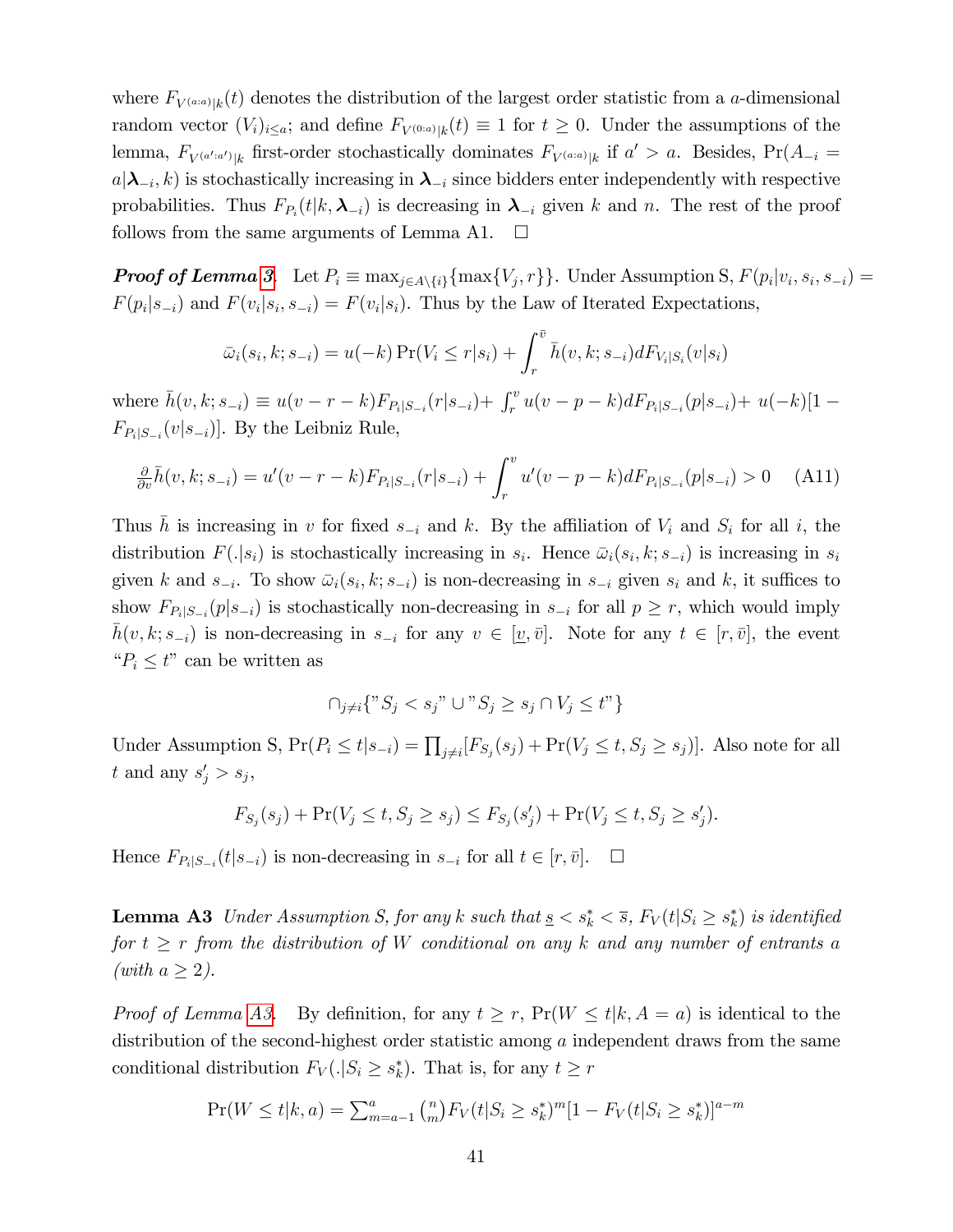Thus for all  $a \ge 2$ , there exists a one-to-one mapping  $\phi_a$  so that  $F_V(t|S_j \ge s_k^*) = \phi_a(\Pr(W \le$  $t(k, a)$ ). (Note the mapping  $\phi_a$  does not depend on k as  $(V_i, S_i)$  is assumed to be independent from entry costs.) That  $Pr(i \text{ enters } | k) > 0$  for k implies  $Pr(A \ge 2|k) > 0$ . Thus  $F_V(t|S_i \ge s_k^*)$ is over-identified for  $t \geq r$ , because the identification arguments above can be applied for any a such that  $Pr(A = a|k) > 0$ .  $\Box$ 

<span id="page-43-0"></span>**Lemma A4** Under Assumption S,  $F_V(t|S_i = s_k^*)$  is identified for any  $t \ge r$  and any k s.t.  $s \leq s^*_k \leq \overline{s}$ , provided  $Pr(W \leq t | k, a)$  and  $Pr(i \text{ enters} | k)$  are observed in an open neighborhood around k for some  $a \geq 2$ .

*Proof of Lemma [A4.](#page-43-0)* Given Lemma [A3,](#page-35-0)  $F_V(t|S_i \geq s_k^*)$  is identified for any such k using distributions of entry decisions and transaction prices. Hence

$$
Pr(V_i \le t, S_i \ge s_k^*) = F_{V|S}(t|S_i \ge s_k^*) Pr(i \text{ enters}|k)
$$
  
=  $\phi_a^{-1}(Pr(W \le t|k, a)) Pr(i \text{ enters}|k)$  (A12)

is also identified using any a such that  $Pr(A = a|k) > 0$ . We consider this joint distribution as known for the rest of the proof. For any  $t \geq r$ , differentiating this distribution with respect to entry costs at  $k$  gives:

$$
\frac{\partial}{\partial K} \Pr(V_i \le t, S_i \ge s_K^*)|_{K=k}
$$
\n
$$
= -\frac{\partial}{\partial K} \Pr(V_i \le t, S_i \le s_K^*)|_{K=k} = -\left[\frac{\partial}{\partial S} \Pr(V_i \le t, S_i \le S)|_{S=s_k^*}\right] \left(\frac{ds_K^*}{dK}|_{K=k}\right)
$$
\n
$$
= -F_V(t|S=s_k^*)f_S(s_k^*) \left(\frac{ds_K^*}{dK}|_{K=k}\right) = -F_V(t|S_i=s_k^*) \left(\frac{dF_S(s_K^*)}{dK}|_{K=k}\right),
$$

where we have used the independence between  $(V_i, S_i)$  and entry costs. [Gentry and Li (2013) used this derivative-based argument in their derivation for bounds on value distributions in auction models with endogenous entry.] Hence

$$
F_V(t|S_i = s_k^*) = -\frac{\frac{\partial}{\partial K} \Pr(V_i \le t, i \text{ enters} | K)|_{K=k}}{\frac{d}{dK} \Pr(i \text{ does not enter} | K)|_{K=k}}
$$

because  $F_S(s_k^*) = Pr(i \text{ does not enter } |k)$  in the pure-strategy BNE and  $\frac{d}{dK}F_S(s_K^*) = \frac{d}{dK}Pr(i \text{ and } k \text{ is not not not.})$ does not enter $|K|$ . The denominator is non-zero under the assumption of the proposition. Hence  $F_V(t|S_i = s_k^*)$  is identified for  $t \ge r$  as long as  $Pr(W \le t|k, a)$  and  $Pr(i \text{ enters } |k)$  are observed in an open neighborhood around k for some  $a \geq 2$ .  $\Box$ 

*Proof of Proposition [7.](#page-36-1)* Because  $(V_i, S_i)$  are independent across bidders, the joint distribution of  $(V_i, P_i)$  conditional on  $A_{-i} = \{j \neq i : S_j \geq s_k^*\}\$  and  $S_i = s_k^*$ , evaluated at  $(P_i, V_i) = (p, v)$ , are factored as:

<span id="page-43-1"></span>
$$
F_{P_i|A_{-i}=\{j\neq i:S_j\geq s_k^*\}}(p)F_{V_i|S_i=s_k^*}(v). \tag{A13}
$$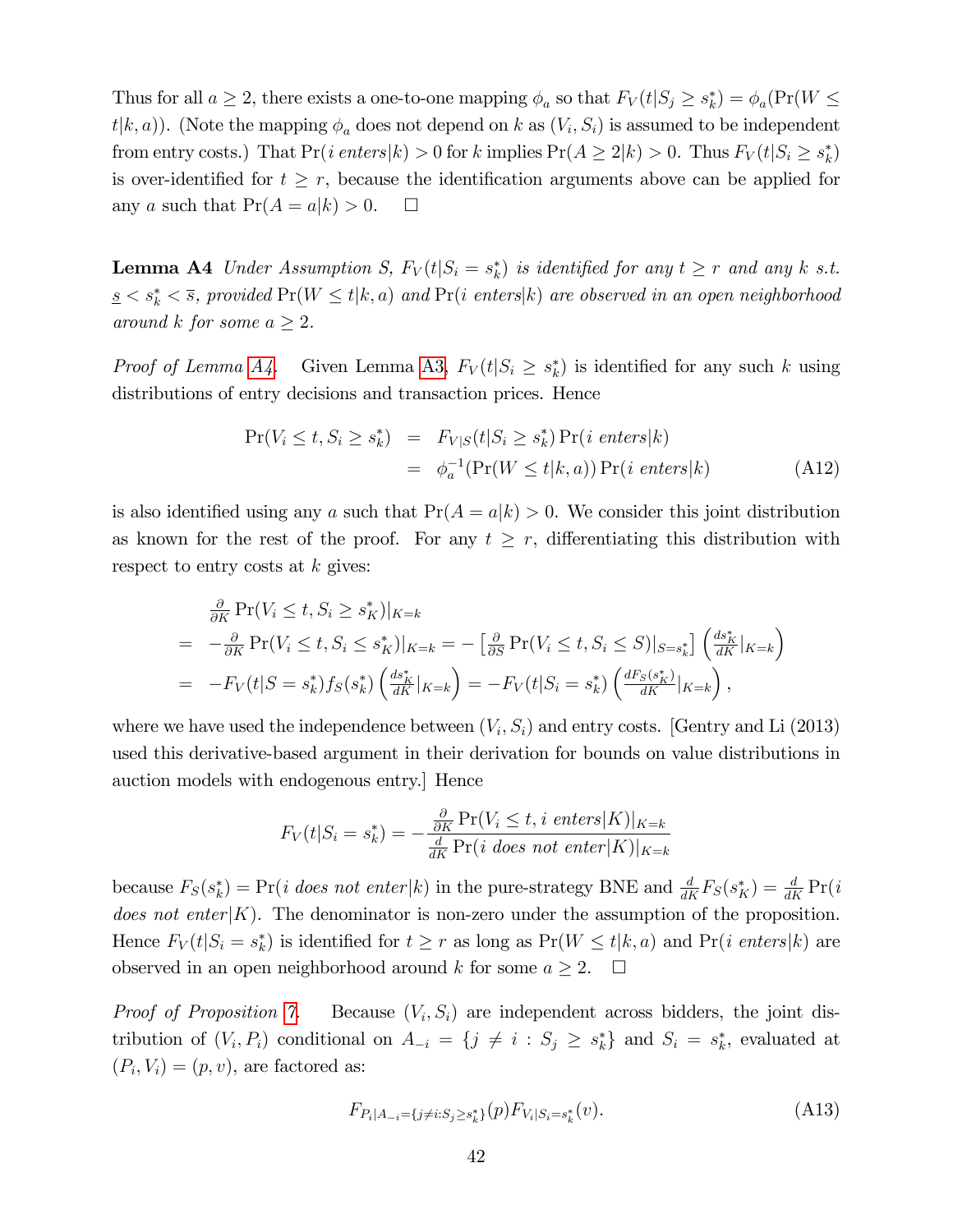To identify  $\bar{\pi}$ , it suffices to recover the two conditional distributions in [\(A13\)](#page-43-1) at all p and  $v \ge r$ . Because  $(V_i, S_i)$  are identically distributed across i, for any  $t \ge r$ ,

$$
\Pr(P_i \le t | A_{-i} = \{ j \ne i : S_j \ge s_k^* \})
$$
\n
$$
= \sum_{m=0}^{N-1} \left[ F_{V|S \ge s_k^*} (t) \right]^m \binom{N-1}{m} F_S(s_k^*)^{N-m-1} [1 - F_S(s_k^*)]^m \tag{A14}
$$

where N is the number of potential bidders (including i). The subscript i is suppressed to simplify notations. By construction,  $F_S(s_k^*) = Pr(i \text{ enters } | k)$  is identified. Let a denote the realized number of entrants. First, under Assumption S,  $F_{V|S\geq s_k^*}(t)$  is over-identified for  $t \geq r$  from the distribution of prices W under k and any  $a \geq 2$ . (See Lemma [A3](#page-35-0) of Appendix A for details.) Next, Lemma [A4](#page-43-0) in Appendix A shows that, under Assumption S,  $F_V(t|S_i = s_k^*)$  is identified for any  $t \ge r$  provided that for some  $a \ge 2$ ,  $Pr(W \le t | k, a)$  and  $Pr(i \text{ enters} | k)$  are observed for all k' in an open neighborhood around k. This is because the independence between private information and entry costs implies  $\frac{\partial}{\partial K} Pr(V_i \leq t \text{ and } i$  $enters|K)|_{K=k} = -F_V(t|S=s_k^*)\left[dF_S\left(s_k^*\right)\right]$  $\int dK$ <sub> $K=k$ </sub>. Thus the conditional distributions in  $(A13)$ , as well as  $\bar{\pi}(s_k^*)$ , are identified.  $\square$ 

## B Limiting Distribution of Test Statistic

First off, we show  $E[(V_i - P_i)_+]A_{-i} = a] = \int_r^{\bar{v}} F_V(v)^{a}[1 - F_V(v)]dv$  under Assumption R. With a slight abuse of notation, for any generic integrable function  $\zeta$ , we use  $\int_{\cdot}^{\bar{v}} \zeta(s) ds$ and  $\int_r^{\cdot} \zeta(s)ds$  as shorthands for the improper integrals  $\lim_{v \uparrow \bar{v}} \int_r^v \zeta(s)ds$  and  $\lim_{v \downarrow r} \int_r^{\cdot} \zeta(s)ds$  $\int_{c}^{v} \zeta(s)ds$  and  $\lim_{v \downarrow r} \int_{v} \zeta(s)ds$ respectively. By definition,  $E[(V_i - P_i)_+|A_{-i} = a]$  is

$$
E[1\{P_i < \bar{v}\}(V_i - P_i)_+ | A_{-i} = a] + E[1\{P_i = \bar{v}\} \cdot 0 | A_{-i} = a]
$$
\n
$$
= E[1\{r < P_i < \bar{v}\}(V_i - P_i)1\{V_i > P_i\}| A_{-i} = a] + E[(V_i - P_i)1\{V_i > P_i = r\}| A_{-i} = a]
$$
\n
$$
= \int_r^{\bar{v}} \phi(p) dF_{P_i|a}(p) + F_{V|k}(r)^a \left[ \int_r^{\bar{v}} (v - r) dF_V(v) + (\bar{v} - r)q_0 \right]
$$

where  $q_0 \equiv 1 - \lim_{v \uparrow \bar{v}} F_V(v)$  and  $\phi(p) \equiv (\bar{v} - p)q_0 + \int_p^{\bar{v}} (v - p) dF_V(v)$ . Thus we can write  $E[(V_i - P_i)_+|A_{-i} = a]$  as:

<span id="page-44-0"></span>
$$
\int_{r}^{\bar{v}} \left[ (\bar{v} - p)q_0 + \int_{p}^{\bar{v}} (v - p) dF_V(v) \right] dF_{P_i|a}(p) + F_V(r)^a \left[ \int_{r}^{\bar{v}} (v - r) dF_V(v) + (\bar{v} - r)q_0 \right]
$$
  
=  $q_0 \left[ \int_{r}^{\bar{v}} (\bar{v} - p) dF_{P_i|a}(p) \right] + \int_{r}^{\bar{v}} \left[ \int_{p}^{\bar{v}} (v - p) dF_V(v) \right] dF_{P_i|a}(p)$  (B15)  
+ $F_V(r)^a \left[ \int_{r}^{\bar{v}} (v - r) dF_V(v) + (\bar{v} - r)q_0 \right].$ 

Using integration by parts, the first term on the R.H.S. of [\(B15\)](#page-44-0) is

<span id="page-44-1"></span>
$$
q_0 \left[ 0 - (\bar{v} - r) F_{P_i|a}(r) + \int_r^{\bar{v}} F_{P_i|a}(p) dp \right]. \tag{B16}
$$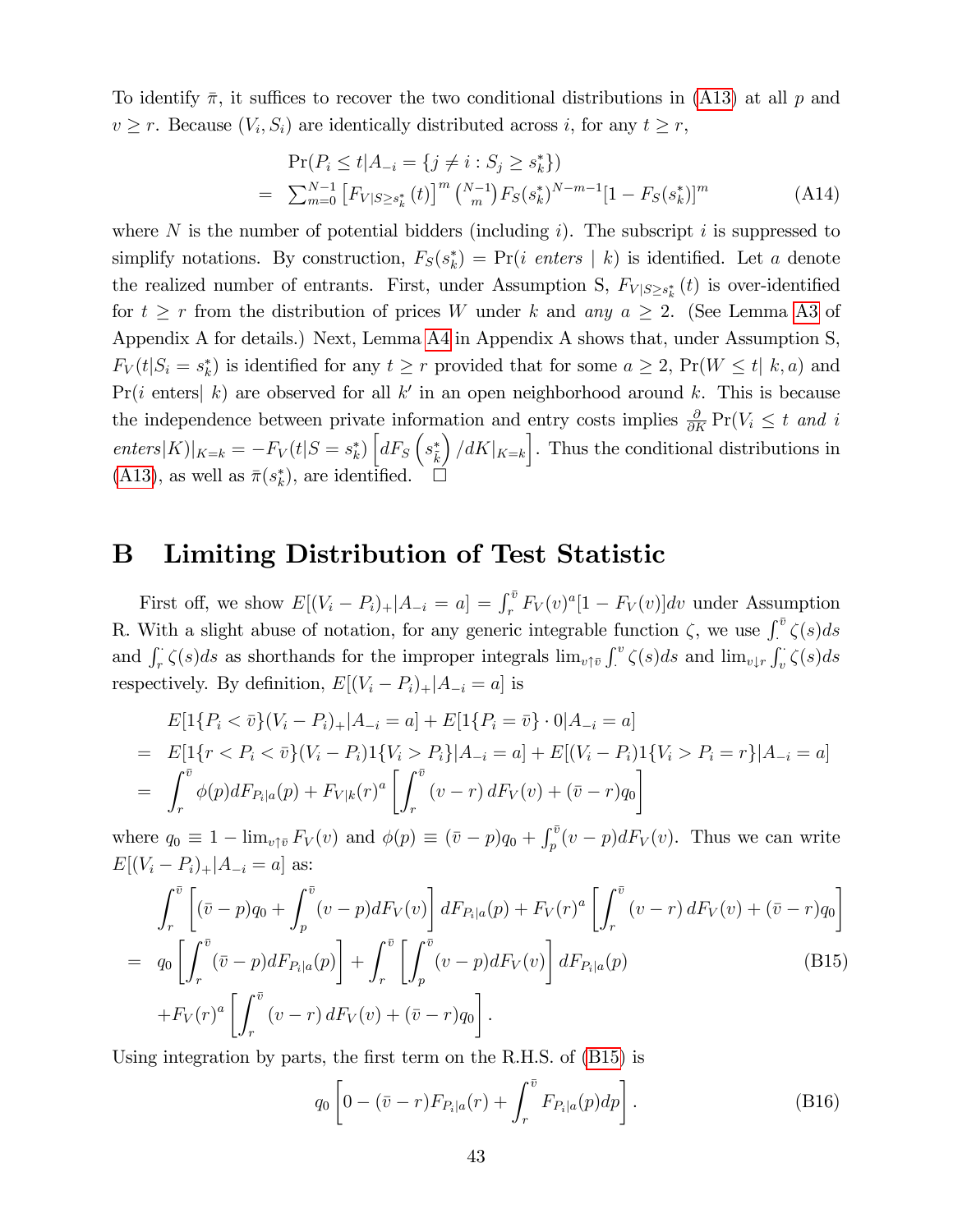By an application of the Bounded Covergence Theorem and integration by parts, the second term on the R.H.S. of [\(B15\)](#page-44-0) is:

<span id="page-45-0"></span>
$$
\lim_{s \to r^{+}} \lim_{v' \to \bar{v}^{-}} \lim_{v'' \to \bar{v}^{-}} \int_{s}^{v'} \left[ \int_{p}^{v''} (v - p) dF_{V}(v) \right] dF_{P_{i}|a}(p)
$$
\n
$$
= \lim_{v' \to \bar{v}^{-}} \lim_{v'' \to \bar{v}^{-}} \left[ \int_{v'}^{v''} (v - v') dF_{V}(v) \right] F_{P_{i}|a}(v') - \lim_{s \to r^{+}} \lim_{v'' \to \bar{v}^{-}} \left[ \int_{s}^{v''} (v - s) dF_{V}(v) \right] F_{P_{i}|a}(s)
$$
\n
$$
+ \lim_{s \to r^{+}} \lim_{v' \to \bar{v}^{-}} \lim_{v'' \to \bar{v}^{-}} \int_{s}^{v'} F_{P_{i}|a}(p) [F_{V}(v'') - F_{V}(p)] dp \tag{B17}
$$

where the second term on the R.H.S. is 0 and the derivation of the third term follows from the Leibniz Rule and

$$
\frac{d}{dp}\left(\int_{p}^{v''}(v-p)dF_V(v)\right) = 0 - 0 + \int_{p}^{v''}(-1)dF_V(v) = -[F_V(v'') - F_V(p)].
$$

The first term on the R.H.S. of [\(B17\)](#page-45-0) is 0 while the second equals  $\left[\int_r^{\bar{v}}(v-r)dF_V(v)\right]F_{P_i|a}(r)$ . By another application of the Bounded Convergence Theorem, the third term of [\(B17\)](#page-45-0) is:

<span id="page-45-1"></span>
$$
\lim_{s \to r^+} \lim_{v' \to \bar{v}^-} \int_s^{v'} [F_V(p)]^a [F_V(p) - \lim_{v'' \to \bar{v}} F_V(v'')] dp = \int_r^{\bar{v}} [F_V(p)]^a [1 - q_0 - F_V(p)] dp. \tag{B18}
$$

Substituting [\(B16\)](#page-44-1)-[\(B18\)](#page-45-1) into [\(B15\)](#page-44-0), we get:

$$
E[(V_i - P_i)_+ | A_{-i} = a] = \int_r^{\bar{v}} F_V(v)^a [1 - F_V(v)] dv.
$$

We now introduce some notations used for deriving the limiting distribution of the test statistic in Section [4.2.](#page-12-1) Let  $\mathbb{P}_0$  denote the true probability measure for  $(W, A)$  in datagenerating process. Let  $\mathbb{P}_T$  denote the corresponding empirical measure. For any signed measure Q, let  $\mathbb{Q}f \equiv \int f \ d\mathbb{Q}$  (e.g.  $\mathbb{P}_0 1\{W \leq s\} = \Pr(W \leq s)$ ). Let  $F_{W|m}$  denote the distribution of W given  $A = m$ , and  $F_{\tilde{W}|m}$  denote  $\{F_{W|m}(t) : t \in [r, \bar{v})\}$ . Let  $\hat{F}_{\tilde{W}|m,T}$  denote estimators for  $F_{\tilde{W}|m}$  as defined in Section [4.2.](#page-12-1) Let  $\hat{\pi}_{T,m} \equiv \mathbb{P}_T 1\{A = m\}$ ,  $\hat{\pi}_T \equiv (\hat{\pi}_{T,m})_{m=0}^N$ and  $\pi \equiv (\pi_m)_{m=0}^N$  where  $\pi_m \equiv \mathbb{P}_0 1\{A = m\}$ . By definition,  $F_{W|m}(s) \equiv \Pr(W \le s | A = m)$  $\pi_m^{-1} \mathbb{P}_0 1 \{ W \leq s, A = m \}.$  Recall  $\hat{\rho}_T \equiv (\hat{\rho}_{T,a})_{a=0}^{N-1}$  where  $\hat{\rho}_{T,a} \equiv \frac{1}{T}$  $\frac{1}{T} \sum_{t \leq T} \left[ \frac{N-a}{N} 1\{A_t = a\} +$ a+1  $\frac{+1}{N}1\{A_t = a + 1\}$ , and  $\rho \equiv (\rho_a)_{a=0}^{N-1}$  where  $\rho_a \equiv \Pr(A_{-i} = a)$ .

Recall the distribution  $F_{WA}$  in the data-generating process (DGP) takes the form of a mixture distribution:  $F_{W,A} = \int F_{W,A|k} dF_K$ . First off, we characterize in Lemma [B5](#page-46-0) below the joint asymptotic property of three building blocks of our test statistic:  $\hat{F}_{\tilde{W}|m,T}$  for  $2 \le m \le$ N,  $\rho_T$  and  $\frac{1}{T} \sum_{t \leq T} \tilde{K}_t$ . Introduction of some notations in the characterization are in order. For  $2 \leq m \leq N$ , let  $\{\mathbb{F}_{\tilde{W}|m} : 2 \leq m \leq N\}$  denote  $N-1$  zero-mean Gaussian Processes, each of which is indexed by  $[r, \bar{v})$ . For any  $m \geq 2$ , covariance between  $\mathbb{F}_{\tilde{W},m}(s)$  and  $\mathbb{F}_{\tilde{W},m}(v)$  is:

$$
\tilde{\Sigma}_{s,v,m} \equiv \begin{bmatrix} F_{W|m}(s) \left(1 - F_{W|m}(s)\right) & F_{W|m}(s) \left(1 - F_{W|m}(v)\right) \\ F_{W|m}(s) \left(1 - F_{W|m}(v)\right) & F_{W|m}(v) \left(1 - F_{W|m}(v)\right) \end{bmatrix}
$$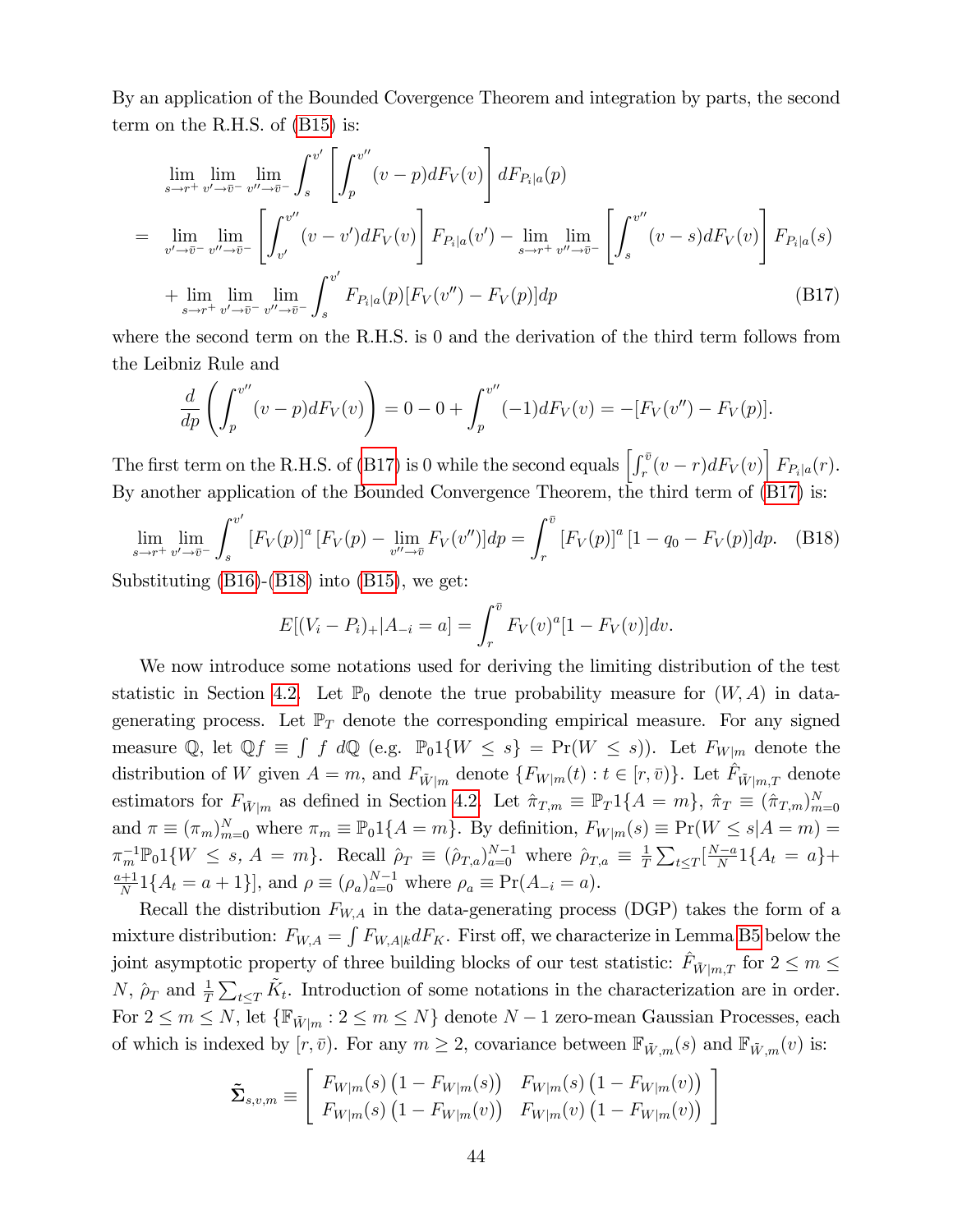for any  $s < v$  on  $[r, \bar{v})$ . Let  $[\mathcal{N}'_{\rho}, \mathcal{N}_{\mu}]'$  denote a multivariate normal random vector in  $\mathbb{R}^{N+1}$ , where  $\mathcal{N}_{\rho}$  is a N-vector with variance of the a-th coordinate (denoted  $\mathcal{N}_{\rho,a}$ ) being  $\rho_a(1-\rho_a)$ and covariance between the a-th and b-th coordinates being  $\frac{b(N-b)}{N^2}\pi_b - \rho_a \rho_b$  if  $b = a + 1$ and  $-\rho_a \rho_b$  for  $b \neq a + 1$ . The variance of the scalar variable  $\mathcal{N}_{\mu}$  is  $Var(K) + Var(\epsilon)$ , and its covariance with  $\mathcal{N}_{\rho,a}$  is  $E[1\{A_{-i} = a\}K] - \rho_a\mu_K$ . Covariance between the processes  $\{F_{\tilde{W}|m} : 2 \leq m \leq N\}$  and  $[\mathcal{N}'_{\rho}, \mathcal{N}_{\mu}]'$  satisfies: (i)  $Cov(\mathbb{F}_{\tilde{W}|m}(s), \mathbb{F}_{\tilde{W}|m'}(s')) = 0$  for all  $m \neq m'$ and  $s, s' \geq r$ ; (ii)  $Cov(\mathbb{F}_{\tilde{W}|m}(s), \mathcal{N}_{\rho,a}) = 0$  for all s and  $2 \leq m \leq N$ ,  $0 \leq a \leq N - 1$ ; (iii)  $Cov(\mathbb{F}_{\tilde{W},m}(s), \mathcal{N}_{\mu}) \, = \, \frac{1}{\sqrt{\pi n}}$  $\frac{1}{\pi(m)}(E[1\{W \le s, A = m\}K] - F_{W|m}(s)E[1\{A = m\}K]);$  and (iv)  $Cov(\mathcal{N}_{\rho,a}, \mathcal{N}_{\mu}) = E[1\{A_{-i} = a\}K] - \rho_a \mu_K^{21}$  $Cov(\mathcal{N}_{\rho,a}, \mathcal{N}_{\mu}) = E[1\{A_{-i} = a\}K] - \rho_a \mu_K^{21}$  $Cov(\mathcal{N}_{\rho,a}, \mathcal{N}_{\mu}) = E[1\{A_{-i} = a\}K] - \rho_a \mu_K^{21}$ 

<span id="page-46-0"></span>**Lemma B5** Suppose r is binding and  $F_V$  is continuously distributed with positive densities over  $[r, \bar{v})$ . Suppose Assumption R holds; and  $0 < \lambda_k^* < 1$  for all  $k \in [\underline{k}, k]$ . Then

<span id="page-46-2"></span>
$$
\sqrt{T} \begin{pmatrix} \hat{F}_{\tilde{W}|2,T} - F_{\tilde{W}|2} \\ \vdots \\ \hat{F}_{\tilde{W}|N,T} - F_{\tilde{W}|N} \\ \hat{\rho}_T - \rho \\ \frac{1}{T} \sum_{t \le T} \tilde{K}_t - \mu_K \end{pmatrix} \rightsquigarrow \begin{pmatrix} \frac{1}{\sqrt{\pi_2}} \mathbb{F}_{\tilde{W},2} \\ \vdots \\ \frac{1}{\sqrt{\pi_N}} \mathbb{F}_{\tilde{W},N} \\ \mathcal{N}_{\rho} \\ \mathcal{N}_{\mu} \end{pmatrix} .
$$
 (B19)

Proof of Lemma [B5.](#page-46-0). Define three classes of functions with domain over the support of  $(W, A)$ :

$$
\mathcal{F}_W \equiv \{1\{W \le s\} : s \in [r, \bar{v})\};
$$
  
\n
$$
\mathcal{F}_A \equiv \{1\{A = m\} : 0 \le m \le N\}; \text{ and}
$$
  
\n
$$
\mathcal{F}_\rho \equiv \{\frac{N-a}{N}1\{A_t = a\} + \frac{a+1}{N}1\{A_t = a+1\} : 0 \le a \le N-1\}.
$$

Let  $\mathcal{F}_{W,A} \equiv \{f_W \wedge f_A : f_W \in \mathcal{F}_W, f_A \in \mathcal{F}_A\} \equiv \{1\{W \leq s, A = m\}: s \in [r, \bar{v}), 0 \leq m \leq N\}$ denote a class formed by taking the pair-wise infimum of  $\mathcal{F}_W$  and  $\mathcal{F}_A$ . Note  $\mathcal{F}_W$  and  $\mathcal{F}_A$  are both Donsker Classes. By Theorem 2.10.6 in van der Vaart and Wellner (1996), both  $\mathcal{F}_{\rho}$ and  $\mathcal{F}_{W,A}$  are Donsker classes, and consequently  $\mathcal{F} \equiv \mathcal{F}_{W,A} \cup \mathcal{F}_{\rho}$  is Donsker. For a set  $\mathcal{S}$ , let  $\mathcal{B}(\mathcal{S})$  denote the space of bounded, real-valued functions with domain  $\mathcal{S}$ , equipped with the sup-norm. By Theorem 2.1 (and the semi-metric defined on page  $16$ ) in Kosorok (2008), the empirical process  $\mathbb{G}_T \equiv \sqrt{T}(\mathbb{P}_T - \mathbb{P}_0)$  indexed by  $\mathcal F$  converges weakly to a tight zero-mean Gaussian Process  $\mathbb{G}$  in  $\mathcal{B}(\mathcal{F})$ , with covariance  $\mathbb{P}_0 ff' - \mathbb{P}_0 f \mathbb{P}_0 f'$  for any  $f, f' \in \mathcal{F}$ .

Let  $\kappa$  be a mapping from  $\mathcal{B}([r,\bar{v}))\otimes(0,1)^{N-1}\otimes(0,1)^N$  to  $\mathcal{B}([r,\bar{v})\otimes\{2,.,N-1\})\otimes(0,1)^N$ such that  $\kappa(F, \pi, \rho)$  evaluated at any  $s \in [r, \bar{v}), m \in \{2, \ldots N-1\}$  and  $a \in \{0, \ldots N-1\}$  is:

$$
\kappa(F,\pi,\rho)(s,m,a) \equiv \left(\frac{F(s,m)}{\pi_m},\,\rho_a\right).
$$

<span id="page-46-1"></span><sup>&</sup>lt;sup>21</sup>It is worth noting that uncorrelation in (ii) holds for all a, m including  $m = a - 1, a, a + 1$ . This is due to the assumption that  $\epsilon$  (error in  $\tilde{K}$ ) is orthogonal to  $(W, A)$ .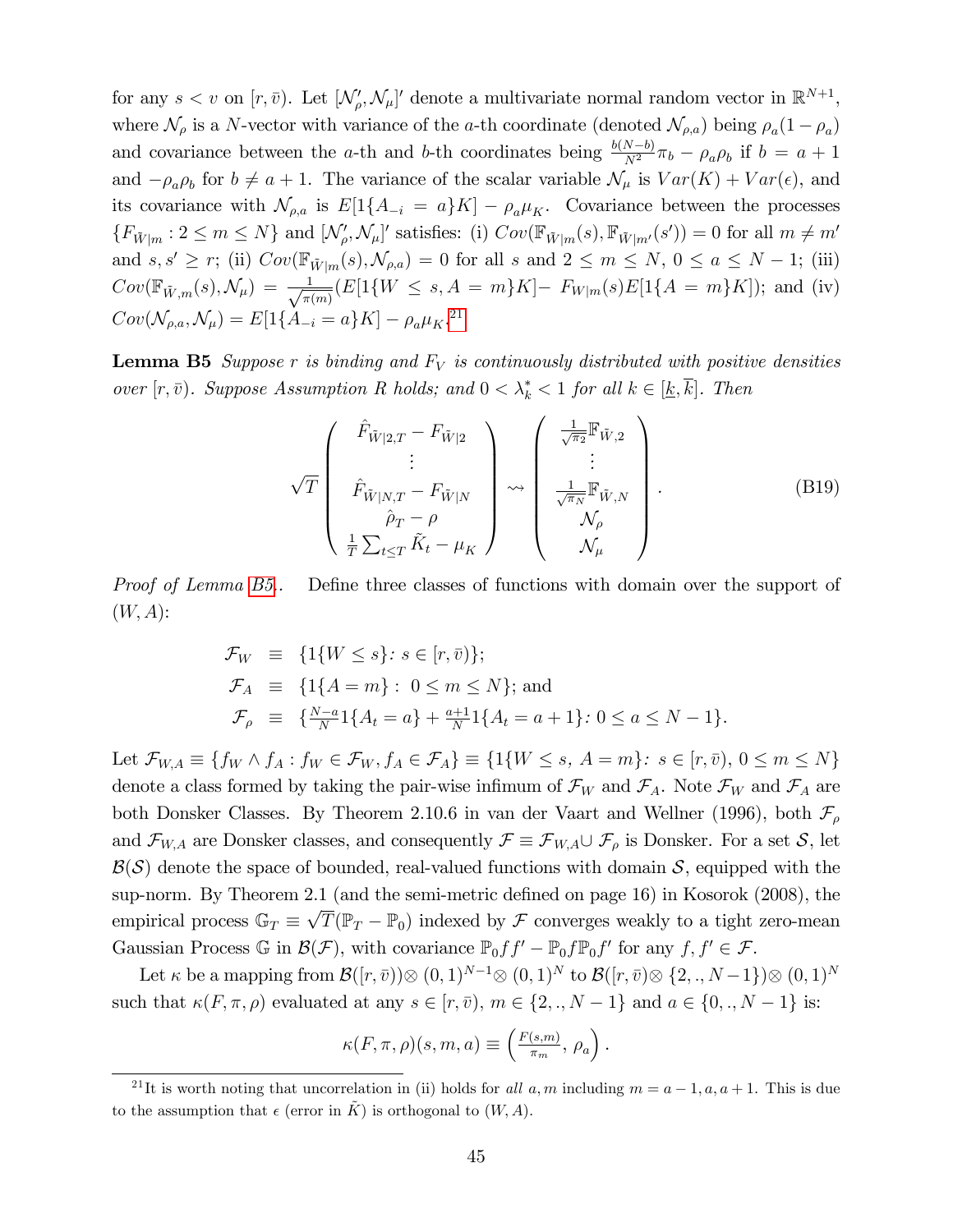With a slight abuse of notation, we also write  $\kappa(F, \pi, \rho)(s, m, a)$  as  $\kappa(F(s, m), \pi_m, \rho_a)$  below. Under the assumption of Lemma [B5,](#page-46-0)  $\rho_a > 0$  for  $0 \le a \le N - 1$ . Thus  $\kappa$  is Hadamarddifferentiable at the true  $(\{F_{W,m} : 2 \leq m \leq N\}, \pi, \rho)$  in data-generating process tangentially to the domain of  $\kappa$ , with the derivative at the truth being:

$$
\kappa'(h_1, h_2, h_3)(s, m, a) = \left(\frac{1}{\pi_m}h_1(s, m) - \frac{\mathbb{P}_0 \mathbf{1}\{W \le s, A = m\}}{\pi_m^2}h_2(m), h_3(a)\right)
$$

for  $h_1 \in \mathcal{B}([r, \bar{v})), h_2 \in (0, 1)^{N-1}$  and  $h_3 \in (0, 1)^N$ . An application of the Functional Delta Method (Theorem 2.8 in Kosorok (2008)) applies to characterize the weak convergence in [\(B19\)](#page-46-2). The covariance function is derived by applying a finite-dimensional, multivariate delta method to the limiting process evaluated at finite sets of elements from the index set  $[r, \bar{v}) \otimes \{2, \ldots N\} \otimes \{0, \ldots N-1\}$ . Mutual independence between the zero-mean Gaussian processes  $\{\mathbb{F}_{\tilde{W},m}\}_{m=2}^N$  and their joint independence from  $\mathcal{N}_{\rho}$  follow from an application of the delta method to random vectors. Covariance between  $\mathcal{N}_{\mu}$  and Gaussian processes  $\{\mathbb{F}_{\tilde{W},m}\}_{m=2}^{N}$ and  $\mathcal{N}_{\rho}$  also follows from an application of the multivariate delta method to  $\hat{F}_{\tilde{W}|m,T}(s), \hat{\rho}_{T,a}$ and sample mean of  $\tilde{K}_t$  for any  $s, m, a$ .  $\Box$ 

The next step is to characterize the joint limiting behavior of  $\hat{F}_{V,T}$  and  $\hat{\rho}_T$ . Let  $\hat{F}_{V,m,T} (s) \equiv$  $\phi_m^{-1}(\hat{F}_{W|m,T}(s))$ . To simplify notations, let  $F_{\tilde{V}}$  denote  $\{F_V(t): t \in [r, \bar{v}]\}$ , and similarly let  $\hat{F}_{\tilde{V},m,T}$  and  $\hat{F}_{\tilde{V},T}$  denote the section of  $\hat{F}_{V,m,T}$  and  $\hat{F}_{V,T}$  over  $[r,\bar{v})$ . For each m, let  $\xi_m(t) \equiv \phi_m^{-1}(t)$  for  $t \in [0,1)$ . For any  $s, v \in [r, \bar{v})$  and  $m \geq 2$ , let  $\mathbf{D}_{0,m}$  denote a 2-by-2 diagonal matrix with diagonal entries  $\xi'_m(F_{W|m}(s))$  and  $\xi'_m(F_{W|m}(v))$ . Let  $\Sigma_{s,v}$  be a  $(2N-2)$ -by- $(2N-2)$  block-diagonal matrix such that the  $(m-1)$ -th diagonal block is the 2-by-2 matrix  $\frac{\mathbf{D}_{0,m}\tilde{\mathbf{\Sigma}}_{s,v,m}\mathbf{D}_{0,m}'}{\pi_m}$ . Define:

$$
\mathbf{D}_1 = \begin{bmatrix} \frac{1}{N-1} & 0 & \frac{1}{N-1} & 0 & \cdots & \frac{1}{N-1} & 0 \\ 0 & \frac{1}{N-1} & 0 & \frac{1}{N-1} & \cdots & 0 & \frac{1}{N-1} \end{bmatrix}.
$$

For any  $s \geq r$ , let  $\Sigma_s$  denote the variance of the limiting distribution of the random vector  $\mathbb{G}_T(1\{W \le s, A = 2\}, 1\{A = 2\}, ..., 1\{W \le s, A = N\}, 1\{A = N\}, \tilde{K})$  in  $\mathbb{R}^{2N-1}$ . Define a 2-by- $(2N - 1)$  matrix  $D_2$  as:

$$
\begin{bmatrix}\n\frac{1}{N-1} & \cdots & \frac{1}{N-1} & 0 \\
0 & \cdots & 0 & 1\n\end{bmatrix}\mathbf{D}_{\xi}\n\begin{bmatrix}\n\frac{1}{\pi_2} & \frac{-p_{s2}}{\pi_2} & \cdots & 0 & 0 & 0 \\
& & \ddots & & \\
0 & 0 & \cdots & \frac{1}{\pi_N} & \frac{-p_{sN}}{\pi_N} & 0 \\
0 & 0 & \cdots & 0 & 0 & 1\n\end{bmatrix}
$$
\nN-by-(2N-1)

<span id="page-47-0"></span>where  $\mathbf{D}_{\xi}$  is a N-by-N diagonal matrix with diagonal matrix being  $[\xi_2'(F_{W,2}(s)),.,\xi_N'(F_{W,N}(s)),1]$ and  $p_{sm} \equiv \mathbb{P}_0 1\{W \leq s, A = m\}$  for  $s \geq r$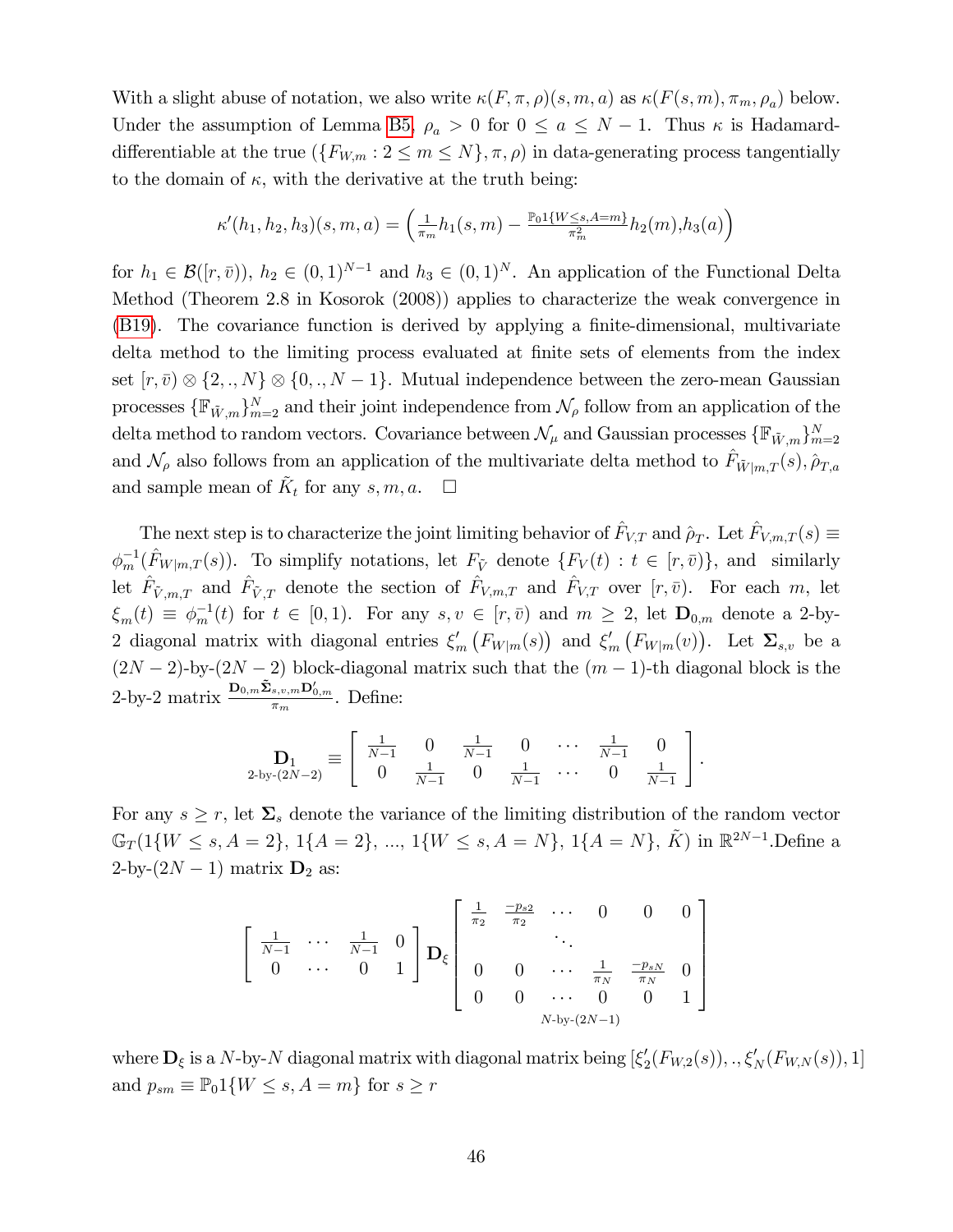**Lemma B6** Suppose  $F_{\tilde{V}}$  is continuously distributed with positive densities over  $[r, \bar{v})$ . Under the conditions for Lemma [B5,](#page-46-0)

$$
\sqrt{T}\left(\hat{F}_{\tilde{V},T} - F_{\tilde{V}}\right) \rightsquigarrow \mathbb{G}_V,\tag{B20}
$$

where  $\mathbb{G}_V$  is a zero-mean Gaussian Process indexed by  $[r, \bar{v})$  and is independent from  $\mathcal{N}_{\rho}$ . The covariance kernel for  $\mathbb{G}_V$  is  $(\mathbb{G}_V(s), \mathbb{G}_V(v)) = \mathbf{D}_1 \mathbf{\Sigma}_{s,v} \mathbf{D}'_1$  for any  $s, v \in [r, \bar{v})$ ; and  $(\mathbb{G}_V(s), \mathcal{N}_\mu)$ is bivariate normal with covariance  $\mathbf{D}_2 \mathbf{\Sigma}_s \mathbf{D}'_2$  for any  $s \in [r, \bar{v})$ .

Proof of Lemma [B6](#page-47-0) follows from the differentiability of  $\xi$  and an application of the multi-variate delta method, and is omitted here for brevity. Next, we prove Proposition [3.](#page-14-2) Recall  $\mathcal{S}_{[r,\bar{v})}$  denotes the set of positive, bounded and integrable Cadlag functions over  $[r,\bar{v})$ . Equipped with a sup-norm,  $S_{[r,\bar{v})}$  is normed linear spaces with a non-degenerate interior. Proof of Proposition [3.](#page-14-2). It follows from Lemma 20.10 in van der Vaart (1998) that the mapping  $\varphi$  as defined in Section [4.2](#page-12-1) is Hadamard differentiable at  $F_{\tilde{V}}$  tangentially to  $\mathcal{S}_{[r,\bar{v})}$ , with the derivative  $D_{\varphi,F_{\tilde{V}}} : \mathcal{S}_{[r,\bar{v})} \to \mathbb{R}^N_+$  being

$$
D_{\varphi, F_{\tilde{V}}}(h)(a) \equiv \int_r^{\bar{v}} \left\{ a [F_{\tilde{V}}(s)]^{a-1} h(s) - (a+1) [F_{\tilde{V}}(s)]^a h(s) \right\} ds
$$

for any  $h \in \mathcal{S}_{[r,\bar{v})}$  and  $a \geq 1$ ; and  $D_{\varphi,F_{\tilde{V}}}(h)(0) \equiv -\int_r^{\bar{v}} h(s)ds$ . The Jacobian of  $\tau$  with respect to its components  $(\varphi, \rho, \mu_K)$  at the their true DGP values as:

$$
\left[\rho_0,.,\rho_{N-1},\varphi_0,.,\varphi_{N-1},-1\right]\equiv [\rho,\varphi,-1].
$$

Since  $\varphi$  is Hadamard differentiable at  $F_{\tilde{V}}$  tangentially to  $\mathcal{S}_{[r,\bar{v})}$ , it follows from Lemma [B6](#page-47-0) and the Functional Delta Method (Theorem 2.8 in Kosorok (2008)) that

$$
\sqrt{T}\left(\begin{array}{c}\n\hat{\varphi}_T - \varphi \\
\hat{\rho}_T - \rho \\
\frac{1}{T} \sum_t \tilde{K}_t - \mu_K\n\end{array}\right) \rightsquigarrow \left(\begin{array}{c} D_{\varphi, F_{\tilde{V}}}(\mathbb{G}_V) \\
\mathcal{N}_{\rho} \\
\mathcal{N}_{\mu}\n\end{array}\right) \tag{B21}
$$

where  $\mathbb{G}_V$  is a zero-mean Gaussian Process defined in Lemma [B6](#page-47-0) and is independent from  $\mathcal{N}_{\rho}$ . The covariance between  $\mathcal{N}_{\rho}$  and  $\mathcal{N}_{\mu}$  is given in Lemma [B5,](#page-46-0) while the covariance between  $\mathbb{G}_V$  and  $\mathcal{N}_{\mu}$  is given in Lemma [B6.](#page-47-0) An application of the multivariate delta method shows under the assumptions of Lemma [B6,](#page-47-0)  $\sqrt{T} (\hat{\tau}_T - \tau_0) \rightsquigarrow \mathcal{N}_{\tau} \equiv \rho' D_{\varphi, F_{\tilde{V}}}(\mathbb{G}_V) + \varphi' \mathcal{N}_{\rho} - \mathcal{N}_{\mu}$ . To see that the limiting distribution  $\mathcal{N}_{\tau}$  is univariate normal with zero-mean, note the Gaussian process  $\mathbb{G}_V$  is Borel-measurable and tight (see Example 1.7.3. in van der Vaart and Wellner (1996)) and that by construction the Hadamard derivative  $D_{\varphi, F_{\tilde{V}}}$  is a linear mapping defined over  $\mathcal{S}_{[r,\bar{v})}$ . It follows from Lemma 3.9.8. of van der Vaart and Wellner (1996) that  $\mathcal{N}_{\tau}$  is univariate normal with zero mean.  $\square$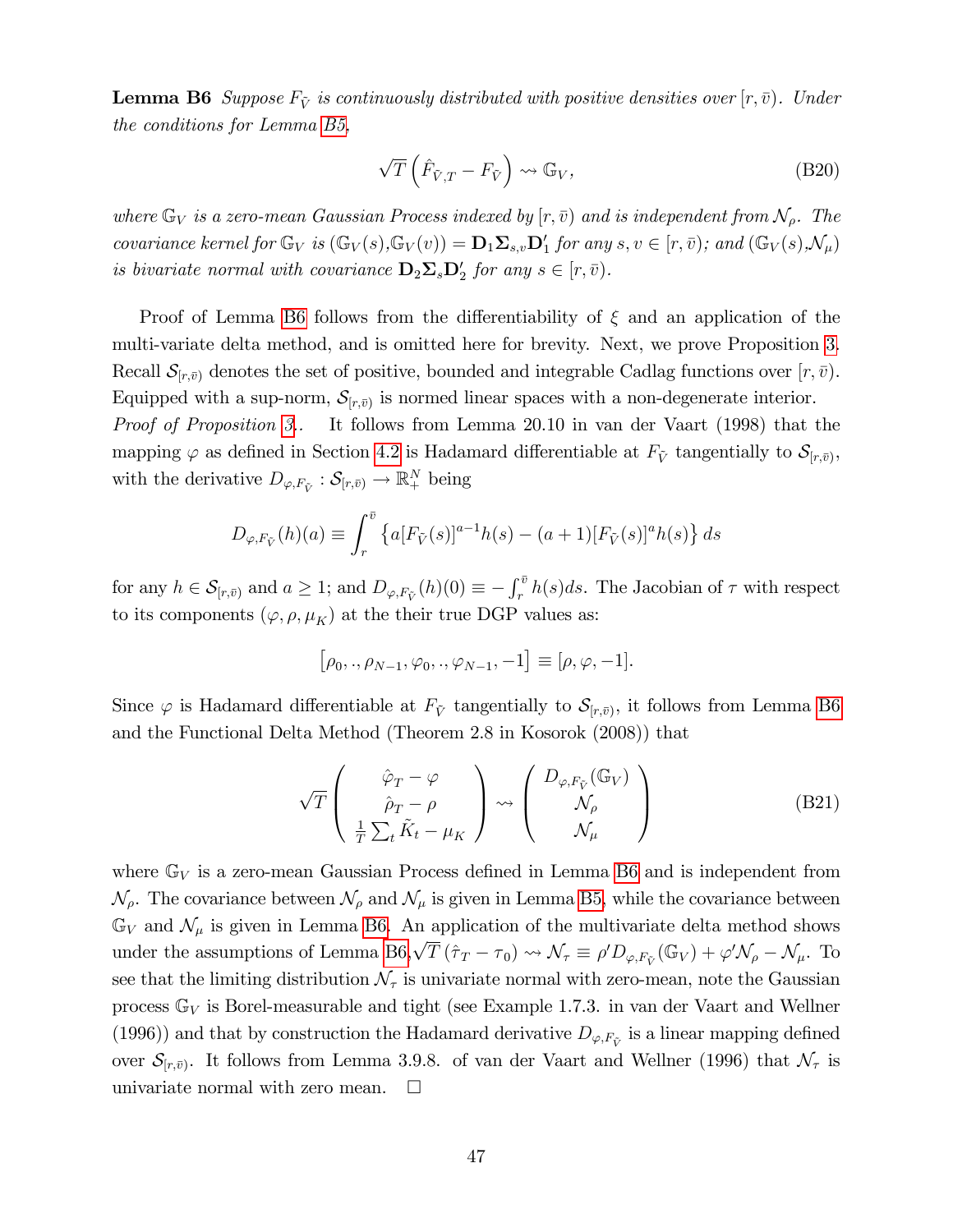## C Bootstrap Inference: Consistency and Asymptotic Validity

Let  $c_{1-\alpha/2}$  denote the actual  $1-\alpha/2$  quantile of the limiting distribution of  $\sqrt{T}(\hat{\tau}_T - \tau_0)$ in the data generating process. We use the following steps to estimate  $c_{1-\alpha/2}$  using bootstrap methods.

Step 1: Calculate  $\hat{\tau}_T$  using the original estimation sample.

Step 2: Draw a bootstrap sample with size  $T$  from the original sample with replacement. Estimate  $\tau_0$  using this bootstrap sample and denote the estimate by  $\hat{\tau}_{T,1}$ .

Step 3: Repeat Step 2 for B times and denote the bootstrap estimates by  $\{\hat{\tau}_{T,b}\}_{b\leq B}$ . Find the  $1-\alpha$  quantile of the empirical distribution of the bootstrap estimates  $\{\sqrt{T}|\hat{\tau}_{T,b}-\hat{\tau}_T|\}_{b\leq B}$ . Denote it by  $\hat{c}_{1-\alpha/2,T}$ .

Let  $G_T(.; F)$  and  $G_{\infty}(.; F)$  denote respectively the finite sample distribution and the limiting distribution of  $\sqrt{T}(\hat{\tau}_T - \tau_0)$  when the actual joint distribution of  $(W, A, \tilde{K})$  in datagenerating process is given by a generic permissible distribution  $F$ . Let  $F_T$  and  $F_0$  denote the empirical and the true distribution of  $(W, A, \tilde{K})$  in the data-generating process respectively.

<span id="page-49-0"></span>Lemma C7 (Bootstrap Consistency) Suppose Assumption R holds. Then

$$
\lim_{T \to \infty} \Pr \left[ \sup_{\tau} |G_T(\tau; F_T) - G_{\infty}(\tau, F_0)| \right] = 0
$$

regardless of bidders' risk attitudes.

*Proof of Lemma [C7.](#page-49-0)* By Proposition [3,](#page-14-2)  $\sqrt{T}(\hat{\tau}_T - \tau_0)$  converges weakly to a zero-mean normal distribution whose variance depends on  $F_0$ . Across auctions in data,  $(W_t, A_t, \tilde{K}_t)$  are i.i.d. draws from  $F_0$ , and by the Uniform Law of Large Numbers, the empirical distribution of  $(W_t, A_t, \tilde{K}_t)$  converges in probability to its population counterpart uniformly over the joint support. Also by Proposition [3,](#page-14-2) for any permissible joint distribution of  $(W, A, \tilde{K})$  in datagenerating process, the limiting distribution of  $\sqrt{T}(\hat{\tau}_T - \tau_0)$  is continuous over R. Next, we will show that for any sequence of permissible distributions  $H_T$  that converge to  $H_0$  in sup-norm as  $T \to +\infty$ , the finite sample distribution of  $\sqrt{T}(\hat{\tau}_T - \tau_0)$  under the DGP  $F_T$ (denoted by  $G_T(:, H_T)$ ) converges to  $G_\infty(:, H_0)$  pointwise on the real line. Note for any  $s \in \mathbb{R}$ and pair of permissible distributions  $H_1, H_2$ ,

<span id="page-49-1"></span>
$$
|G_T(s; H_1) - G_{\infty}(s; H_2)| \leq |G_T(s; H_1) - G_{\infty}(s; H_1)| + |G_{\infty}(s; H_1) - G_{\infty}(s; H_2)|. \tag{C22}
$$

For any s, the first term on the right-hand side of [\(C22\)](#page-49-1) converges to 0 as  $T \to +\infty$ by weak convergence of the test statistic under  $H_1$ . Let  $\|.\|_{\infty}$  denote the sup norm. It follows from the continuity of the limiting distribution in Proposition [3](#page-14-2) that, for any  $s \in \mathbb{R}$ and  $\varepsilon > 0$ , there exists  $\eta > 0$  (possibly depending on  $s, \varepsilon$ ) such that for any  $H_1, H_2$  with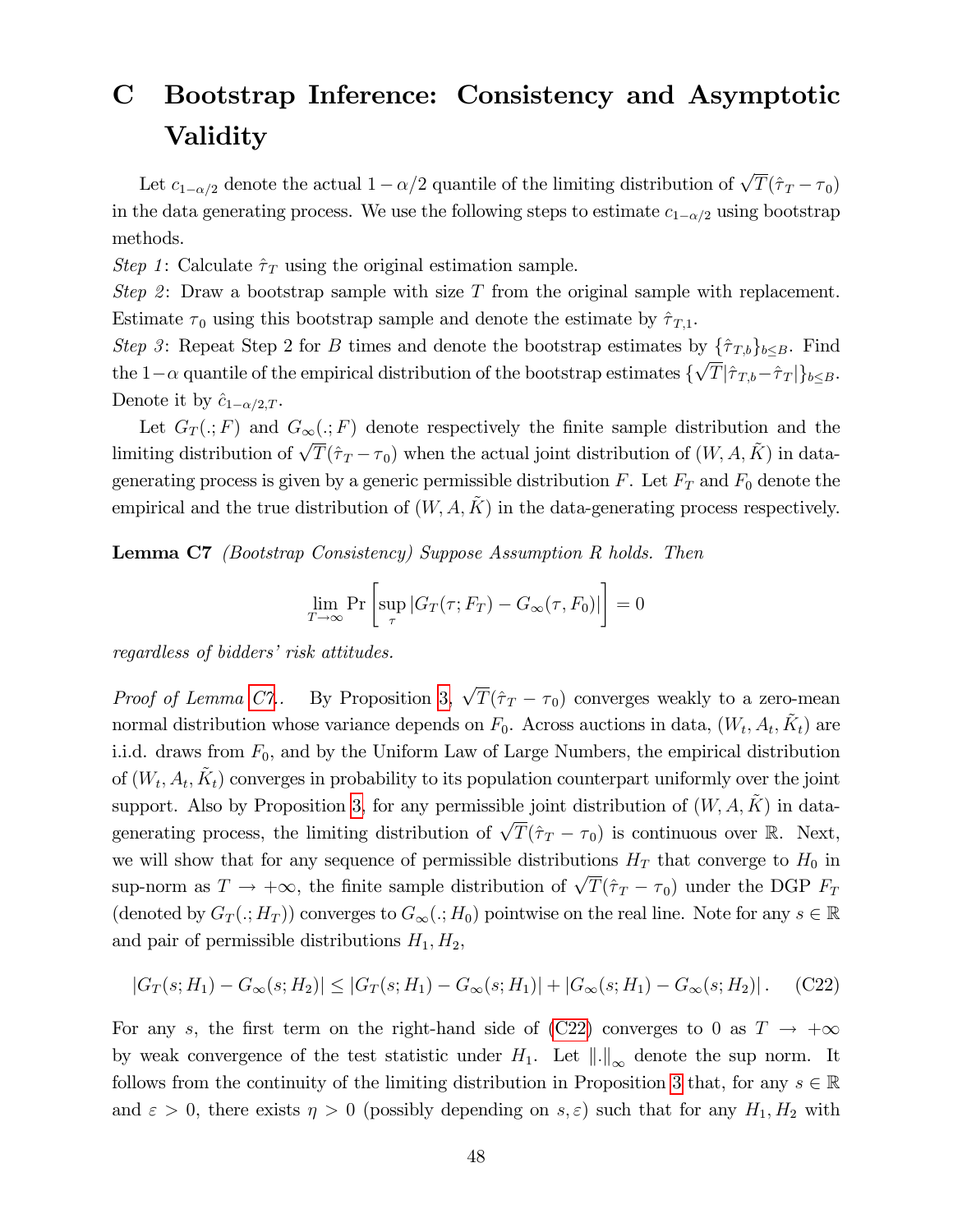$\|H_1 - H_2\|_{\infty} \leq \eta$ , the second term is smaller than  $\varepsilon$  for T large enough. Now consider any  $H_T$ converging to  $H_0$  in sup-norm as  $T \to +\infty$ . The observation above implies that for any  $\varepsilon > 0$ ,  $|G_T(s; H_T) - G_\infty(s; H_0)| \leq \varepsilon$  for T large enough (or equivalently for  $||H_T - H_0||_\infty$  small enough). The lemma then follows from Beran and Ducharme (1991) (or Theorem 2.1 in Horowitz  $(2000)$ .  $\Box$ 

To simplify notations, we suppress dependence of  $\mathcal{N}_{\tau}$  on joint distribution of  $(W, A, \tilde{K})$ in DGP for the rest of the proof. Since the limiting distribution of  $\sqrt{T}(\hat{\tau}_T - \tau_0)$  is absolutely continuous with positive densities almost surely over R, an immediate corollary of the preceding lemmas is that our bootstrap estimator  $\hat{c}_{1-\alpha/2,T}$  converges in probability to the actual  $1 - \alpha/2$  quantile of the limiting distribution  $(c_{1-\alpha/2})$ . Such consistency holds regardless of bidders' risk attitudes in DGP.

Proof of Proposition [4.](#page-14-3). Suppose  $\tau_0 = c > 0$  in DGP. By definition,  $Pr\left(\sqrt{T}\hat{\tau}_T \geq \hat{c}_{1-\alpha/2,T} | \tau_0 = c\right) =$  $\Pr\left(\sqrt{T}(\hat{\tau}_T-\tau_0)-\hat{c}_{1-\alpha/2,T}\geq -\sqrt{T}\tau_0|\tau_0=c\right)$ . It follows from Proposition [3](#page-14-2) that  $\sqrt{T}(\hat{\tau}_T-\tau_0)$  $(\tau_0)$  converges in distribution to a zero-mean, univariate normal  $\mathcal{N}_{\tau}$ . For any  $\varepsilon \in (0,1)$ , let  $c_{\varepsilon} < +\infty$  denote the  $\varepsilon$ -quantile of  $\mathcal{N}_{\tau}$ . Since  $\hat{c}_{1-\alpha/2,T} \stackrel{p}{\to} c_{1-\alpha/2}$  and  $\tau_0 > 0$  under  $H_A$ , we have  $\lim_{T \to +\infty} \Pr(\hat{c}_{1-\alpha/2,T} < c_{\varepsilon} + \sqrt{T} \tau_0 | \tau_0 = c) \to 1$  for any  $\varepsilon \in (0,1)$ . Hence for any  $c > 0$ ,

$$
\Pr\left(\sqrt{T}\hat{\tau}_T \geq \hat{c}_{1-\alpha/2,T} | \tau_0 = c\right) \geq \Pr\left(\sqrt{T}\hat{\tau}_T \geq \hat{c}_{1-\alpha/2,T} \text{ and } \hat{c}_{1-\alpha/2,T} < c_\varepsilon + \sqrt{T}\tau_0 | \tau_0 = c\right)
$$
\n
$$
\Pr\left(\sqrt{T}\left(\hat{\tau}_T - \tau_0\right) \geq c_\varepsilon \text{ and } \hat{c}_{1-\alpha/2,T} < c_\varepsilon + \sqrt{T}\tau_0 | \tau_0 = c\right)
$$
\n
$$
\to \lim_{T \to \infty} \Pr\left(\sqrt{T}\left(\hat{\tau}_T - \tau_0\right) \geq c_\varepsilon | \tau_0 = c\right) = 1 - \varepsilon
$$

as  $T \to +\infty$ . This proves the consistency of our test under fixed alternatives of risk-averse bidders  $(H_A : \tau_0 = c$  with  $c > 0)$ . Symmetric arguments show

$$
\lim_{T \to +\infty} \Pr\left(\sqrt{T}\hat{\tau}_T \le -\hat{c}_{1-\alpha/2,T}|\tau_0 = c\right) = 1
$$

for any  $c < 0$  (bidders are risk-loving). If bidders are risk-neutral with  $\tau_0 = 0$ ,

$$
\Pr\left(-\hat{c}_{1-\alpha/2,T} \le \sqrt{T}\hat{\tau}_T \le \hat{c}_{1-\alpha/2,T}|\tau_0 = 0\right)
$$
\n
$$
= \Pr\left(\sqrt{T}\left(\hat{\tau}_T - \tau_0\right) + \hat{c}_{1-\alpha/2,T} \ge 0 \text{ and } \sqrt{T}\left(\hat{\tau}_T - \tau_0\right) - \hat{c}_{1-\alpha/2,T} \le 0|\tau_0 = 0\right)
$$
\n
$$
\longrightarrow \Pr(-c_{1-\alpha/2} \le \mathcal{N}_\tau \le c_{1-\alpha/2}) = 1 - \alpha \text{ as } T \to +\infty,
$$

where the second equality follows from that  $\sqrt{T}(\hat{\tau}_T - \tau_0) \stackrel{d}{\rightarrow} \mathcal{N}_{\tau}$  and  $\hat{c}_{1-\alpha/2,T} \stackrel{p}{\rightarrow} c_{1-\alpha/2}$  $(1-\alpha/2)$  quantile of the zero-mean normal variable  $\mathcal{N}_{\tau}$  and an application of the Continuous Mapping Theorem. Q.E.D.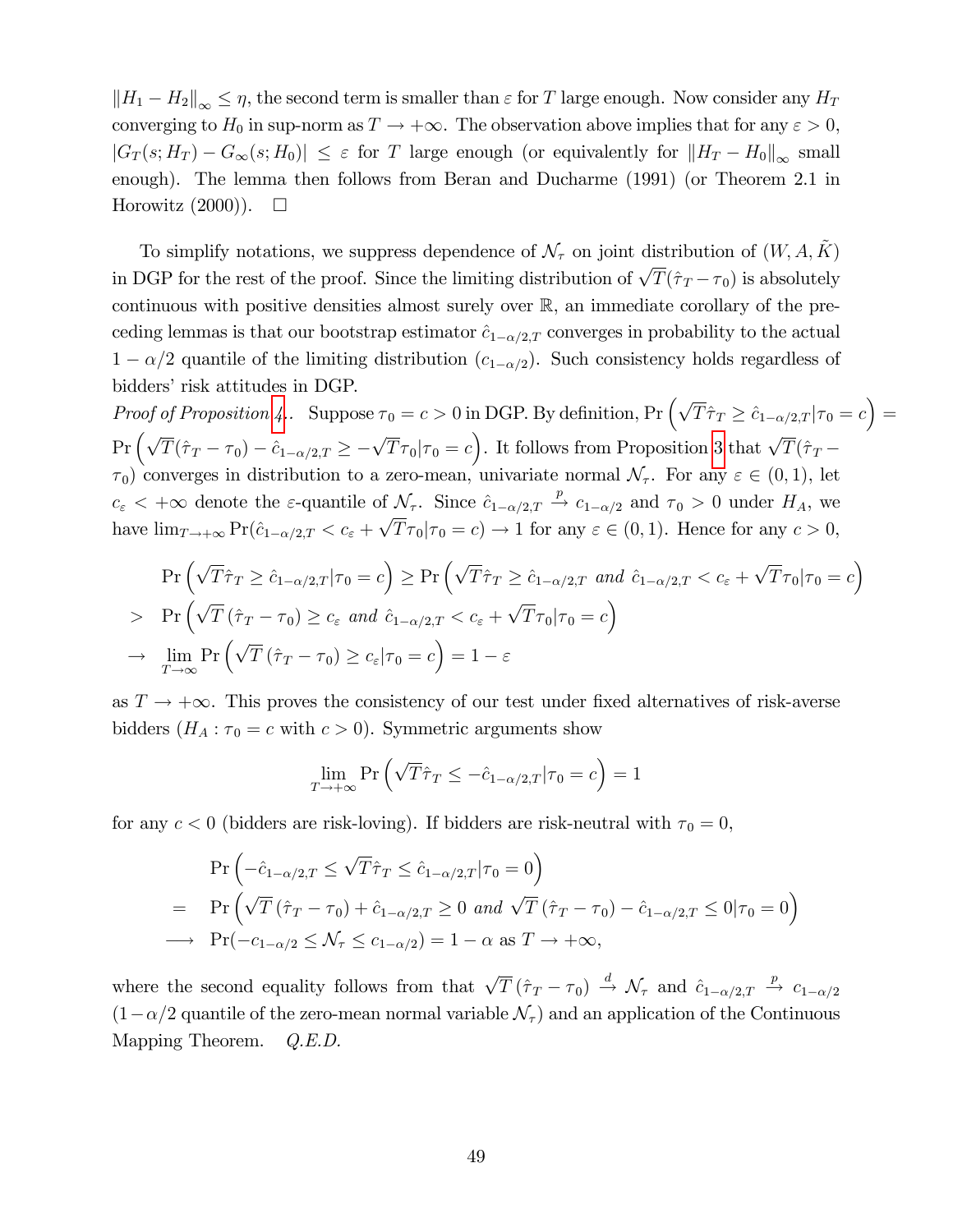## D Figures



 $\alpha = 0.1$ 





Notes: Horizontal axis: Integrated Measure of Risk Aversion. Solid line: proportion of  $S = 250$  simulated samples in which our test fails to reject the null (risk-neutrality). Dashed line: proportion that the null is rejected in favor of  $H_A$  (risk-aversion). Dotted line: proportion that the null is rejected in favor of  $H_L$  (risk-loving).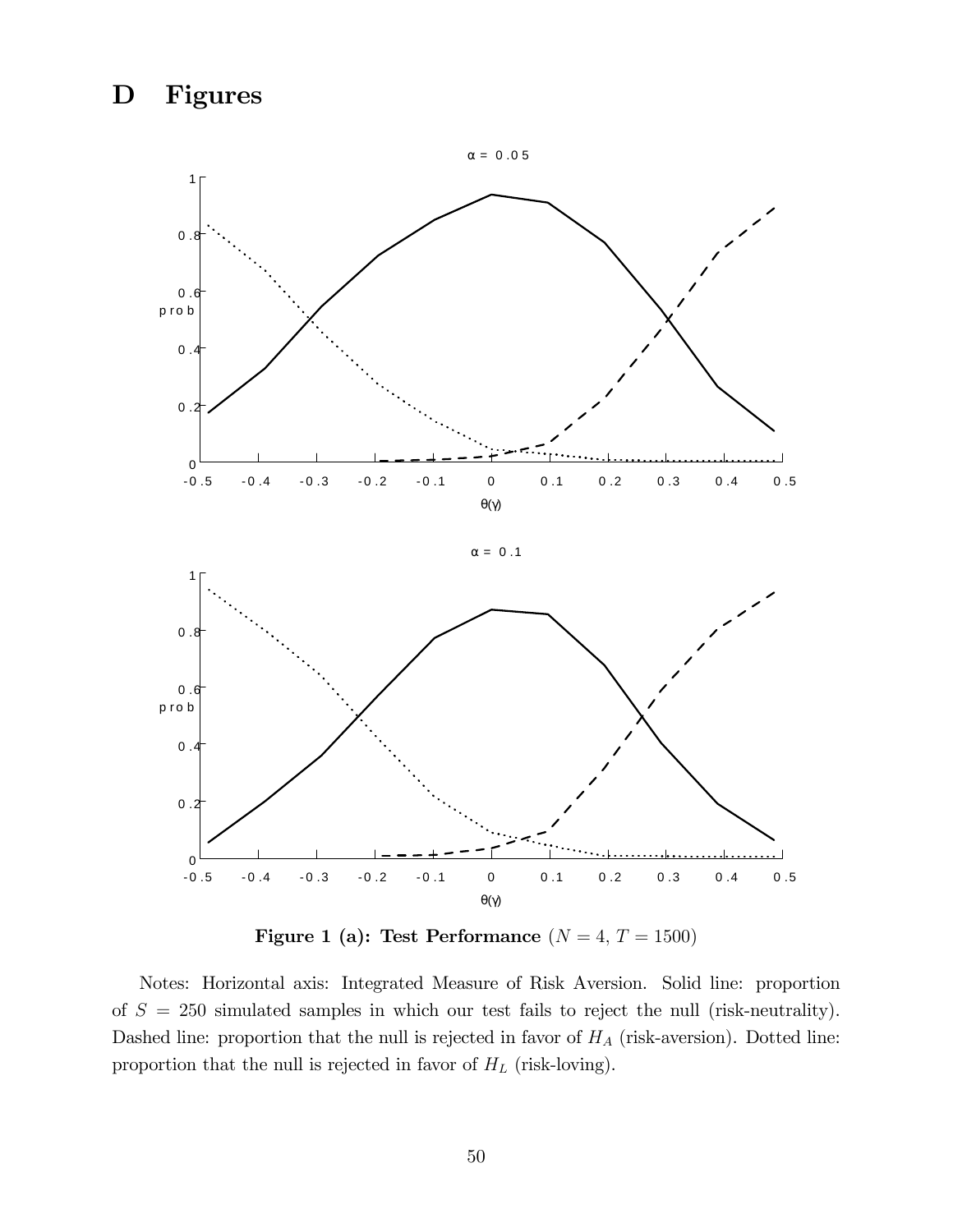

Figure 1 (b): Test Performance  $(N = 4, T = 3000)$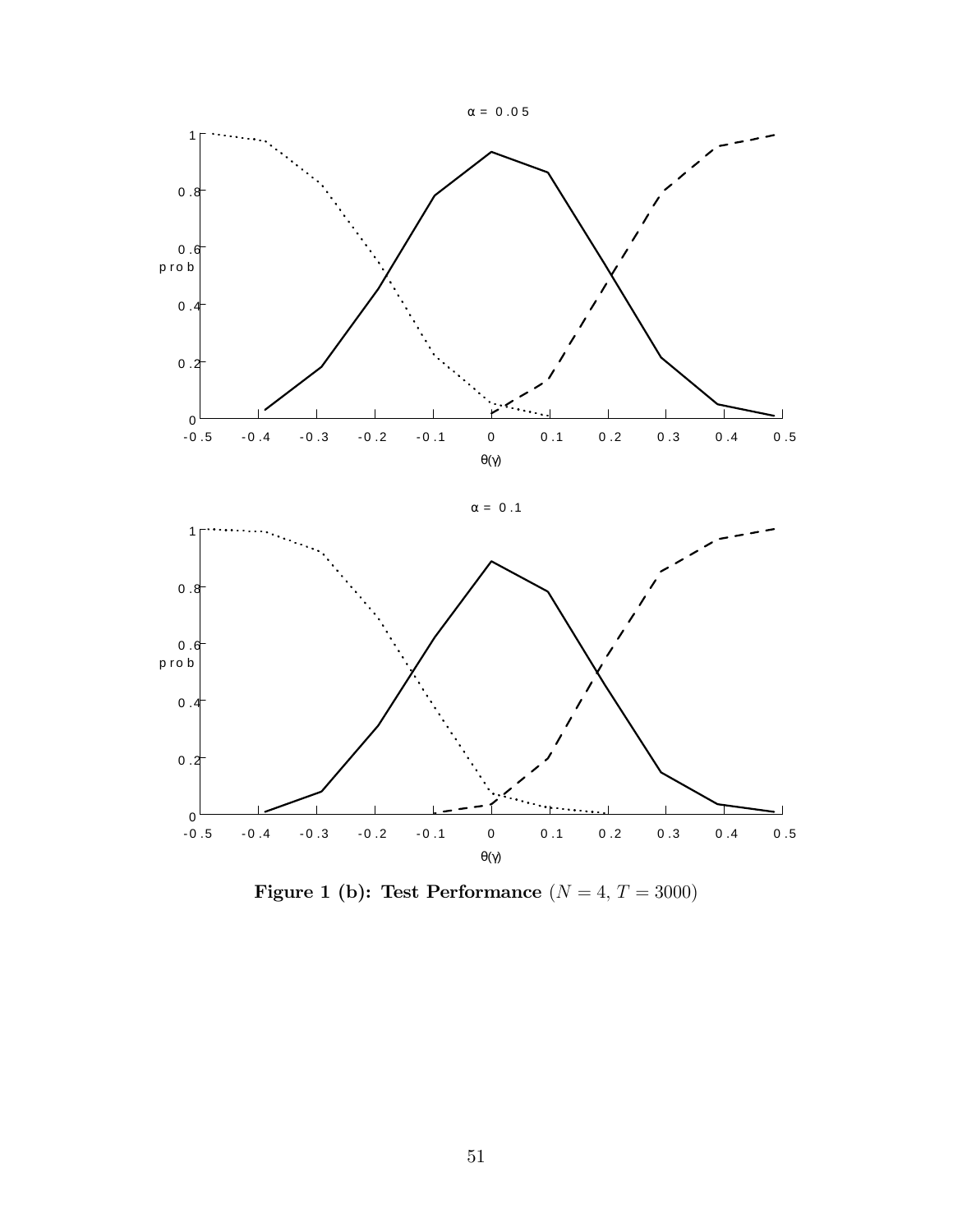

 $\alpha = 0.1$ 

1



Figure 1 (c): Test Performance  $(N = 5, T = 1500)$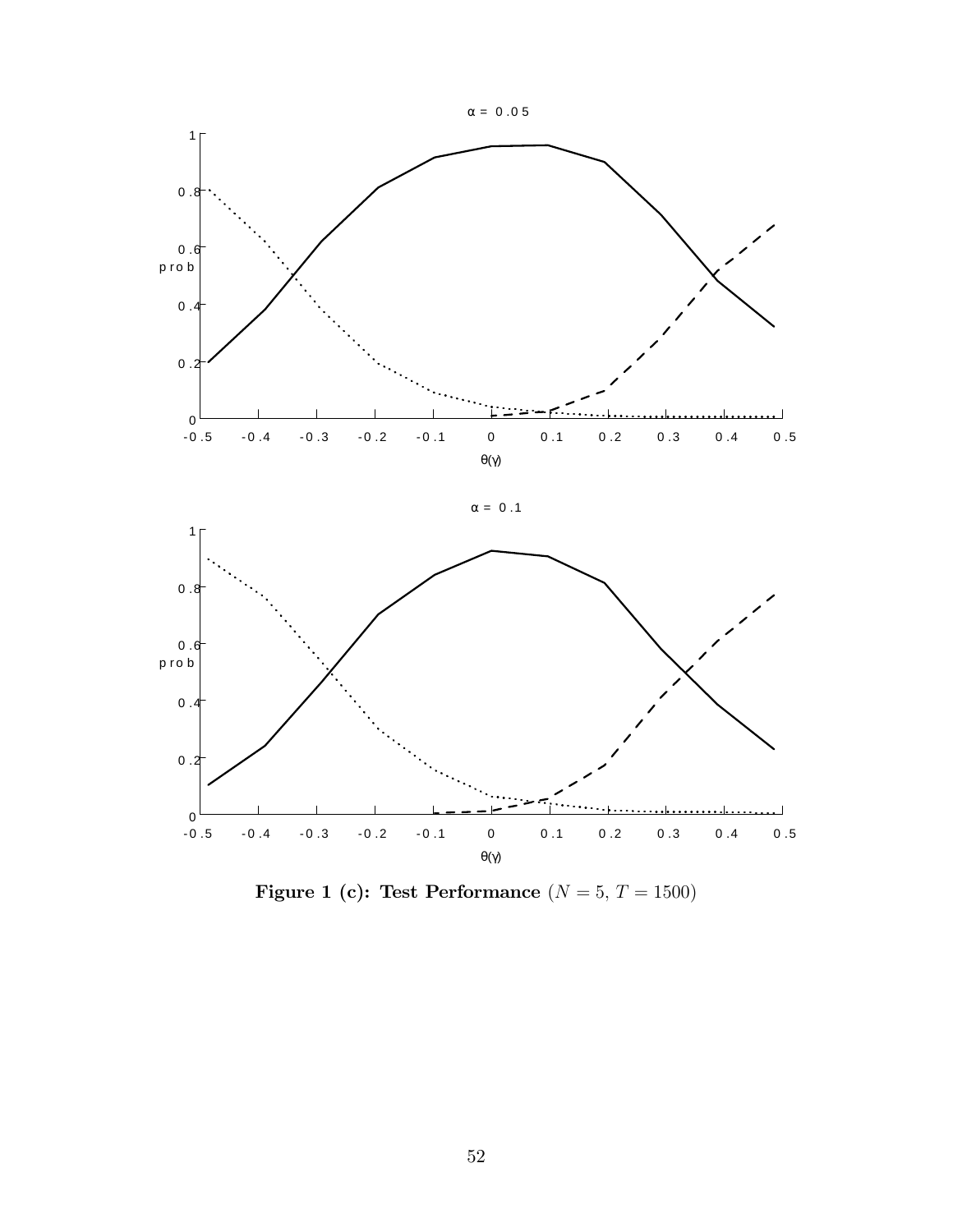



Figure 1 (d): Test Performance  $(N = 5, T = 3000)$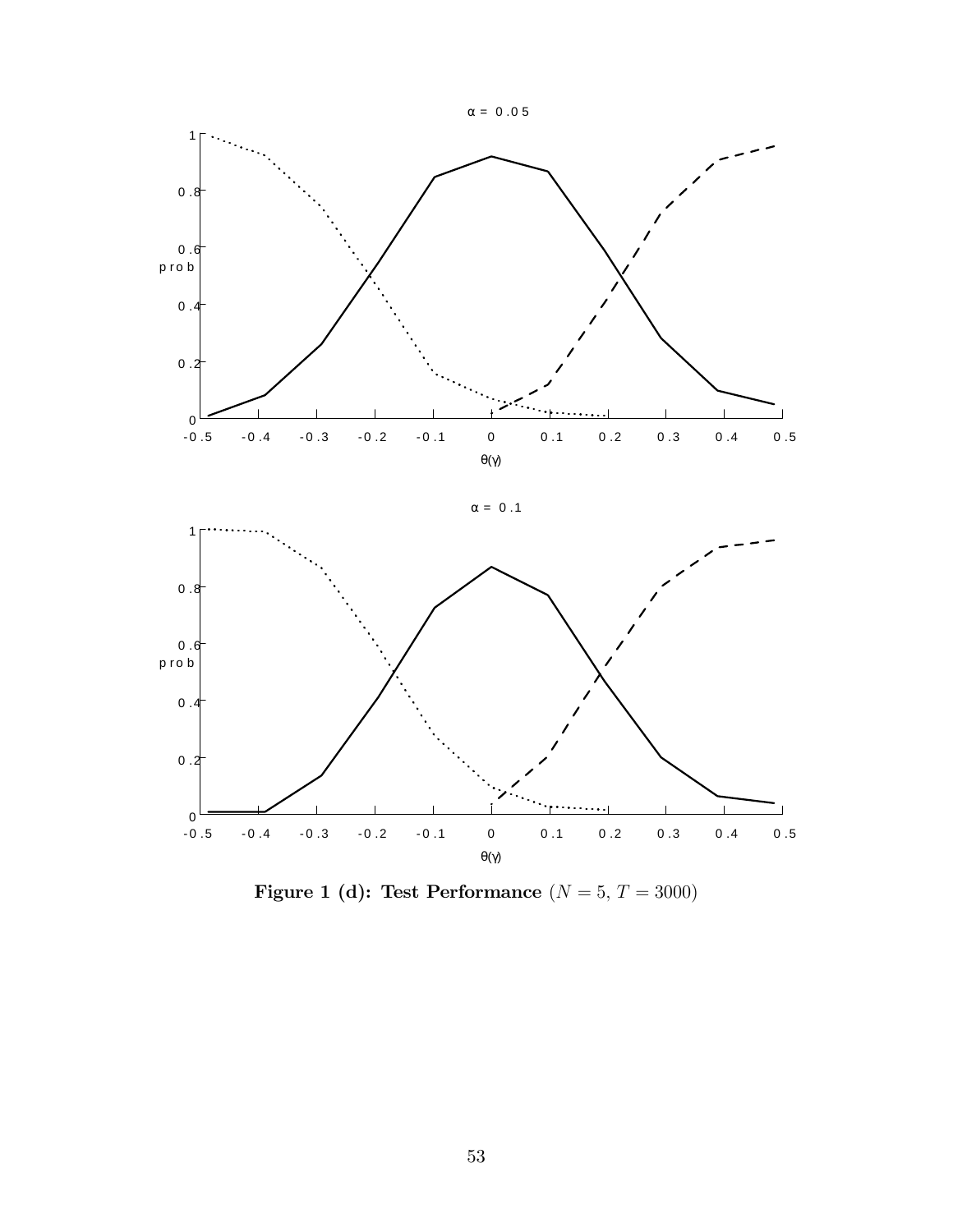## References

- [1] An, Y., Hu, Y. and M. Shum (2010). "Estimating First-price Auctions with an Unknown Number of Bidders: A Misclassification Approach," Journal of Econometrics, 157, p328-341.
- [2] Ackerberg, Daniel, Hirano, Keisuke and Quazi Shahriar (2011). "Identification of Time and Risk Preferences in Buy Price Auctions," Working Paper, University of Michigan.and University of Arizona and San Diego State University
- [3] Aradillas-Lopez, Andres, Gandhi, Amit and Daniel Quint (2012). "Identification and Inference in Ascending Auctions with Correlated Private Values," Econometrica, forthcoming
- [4] Athey, Susan and Philip Haile (2007). "Nonparametric Approaches to Auctions," in Handbook of Econometrics, Vol. 6A, J. Heckman and E. Leamer, eds., Elsevier, 3847- 3966.
- [5] Athey, Susan, Levin, Jonathan and E. Seira (2011). "Comparing Open and Sealed Bid Auctions: Theory and Evidence from Timber Auctions," Quarterly Journal of Economics,  $126(1)$ ,  $207-257$ .
- [6] Bajari, Patrick and Ali Hortacsu (2005). "Are Structural Estimates of Auction Models Reasonable? Evidence from Experimental Data," Journal of Political Economy, 113(4), 703-741.
- [7] Beran, R and G R Ducharme (1991). Asymptotic Theory for Bootstrap Methods in Statistics (Les Publications CRM, Centre de recherches math 6 matiques, Universit 6 de Montr 6 al, Montr 6 al, Canada).
- [8] Campo, Sandra, Guerre, Emmanuel, Perrigne, Isabelle and Quang Vuong (2011). "Semiparametric Estimation of First-Price Auctions with Risk Averse Bidders," Review of Economic Studies, Vol 78, 112-147
- [9] Carrasco, M., Florens, J.-P., Renault, E. (2006). "Linear Inverse Problems in Structural Econometrics Estimation Based on Spectral Decomposition and Regularizationî. In: Heckman, J.J., Leamer, E.E. (Eds.), Handbook of Econometrics, vol.6. North-Holland, Amsterdam
- [10] Gentry, Matthew and Tong Li  $(2013)$ . "Identification in Auctions with Selective Entry," forthcoming, Econometrica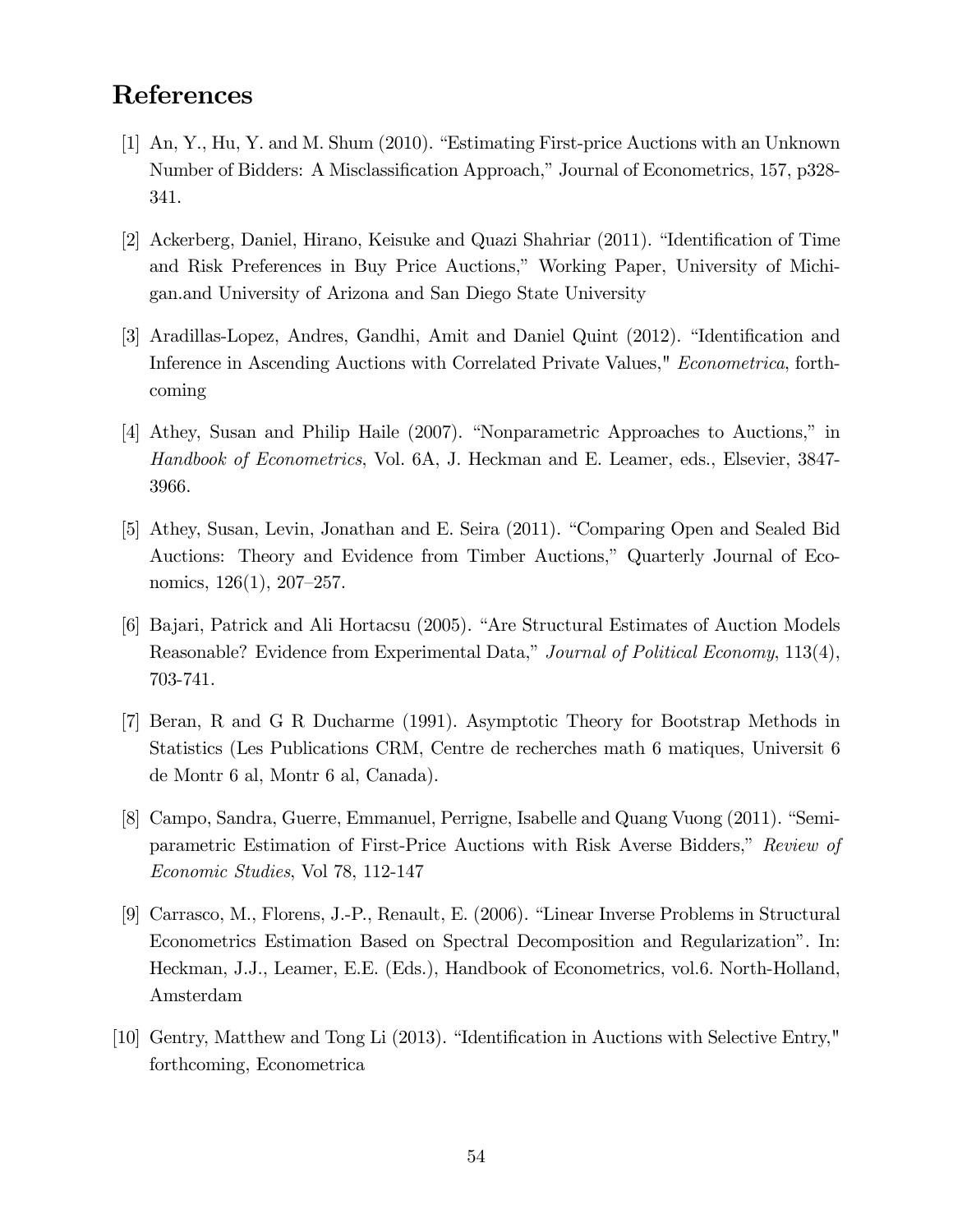- [11] Guerre, Emmanuel, Perrigne, Isabelle, and Quang Vuong (2009). "Nonparametic Identification of Risk Aversion in First-Price Auctions Under Exclusion Restrictions," Econometrica, Vol. 77, No.4, 1193-1227.
- [12] Haile, Philip, Hong, Han and Matthew Shum (2004). "Nonparametric Tests for Common Values in First-Price Sealed-Bid Auctions." Working Paper, Yale University.
- [13] Philip A. Haile and Elie Tamer (2003). "Inference with an Incomplete Model of English Auctions," Journal of Political Economy, Vol. 111, No.1, 1-51
- [14] Hendricks, Kenneth, Pinkse, Joris and Robert H. Porter (2003). "Empirical Implications of Equlibirium Bidding in First-Price, Symmetric, Common-Value Auctions.î Review of Economic Studies, 70:  $115-146$ .
- [15] Hendricks, Kenneth and Robert Porter (2007). "A Survey of Empirical Work in Auctions," in *Handbook of Industrial Organization*, Vol. III, edited by R. Porter and M. Armstrong, Vickers, Amsterdam: North- Holland.
- [16] Hong, Han and Matthew Shum (2002) "Increasing Competition and the Winner's Curse: Evidence from Procurement," Review of Economic Studies, 69(4), 871–898.
- [17] Joel L. Horowitz, Chapter 52 The Bootstrap, In: J.J. Heckman and E. Leamer, Editor(s), Handbook of Econometrics, Elsevier, 2001, Volume 5, Pages 3159-3228
- [18] Jun, Sung Jae, Pinkse, Joris and Yuanyuan Wan (2010). "A consistent nonparametric test of affiliation in auction models," Journal of Econometrics  $159$  (2010), 46-54.
- [19] Kosorok, M. (2008). Introduction to Empirical Processes and Semiparametric Inference. Springer-Verlag: New York.
- [20] Krasnokutskaya, Elena and Katja Seim, "Bid Preference Programs and Participation in Highway Procurement," American Economic Review, 101, 2011
- [21] Levin, Dan and James L. Smith (1994). "Equilibrium in Auctions with Entry,"  $American$ Economic Review, Vol. 84, No. 3, 585-599.
- [22] Tong Li (2005). "Econometrics of First-Price Auctions with Entry and Binding Reservation Prices," Journal of Econometrics, 126, 173-200
- [23] Li, Tong, Lu, Jingfeng and Li Zhao (2012). "Auctions with Selective Entry and Risk Averse Bidders: Theory and Evidence," Working Paper, Vanderbilt University and National University of Singapore